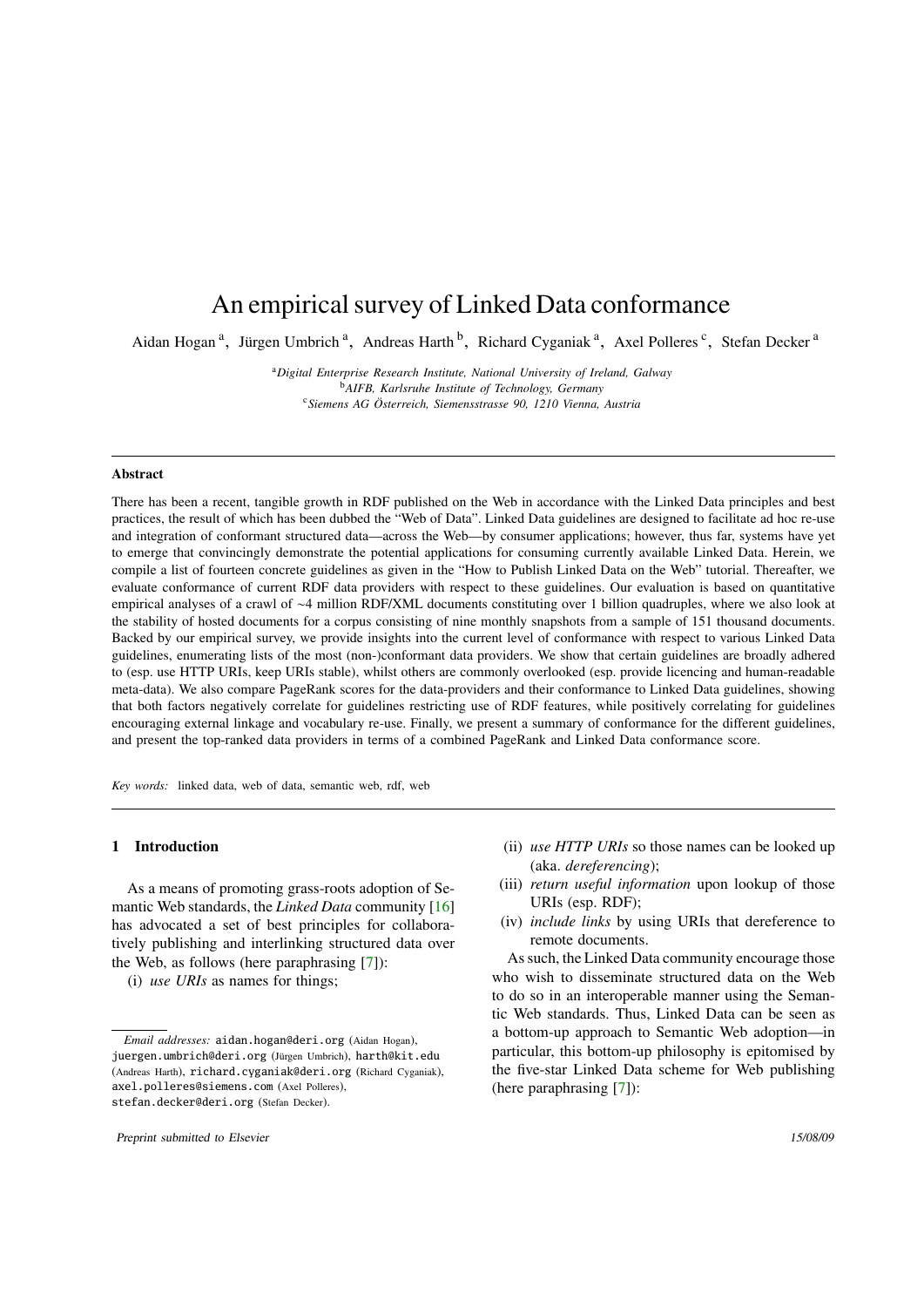- PUBLISH UNDER AN OPEN LICENCE
- PUBLISH STRUCTURED DATA
- USE NON-PROPRIETARY FORMATS
- USE URIS TO IDENTIFY THINGS
- LINK YOUR DATA TO OTHER DATA

By promoting an accessible message to the wider Web community, Linked Data has enjoyed increasing adoption over the past four years. In 2007, the W3C "Linking Open Data" project began publishing legacy Web corpora under Linked Data principles. This resulted in rich datasets, most prominently the DBpedia [\[17\]](#page-38-2) corpus extracted from semi-structured WIKIPEDIA articles. Thereafter, Linked Data adoption spread to various corporate entities, with, e.g., the BBC  $[66]$ <sup>[1](#page-1-0)</sup>, Thompson Reuters<sup>[2](#page-1-1)</sup>, and the New York Times<sup>[3](#page-1-2)</sup> joining the effort and exposing information as Linked Data. More recently, various governmental agencies [\[8\]](#page-38-3) have begun disseminating various public corpora as Linked Data, beginning with commitments from the US  $[28]^4$  $[28]^4$  $[28]^4$  and UK governments  $[86]^5$  $[86]^5$  $[86]^5$ , and spreading to various other governmental bodies.

Taken together, these (varyingly) interlinked RDF corpora have resulted in a burgeoning, heterogeneous "Web of Data" built using Semantic Web standards and augmented with Linked Data principles. Thereafter, various claims have been made about the potential for new applications that can operate over this "global data space"; Bizer et al. envisage the following scenario(s):

*"This Web of Data enables new types of applications. There are generic Linked Data browsers which allow users to start browsing in one data source and then navigate along links into related data sources. There are Linked Data search engines that crawl the Web of Data by following links between data sources and provide expressive query capabilities over aggregated data, similar to how a local database is queried today.* [...] *Unlike Web 2.0 mashups which work against a fixed set of data sources, Linked Data applications operate on top of an unbound, global data space. This enables them to deliver more complete answers as new data sources appear on the Web.*"  $-16, \$1]$ 

However, although (i) a number of generic web-based browsers have emerged for Linked Data (e.g., Disco<sup>[6](#page-1-5)</sup>, Marbles<sup>[7](#page-1-6)</sup>, Tabulator [\[10\]](#page-38-5), Zitgist<sup>[8](#page-1-7)</sup>, etc.) and (ii) various warehouses have been proposed to operate over Linked Data from arbitrary domains (e.g., FactForge [\[13\]](#page-38-6), Falcons [\[22\]](#page-38-7), Sindice [\[91\]](#page-40-2), Sig.ma [\[90\]](#page-40-3), Swoogle [\[27\]](#page-38-8), SWSE [\[56\]](#page-39-0), Watson [\[24\]](#page-38-9), etc.), the above stated vision has *yet* to be entirely realised.

From our experience on the SWSE project [\[56\]](#page-39-0)—and also in the Pedantic Web group  $[55]$ <sup>[9](#page-1-8)</sup> —we have found that (unsurprisingly) RDF data on the Web is of varying *quality*. Aside from concrete issues of noise [\[55\]](#page-39-1), oftentimes data are modelled in a manner that is not facilitative to generic consumption: for example, common properties for labels are not re-used, properties and classes are invented and not defined, insufficient links are given to enable data discovery, etc. Such issues are something which, according to the above quote, the Linked Data guidelines aim to address.

In general, we currently see a lack of work addressing the issue of *quality* for Linked Data on the Web. Although a quantitative, objective, consumer-agnostic and universal measure of quality for Linked Data is probably unachievable, in this paper, we focus on the conformance of data providers with respect to Linked Data guidelines.

Along these lines, we extract and present a list of fourteen concrete recommendations from the "How to Publish Linked Data on the Web" [\[15\]](#page-38-10) tutorial, prominently featured on the central linkeddata.org site. We discuss the importance of these recommendations, particularly in the light of consumer applications that intend to operate over the data. In particular, we currently focus on recommendations (i) that are targeted at the provision and maintenance of "instance data" as opposed to the provision and maintenance of vocabularies, and (ii) for which we can design straightforward, quantitative analyses.

In terms of experimentation and analysis, we propose a set of measures that can be used to quantify conformance with respect to each guideline highlighted. We then take a large corpus of RDF Web data, consisting of 1.1 billion facts collected from ∼4 million RDF/XML documents by means of a breadth-first, open-domain crawl conducted in May 2010, and apply our measures to the data providers involved. We also contrast and

<span id="page-1-0"></span><sup>1</sup> [http://www.bbc.co.uk/blogs/bbcinternet/2010/02/](http://www.bbc.co.uk/blogs/bbcinternet/2010/02/case_study_use_of_semantic_web.html) [case\\_study\\_use\\_of\\_semantic\\_web.html](http://www.bbc.co.uk/blogs/bbcinternet/2010/02/case_study_use_of_semantic_web.html); retr. 2011/02/21

<span id="page-1-1"></span><sup>2</sup> <http://www.opencalais.com/>; retr. 2011/02/21

<span id="page-1-2"></span><sup>3</sup> <http://data.nytimes.com/>; retr. 2011/02/21

<span id="page-1-3"></span><sup>4</sup> <http://www.data.gov/>; retr. 2011/09/01

<span id="page-1-4"></span><sup>5</sup> <http://data.gov.uk/>; retr. 2011/09/01

<span id="page-1-5"></span><sup>6</sup> <http://www4.wiwiss.fu-berlin.de/bizer/ng4j/disco/>; retr. 2011/09/01

<span id="page-1-6"></span><sup>7</sup> <http://marbles.sourceforge.net/>; retr. 2011/09/01

<span id="page-1-7"></span><sup>8</sup> <http://dataviewer.zitgist.com/>; retr. 2011/09/01

<span id="page-1-8"></span><sup>9</sup> <http://pedantic-web.org/>; retr. 2011/09/01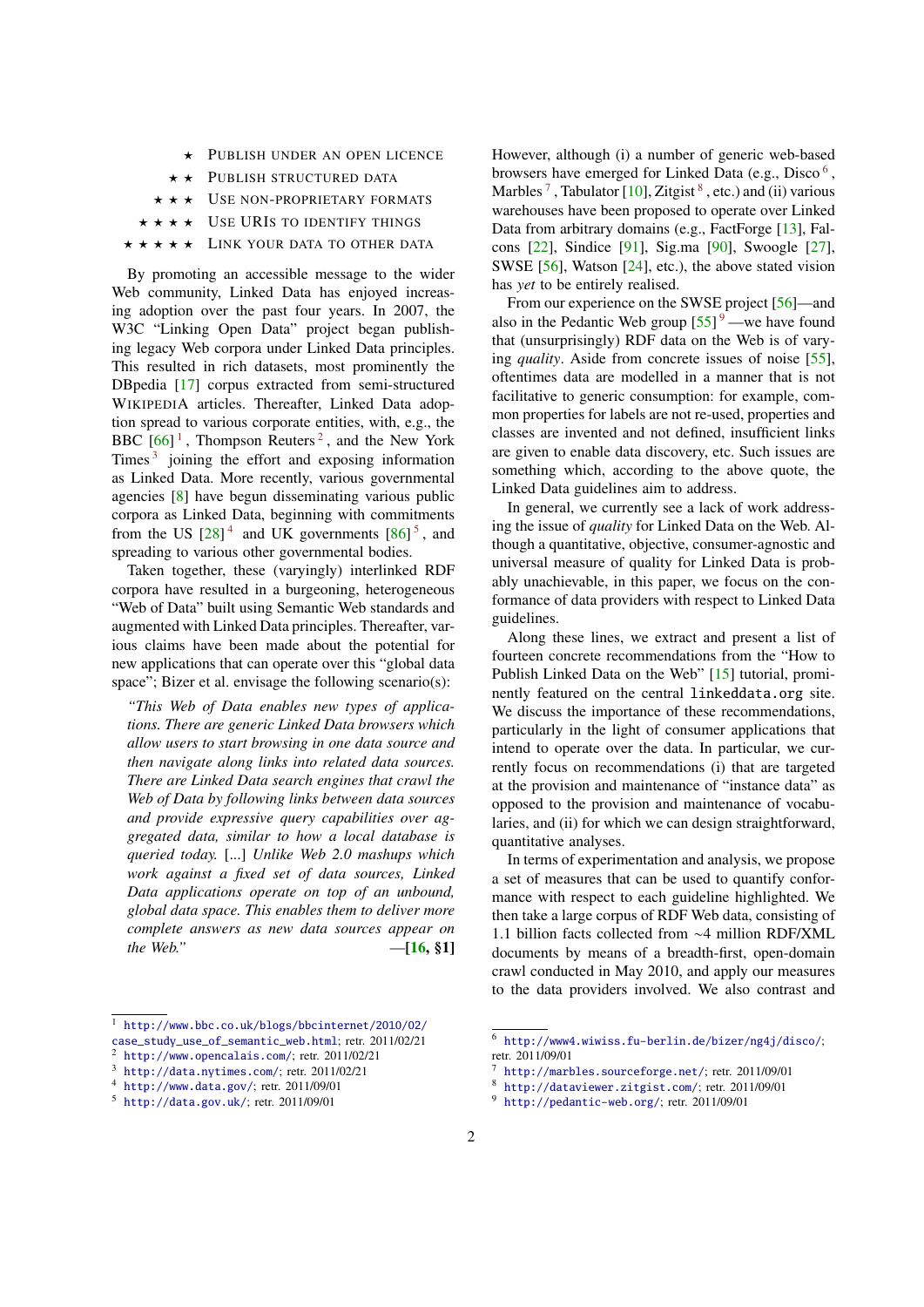compare the PageRank scores of data providers and their conformance with respect to different guidelines. Finally, we compare results for different guidelines, and look at aggregate scores that give insights into the overall landscape of Linked Data (non-)conformance.

The rest of the paper is structured as follows:

- (i) we discuss related literature in the area of analyses of RDF Web data (§ [2\)](#page-2-0);
- (ii) we present core preliminaries and notation  $(\S 3)$  $(\S 3)$ ;
- (iii) we describe the corpora used for our study  $(\S 4)$  $(\S 4)$ ;
- (iv) we enumerate fourteen Linked Data guidelines
	- (§ [5\)](#page-12-0), where for each we present:
	- (a) description of the guideline,
	- (b) motivation for the guideline,
	- (c) analysis of conformance in our corpora, and (d) critical discussion of the analysis;
- (v) we present analysis of the PageRank scores of
- providers, and contrast with conformance  $(\S 6)$  $(\S 6)$ ; (vi) we summarise, aggregate and discuss our empir-
- ical analyses for all issues (§ [7\)](#page-31-0); (vii) we discuss our results and conclude (§§ [8–](#page-36-0)[9\)](#page-37-0).

# <span id="page-2-0"></span>2 Background and Related Work

Empirical surveys of RDF Web data are important to generate feedback on current developments and to guide future developments for the Semantic Web and Linked Data. This paper's contribution to the area centres around analysis of conformance with respect to Linked Data publishing guidelines. However, in this section, we provide a comprehensive survey of the research literature concerning empirical analyses of RDF Web data that goes beyond our specific focus and covers the broader background, including:

- (i) analyses that generally *characterise* the Semantic Web/Linked Data (§ [2.1\)](#page-2-1);
- (ii) works that focus on the *link structure* inherent in published RDF (§ [2.2\)](#page-3-0);
- (iii) works that analyse the *semantics* of such data (§ [2.3\)](#page-3-1);
- (iv) *miscellaneous*/specialised studies (§ [2.4\)](#page-5-0);
- (v) studies of *coverage and use* (§ [2.5\)](#page-5-1); and
- (vi) analyses focused on concrete issues of RDF *data quality* (§ [2.6\)](#page-6-0).

## <span id="page-2-1"></span>*2.1 General analyses*

Various authors have tried to broadly characterise the Semantic Web down through the years. These analyses now constitute chronological snapshots of the nature of RDF data on the Web at different times.

In 2005, Ding et al. [\[31\]](#page-38-11) presented one of the earliest analyses of RDF data published on the Web. They collected over 1.5 million RDF/XML documents from the Web and reported about the prevalence of use of various namespaces and properties therein, where the bulk of data were described in the Friend of a Friend (FOAF) and Dublin Core (DC) vocabularies. As opposed to low-volume auto-biographical FOAF profiles, they found that the most prevalent source of RDF data on the Web at that time was given by "FOAF social networks", such as livejournal.com, deadjournal.com, ecademy.com, etc. Further experiments included calculating connected components in the FOAF social network and detecting groups on a subset of 7 thousand FOAF files. They detected various forms of Zipf distributions, such as the number of persons described in each Web document, the number of aliases found per person (found through sharing key values for foaf:mbox\_sha1sum property), etc.

Roughly a year later, Ding and Finin [\[26\]](#page-38-12) again looked to characterise the amount of Semantic Web data on the Web. Using search results sizes reported by Google, they estimated the number of RDF documents on the Web at that time to be in the range of  $10<sup>7</sup>-10<sup>9</sup>$ . Analysing a dataset of 1.4 million RDF sources from 2006—again mostly consisting of FOAF with some RSS 1.0 feeds—they presented various statistics relating to the largest providers, document sizes, last-modified dates, etc. Furthermore, they identified that, e.g., a large fraction of defined classes (>97%) had no instances in their data, and that the majority (more than >70%) of properties are never used. In many cases, the derived statistics follow power law distributions. Towards the end of the paper, they provide some prescient discussion about whether or not the traditional monolithic ontology makes sense for the Web, noting:

*"Recent work* [...] *argues against large, monolithic ontologies in favor of having many interconnected components. We might even eliminate namespaces as boundaries. For example, the Dublin Core Element ontology has been widely used together with terms from many other semantic web ontologies."*

As we will see later, the emerging trends they remark upon (interconnected, lightweight vocabularies and mixing namespaces) are now central aspects of Linked Data. They also note issues relating to identity and accessibility, which are currently core themes in Linked Data.

Skipping forward to 2008, when Linked Data was gaining a strong foothold on the Web, Hausenblas et al. [\[48\]](#page-39-2) attempted to empirically gauge the size of the Semantic Web. They differentiate data into schema level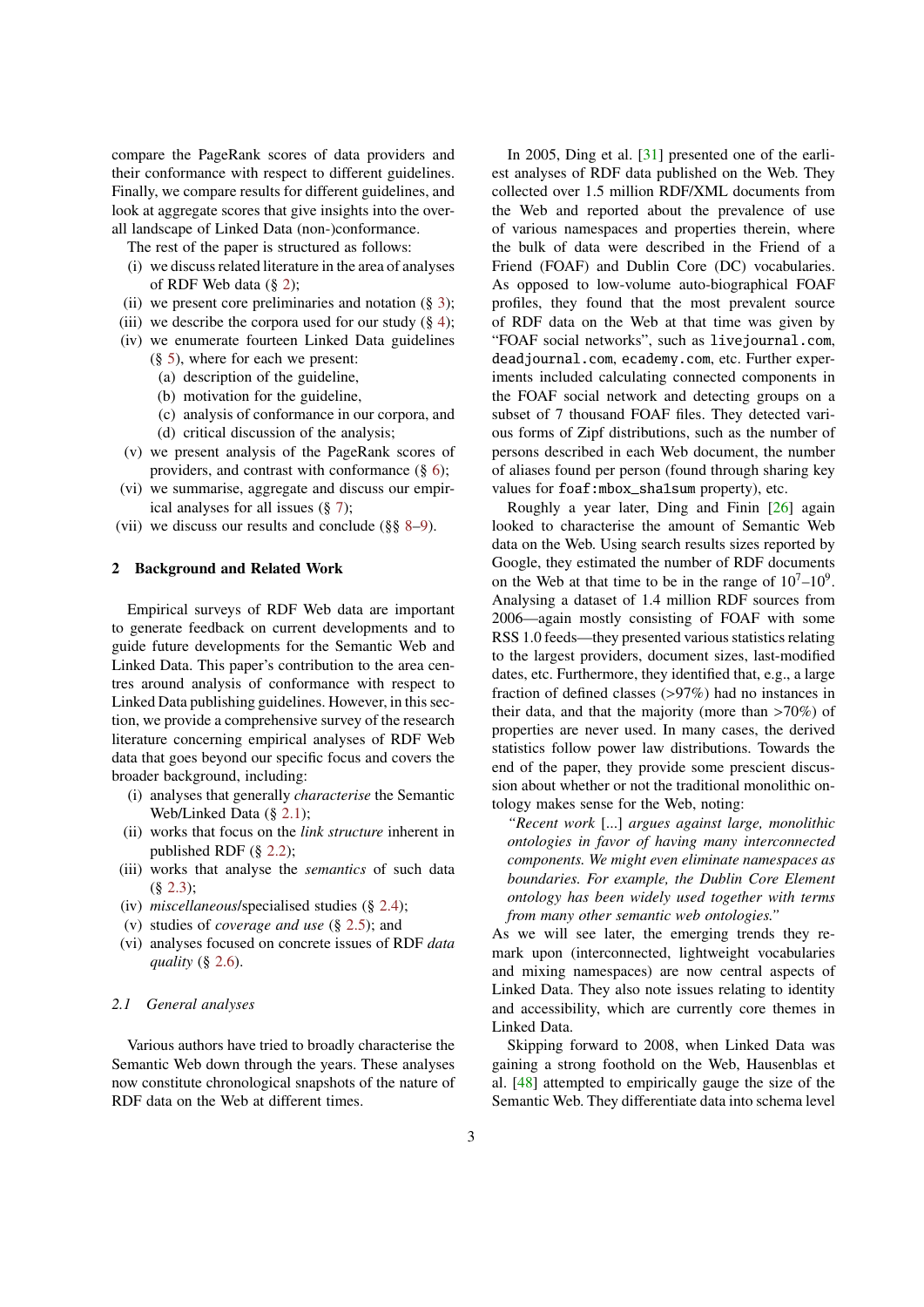data, and instance level data, where the latter is further split into single-point-of-access datasets (e.g., highvolume publishers) and distributed datasets (e.g., decentralised FOAF files, SIOC descriptions [\[18\]](#page-38-13), etc.). For the single-point-of-access datasets, they report on the number of triples made available, the level of external linkage, and build a (directed, labelled, weighted) graph of interconnections between the different data providers. They also crawled documents from the decentralised datasets, showing that, e.g., FOAF data was well interlinked within itself, but poorly linked to external datasets. Although no definitive results are given on the effective size of the Semantic Web at that time (informally, a lower bound of two billion triples was established, which we believe to be very conservative), the main conclusion was that more emphasis should be placed on interlinking the datasets.

Various authors have presented unpublished works analysing different Billion Triple Challenge (BTC) corpora down through the years. Most recently, Grimnes [\[38\]](#page-39-3) provided a detailed analysis of the BTC-20[10](#page-3-2)<sup>10</sup> dataset. The dataset consists of 3.172 billion statements, representing 1.441 billion unique triples, collected from 8.1 million sources. Grimnes presents a variety of statistics, including triple distributions for subject, predicate and object terms, documents, class memberships, etc. Analysing namespaces, he found that FOAF-related data still contributed the bulk of the corpus, but where new Linked Data domains (particularly data.gov related initiatives), and new vocabularies (e.g., GoodRelations data [\[51\]](#page-39-4)) were also contributing heavily.

#### <span id="page-3-0"></span>*2.2 Link-structure analyses*

As per the previous remarks of Hausenblas et al., an important aspect of the Semantic Web—and of the Web in general—is the interlinkage of content, and the graph structure embodied by those links.

The work of Ge et al. [\[36\]](#page-39-5) reports experimental results on analysing the complex network structure of the object link graphs (i.e., the RDF data graph) constructed from two large datasets: 11.7 million RDF documents crawled in 2008 and 21.6 million RDF documents crawled in 2009. Both datasets are crawled by the FALCON-S search engine. Their statistics contain the distribution of the number of hosts versus number of documents, and graph invariants such as degree distribution and connectivity. For the 2009 dataset, excluding single non-linked vertices, they find 813 thousand

strongly connected components in the graph, where 88.1% of resources are contained in the largest thereof. They estimated the effective diameter of the graph to be ∼11.5, indicating the longest (shortest) path between two vertices: i.e., 11.5 is roughly the maximum length walk needed to get from one node to another, taking the shortest route. Comparison between the 2008 and 2009 datasets shows that interlinkage improves slightly.

Josyln et al. look again at the BTC-2010 corpus [\[63\]](#page-39-6). Although their work focuses on scalable processing of data using a Cray XMT supercomputing platform, they derive and present an array of useful statistics from the corpus that include: top subjects, predicates and objects; top edge types and node types they connect; top link types; link type bi-grams and tri-grams (i.e., predicate paths of length two and three), as well as connected components and typed paths. They found 208.3 thousand connected components in the RDF graph constituted by the corpus, with the largest component containing 99.8% of the total number of vertices; the discrepancy with Ge et al.'s result is probably due to different sampling techniques for the empirical corpora.

Guéret et al. [\[39\]](#page-39-7) also look at BTC-2010, but instead measure what they call "robustness" via infrastructure analysis and semantic network analysis, and propose measures for improving the Web of Data; their notion of robustness relates to the reachability of macrocomponents on the Semantic Web in the case of domains going offline. They derive a hostname graph and a namespace graph from the BTC corpus, and calculate several network measures over those graphs, such as degree distribution and betweenness centrality (which they see as a proxy for robustness). They devise methods to improve the robustness of the Web of Data that aim to minimise the graph's centrality index with the fewest links possible; for this, they propose using a Jaccard distance measure based on vocabulary overlap as a cost function. A qualitative analysis revealed that as much as 80% of the triples do not link to external URIs but refer to either site-internal links, blank nodes or literals. The analysed networks show an extreme distribution and have a brittle structure; much of the connectivity is provided via three central domains (xmlns.com, dbpedia.org and purl.org).

#### <span id="page-3-1"></span>*2.3 Semantic analyses*

Another important aspect of the Semantic Web is, of course, semantics. Various empirical studies down through the years have looked at the use of the RDFS and OWL standards in RDF Web data. On an instance-

<span id="page-3-2"></span> $10$  <http://km.aifb.kit.edu/projects/btc-2010/>; retr. 2011/08/21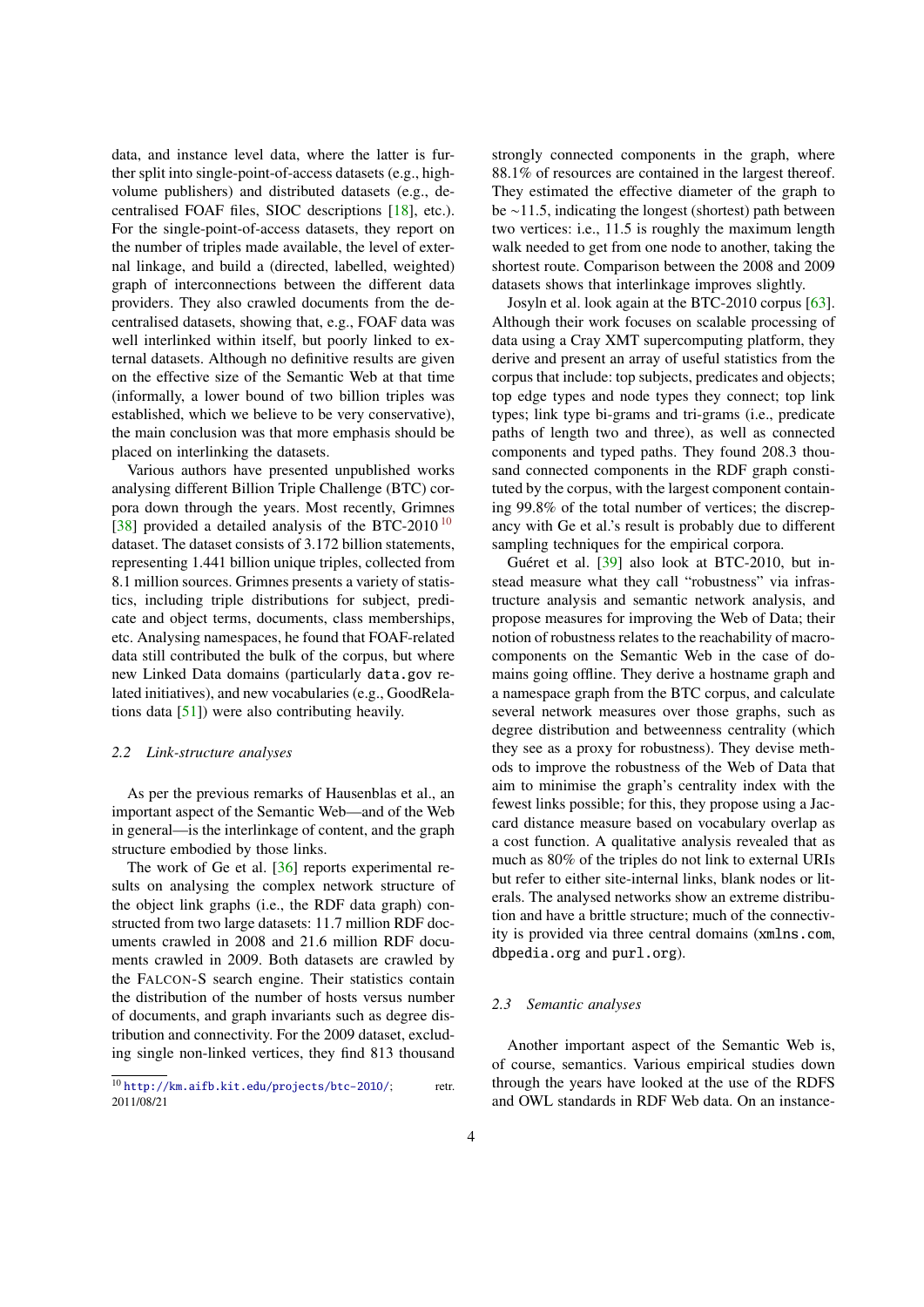level, some studies have specifically investigated the use of the owl:sameAs relation on the Web, which is used to relate two *coreferent* resources that talk about the same real-world thing (also known as URI aliases [\[15,](#page-38-10)[50\]](#page-39-8)). On a schema-level, other studies have looked at how RDFS and OWL are used to define the semantics of classes and properties appearing in various Web vocabularies and ontologies.

Recent works by Ding et al. [\[29\]](#page-38-14) discuss the use of owl:sameAs for linking URI aliases and retrieving additional data during crawling. They also discuss quality issues arising when using owl:sameAs statements from the Web indiscriminately; in particular, they raise concerns about the symmetric semantics of owl:sameAs links across domains, and about the relaxed use of owl:sameAs. In another 2010 paper, Ding et al. [\[30\]](#page-38-15) return to this issue, providing quantitative analysis of the owl:sameAs graph extracted from the BTC-2010 dataset. They found that URIs with at least one alias had an average of 2.4 aliases (i.e., the average does not include URIs not in the owl:sameAs graph). The average path length was 1.07, indicating that few transitive aliases are given. They also summarise owl:sameAs linkage between different publishers of Linked Data.

In a similar vein, Halpin and Hayes [\[42\]](#page-39-9) and Halpin et al. [\[43\]](#page-39-10) investigate the incorrect use of owl:sameAs. Taking an initial set of 58 million owl:sameAs triples extracted from 1,202 Linked Data domains, they present the top providers of such links, and a distribution of links-per-domain. They then employ four human judges to manually inspect 500 links sampled (using logarithmic weights for each domain) from the full corpus. Their experiments found that approximately  $51\%$  ( $\pm 21\%$ ) of owl:sameAs relations were deemed correct: the level of disagreement observed amongst the human judges indicates that coreference between URI aliases is inherently subjective [\[43\]](#page-39-10); the authors also note that the RDF descriptions of the aliases were deemed insufficient to make a meaningful judgement in  $27\%$  ( $\pm 19\%$ ) of cases.

In a recent paper, we looked more generally at the issue of equality for Linked Data, analysing not only owl:sameAs, but also use of OWL features that allow for inference thereof [\[58\]](#page-39-11), including inverse-functional properties, functional properties, etc. Surveying the (closure of explicit) owl:sameAs relations in the same corpus used herein, we found that URIs with at least one alias had an average of 2.65 aliases, with the largest set containing over eight thousand aliases (due to incorrect owl:sameAs linkage of online drugs data). We also found that 57% of alias groups contained URIs from more than one domain. Based on our manual evaluation of a sample of one thousand alias pairs, we estimated the

accuracy to be ∼97.2% (much more encouraging than the results of Halpin et al. [\[43\]](#page-39-10), although many of our results were deemed "trivially correct" if there was not enough information to suggest otherwise). We also investigated implicit owl:sameAs relations, where most were found through reasoning over inverse-functional properties, but where the vast bulk of additional aliases involved blank nodes within the same domain (accuracy remained stable at ∼97.7%).

A recent paper by Mallea at al. [\[70\]](#page-40-4) discusses the semantics of blank nodes and presents an empirical study of their use in RDF Web data. Although some high-volume publishers export huge amounts of blank nodes in absolute terms, the average use of blank nodes (vs. unique literal or URI terms) across domains was measured as 7.5%, which decreased to 6.1% when only considering domains appearing in the LOD Cloud diagram.  $11$  Further empirical analysis of the graphstructures formed by blank nodes (where two blank nodes are linked by appearing in the subject and object of the same triple) indicates that 98% of the time, such graphs form trees: the implication is that simple entailment [\[49\]](#page-39-12) over blank nodes is often tractable in practice despite being NP-complete in theory.

On a schema-level, various works have looked at the expressivity of ontologies on the Web [\[5](#page-38-16)[,98](#page-40-5)[,23\]](#page-38-17); these results are somewhat tangential to the focus of this paper, but show that restrictions laid out in the OWL standard (specifically for the OWL Lite and OWL DL dialects) are not well-followed by Web ontologies, but that such ontologies are typically relatively inexpressive. In previous works, we analysed the use of RDFS and OWL in top-ranked vocabularies extracted from an RDF Web crawl (the same as used later); we found that RDFS features were the most prominently used, with OWL (1) features not requiring blank nodes to serialise in RDF also finding use in prominent vocabularies [\[53\]](#page-39-13).

More recently, Cheng et al. [\[21\]](#page-38-18) performed a study of 2,996 Web vocabularies, spanning 261 pay-leveldomains, finding 396,023 classes and 59,868 properties. Approximately 72% of vocabularies were found to contain no more than 25 terms. Taking a further 15 million "instance" documents, the authors investigate indicators of relatedness between vocabularies, measured with respect to how terms are defined, textual content of vocabularies, explicit interlinkage, and co-occurrence in instance documents. Some resulting high-level conclusions note that various related vocabularies are not interlinked, but that interlinked vocabularies often tend to be co-instantiated in the same documents.

<span id="page-4-0"></span><sup>11</sup> <http://lod-cloud.net/>; retr. 2012/01/11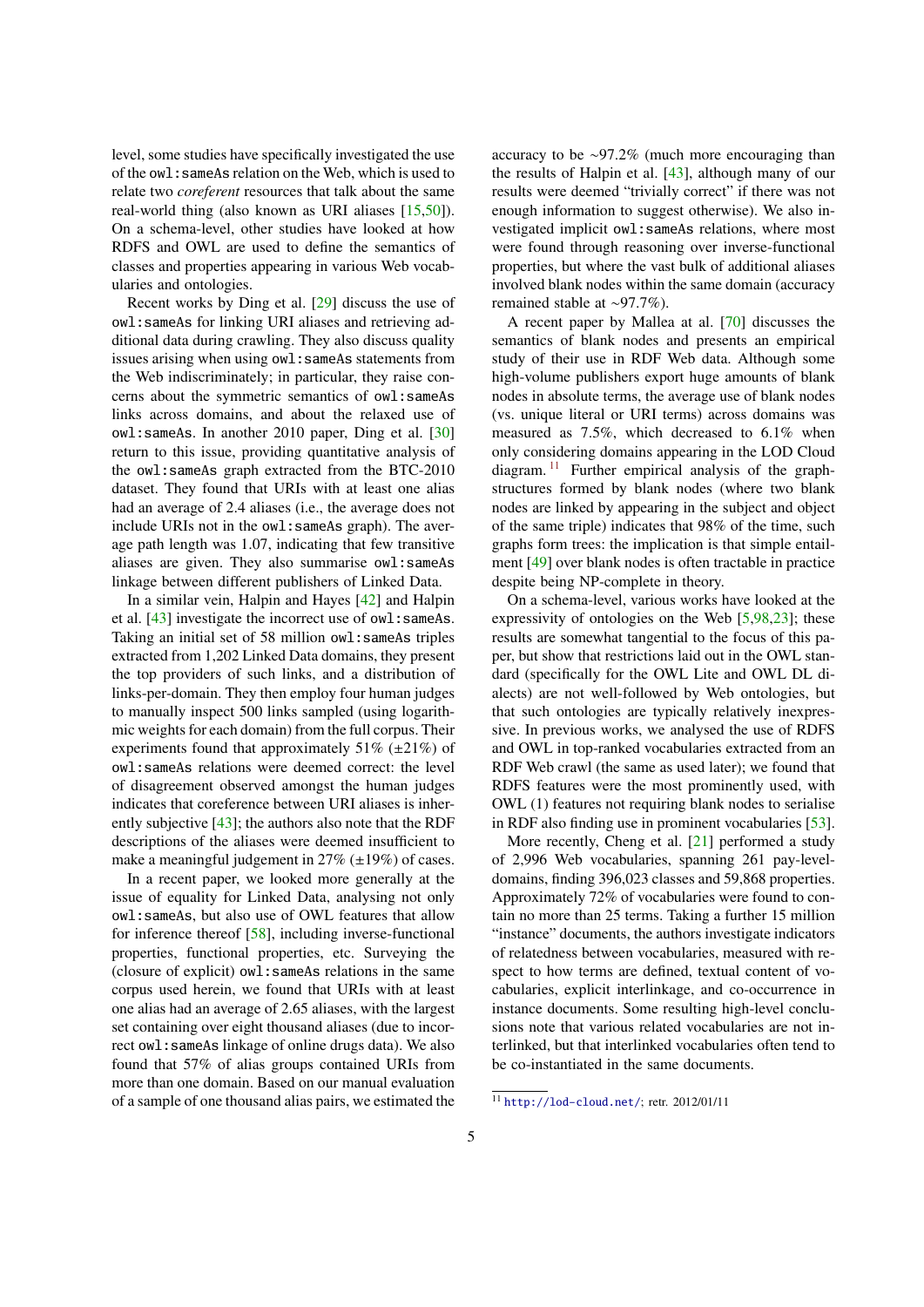#### <span id="page-5-0"></span>*2.4 Miscellaneous analyses*

Motivated by certain observations or use-cases, a number of specialised analyses of the Semantic Web (esp. Linked Data) have been presented in the literature.

Hartig [\[46\]](#page-39-14) discusses various issues relating to notions of provenance and the provision of document meta-data. In particular, he provides discussion on current provenance-related properties appearing in popular Linked Data vocabularies. Thereafter—and based on information extracted from Ping-the-Semantic-Web and Sindice—he presents a survey of the approximate number of documents using each of the provenance-related properties, where, of the vocabularies and properties surveyed, DC (esp. dcterms:created indicating the date of creation) and FOAF terms (esp. foaf:maker indicating an author of the document) were the most prevalently encountered.

Umbrich et al. [\[93\]](#page-40-6) studied the changes in content of a total of 550 thousand RDF/XML documents crawled from the Web over a period of 24 weeks in 2008. They showed that the Etag and Last-modified HTTP header fields—which typically indicate the date the document being served was last updated—were not provided in 67.95% of the documents. Thereafter, surveying the content of the documents, they ascertained that 62% of documents remained static over the 24 weeks, whereas 69% of entity descriptions also remained static. Of the documents that did change, 59% were estimated to change at a rate of 12–24 weeks, 23% at a rate of 4– 12 weeks, 9% at a rate of 1–4 weeks, and 9% at a rate of <<sup>1</sup> week. However, the authors admit that the empirical corpus used was insufficient to derive any concrete, fine-grained conclusions on the dynamicity of RDF Web data, but instead could only offer insights into the approximate level of change.

#### <span id="page-5-1"></span>*2.5 Usage-based analyses*

We have seen that—starting from at least 2004/05 with FOAF, RSS 1.0 and DC data—there has long been a large base of interlinked RDF documents on the Web. Early use-cases for search over Semantic Web data typically centred around domain-specific ontologies created by academia, and/or hand-crafted FOAF files created by hobbyists, and/or bespoke RDF converted from dumps of legacy structured data [\[27](#page-38-8)[,24,](#page-38-9)[56,](#page-39-0)[19\]](#page-38-19). In more recent years, the diversity and volume of RDF Web data has expanded significantly under the banner of Linked Data publishing. Given all of this openly available, interlinked, semantic RDF content, the pertinent question is then: *what can it be used for?*

The overall goal of a 2009 study by Halpin [\[40](#page-39-15)[,41\]](#page-39-16) was to determine if content on the Semantic Web is potentially of interest to the average Web user, and what the coverage of general-interest topics is like; he identifies two categories, "first generation" content characterised by FOAF social networks, RSS 1.0, etc., and "second generation" content characterised by Linked Data publishing. Halpin acquired a set of 15 million (6.6 million unique) real-world keyword queries from the Microsoft Live search engine, from which, 7.8 thousand unique entity queries (e.g., entity names) and 5.3 thousand unique concept queries (e.g., class names) with more than ten occurrences were extracted. These keyword queries were run against the FALCON-S search engine [\[22\]](#page-38-7)—which indexes large crawls of RDF Web data—where the results showed that searches either returned a great many results, or none at all. Interestingly, he found that there was no correlation between results sizes and the popularity of the input keyword query, suggesting that a mismatch between the transient nature of Web search and the static nature of RDF data was a possible cause. Many results came from the (second generation) DBpedia domain [\[17\]](#page-38-2). Analysis suggested that the spread of results over the different domains ostensibly followed a power-law, but the distribution was ultimately found to have an insignificant fit, possibly because the amount of RDF data published by very large domains greatly outweighs smaller, bespoke publishing. Similar observations of poorly-fitting power laws in the analysis suggest (to us) that RDF data on the Web is still not mature enough to exhibit true power-law distributions. Other results presented in the paper looked at the RDF(S) and OWL features, also discussing the issue of identity where concern were raised about the lack of owl:sameAs links to model URI aliases.

In another 2009 paper, Mika et al. [\[73\]](#page-40-7) tackle a similar issue that they call the "Semantic Gap", viz., the divide between the supply of data on the Semantic Web and the demand of typical Web users. However, given that their study is centred around the Yahoo! search engine index (which does not index RDF/XML), they focus on analysing structured data embedded in \*HTML documents, such as RDFa, eRDF and Microformats. Although they show that RDFa is growing in popularity, the overall percentage of indexed documents containing RDFa was 0.6%, much less than the equivalent percentage for various forms of Microformats (e.g., tag was in ∼2.6% of indexed documents). They also looked at the ratio of top-ten results pages with embedded meta-data for 7.6 thousand unique, real-world keyword queries. Their results found that 59% of queries had at least one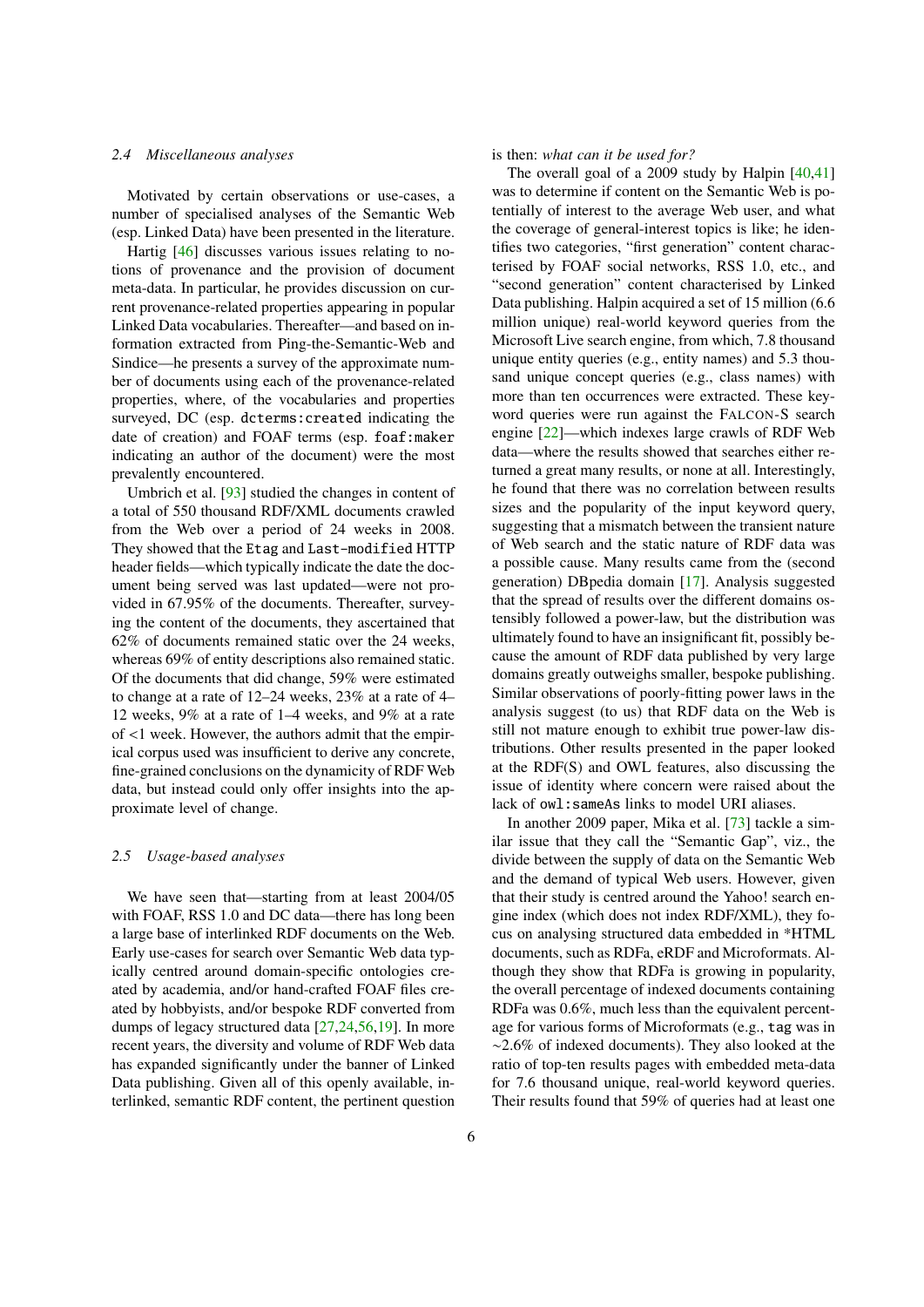result with embedded meta-data, but where the equivalent figure considering only RDFa was 2.5%. Although coverage was poor, one conclusion was that Semantic Web technologies could play a more significant role for mainstream web-search if it was adopted by particular sites, or better targeted particular categories of queries.

Looking at the issue of Linked Data usage from another perspective, in 2010, Möller et al. [\[75\]](#page-40-8) analysed the server access logs of four prominent Linked Data hosts, viz., Semantic Web Dog Food [\[76\]](#page-40-9), DBpedia [\[17\]](#page-38-2), DBTune [\[84\]](#page-40-10) and RKBExplorer [\[37\]](#page-39-17). The available logs covered periods from one month (RKBExplorer) to two years (Dog Food), all falling somewhere between 2008– 2010. They distinguish "semantic agents" accessing the servers as those issuing SPARQL queries [\[82\]](#page-40-11) or requesting RDF-specific content-types. Their findings indicate that for the different domains, "semantic traffic" represented 9–19% of the total traffic observed. They then look at whether real-world events affected demand for resources from the different sites (e.g., monitoring access to dbpedia:Michael\_Jackson around the time of his death), where some topical resources did encounter peaks in demand.

#### <span id="page-6-0"></span>*2.6 Data-quality analyses*

The previous literature gives a somewhat "lukewarm" impression of the use and usefulness of RDF data published on the Web. Aside from issues relating to coverage, interlinkage, semantic expressivity, dynamicity, use-cases, and so on, one possible reason for the (arguably) slow emergence of applications operating over the Semantic Web and Linked Data is that the data being published on the Web is simply not of high-enough *quality*. Publishing problems with respect to accessibility, syntax, semantics, etc., may greatly diminish the potential for applications over the data and/or introduce increased overhead for adoption. More opaque or subjective notions of quality—relating to resource identity, conceptual modelling, competency, etc.—may be more difficult to formalise and quantify. Such matters are further complicated by the inherent decoupling of publishing and modelling from applications, where, aside from coverage, data might be considered of excellent quality for one use-case and of poor quality for another due to, e.g., specific modelling choices.

Indeed, the notion of quality (in this context and in general) is quite a nebulous one. In his dissertation, Vrandečíc [[97\]](#page-40-12) asks "how to assess the quality of an on*tology for the Web?*". He refers to an ontology as a formal, explicit specification of a shared conceptualisation

that may include classes, properties but *also* instances. Based on previous proposals, he discusses various criteria that a good Web ontology should meet, and then proposes concrete measures relating to accuracy, adaptability, clarity, completeness, computational efficiency, conciseness, consistency and organisational fitness. His conclusion is that a single measure to assess the overall quality of an ontology is elusive, and deriving concrete measures to identify shortcomings in ontologies is a more useful approach; he also states:

*"*[...] *instead of aiming for evaluation methods that tell us if an ontology is good, we settled for the goal of finding ontology evaluation methods that tell us if an ontology is bad, and if so, in which way."*

Along these lines he analyses issues relating to naming conventions (i.e., checking if the local part of a URI coincides with a label given to that entity), erroneously introduced punning, "superfluous blank nodes" (i.e., blank nodes that are not used for encoding RDF collections and OWL constructs), to name but a few checks.

In previous works [\[55\]](#page-39-1), we listed and discussed common errors made by RDF publishers on the Web based on experiments conducted on a dataset acquired from 150k URIs mentioned in a previous RDF dataset. We classified errors into the following four categories: (i) accessibility and dereferenceability, (ii) syntax errors, (iii) reasoning: noise and inconsistency and (iv) nonauthoritative contributions. Most URIs returned without error, but less than half returned RDF/XML. We found that 8.1% of triples in the resulting dataset used undeclared class URIs, and 14.3% used undeclared property URIs. With respect to noise, the most prevalent issues related to reasoning, where we found many invalid values for inverse-functional properties, and various forms of inconsistency, particularly memberships of disjoint classes. We also identified the issue of "ontology hijacking", where third-parties redefine the meaning of popular vocabulary terms. We argued against application-side workarounds for certain frequently observed problems and buggy datasets, as those would have to be replicated across all applications that use the data, entailing a large barrier-to-entry for potential consumers. Rather, we provided a prototypical validator [12](#page-6-1) and initiated an online community—the "Pedantic Web" Group  $13$  —which aims to educate publishers on issues of data-quality and contacts publishers with bug-reports.

<span id="page-6-2"></span><span id="page-6-1"></span><sup>12</sup> <http://swse.deri.org/RDFAlerts/>; retr. 2011/08/21; also <http://inspector.sindice.com/>; retr. 2011/08/21 <sup>13</sup> <http://pedantic-web.org/>; retr. 2011/08/21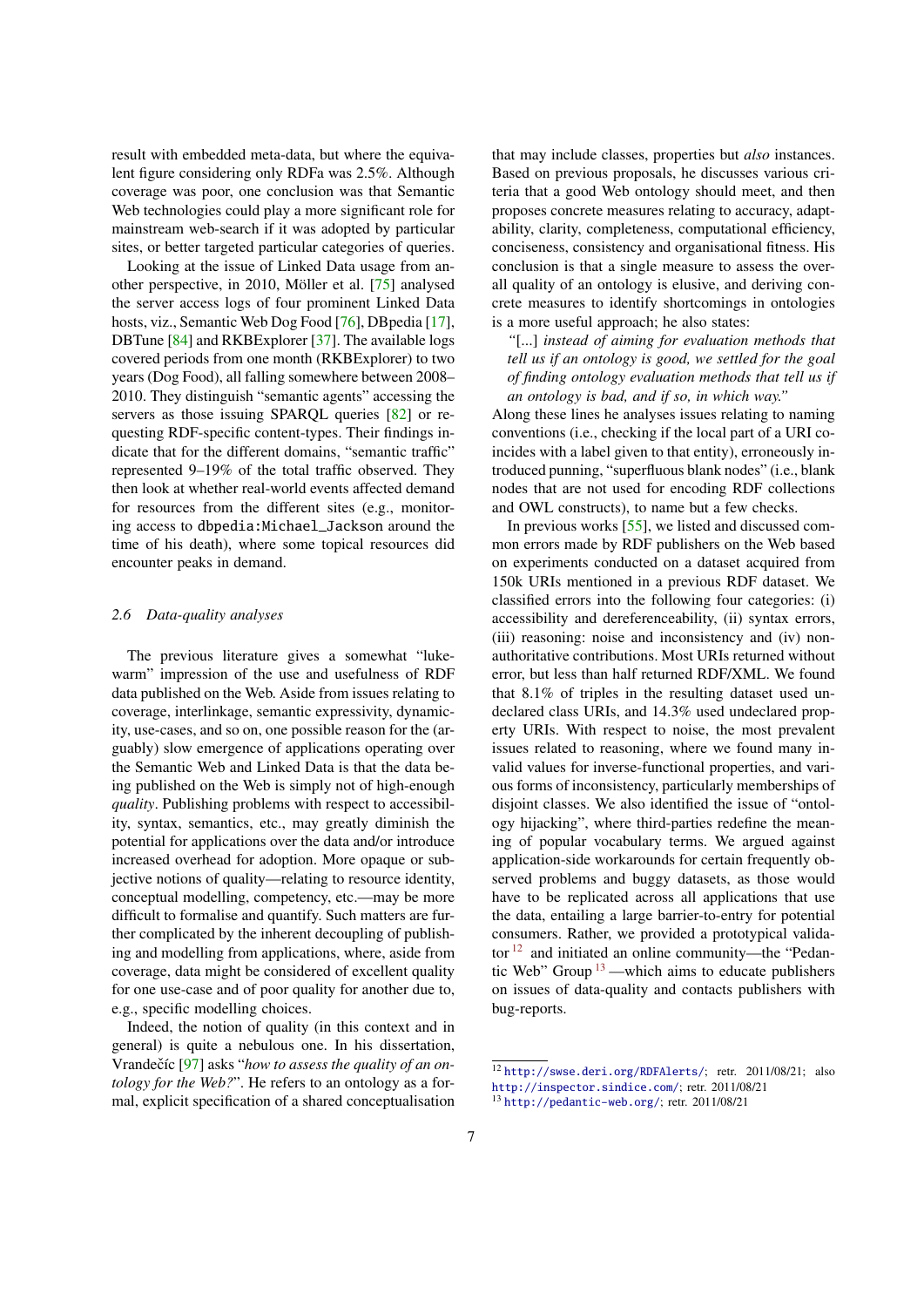As discussed in the introduction, Linked Data guidelines are designed to enable new types of applications over data published in a conformant manner. With respect to empirical studies of Linked Data conformance, although there is some overlap between some of the more generic guidelines and some results previously discussed, we are not aware of any published work focusing specifically on this topic. At the time of writing, Bizer et al. [\[14\]](#page-38-20) are currently drafting an online document (currently version 0.3) which—similarly to our contribution—enumerates nine Linked Data guidelines and characterises the conformance of publishers thereto. However, their study of conformance is based on selfreported statistics provided by the publishers themselves in CKAN. [14](#page-7-1) We view our work herein as complementary, effectively constituting an empirical, consumerside study of the issue of Linked Data conformance.

#### <span id="page-7-0"></span>3 Preliminaries

We now move towards presenting our primary contribution, but first we cover some necessary preliminaries relating to RDF and Linked Data principles. We also very briefly discuss the implementation and methods used to conduct our experiments and extract our results.

#### *3.1 RDF*

We briefly give some necessary notation relating to RDF constants and RDF triples; cf. [\[49\]](#page-39-12).

#### *RDF constants*

Given the set of URI references U, the set of blank nodes B, [15](#page-7-2) and the set of literals L, the set of *RDF constants* is denoted by  $C := U \cup B \cup L$ .

Herein, we use CURIEs [\[12\]](#page-38-21) to denote URIs: we refer the reader to the service at <http://prefix.cc/> (retr. 2011/09/01), where the namespace prefixes used in this paper can be looked up. Following Turtle syntax [\[6\]](#page-38-22), we may use a as a convenient shortcut for rdf:type.

#### *RDF triples*

The set of all RDF triples is given as  $G := (U \cup B) \times$  $U \times (U \cup B \cup L)$ . A triple  $t := (s, p, o) \in G$  is called an *RDF triple*, where *s* is called subject, *p* predicate, and *o* object. We call a finite set of triples  $G \subset \mathbf{G}$  an RDF *graph*.

#### *Data-level position*

- We define two *data-level positions* in a triple:
- (i) the subject of a triple; and
- (ii) the object of a triple *iff* the predicate is *not* rdf:type.

Given an RDF graph  $G$ , we use the function  $\text{dlc}(G)$  to denote the set of RDF constants appearing in the datalevel position of some triple in that graph. In particular, we distinguish the data-level positions of a triple from those that are typically occupied by schema terms such as properties appearing in the predicate position or classes appearing as the value of rdf:type. (Many of the guidelines we will look at focus on data-level terms and do not naturally apply to these latter schemalevel terms, where we would not expect, for example, all members of a class to be given in its dereferenced document, and so forth.)

#### <span id="page-7-4"></span>*3.2 Linked Data principles and data sources*

Linked Data principles [\[7\]](#page-38-1) and associated best practices [\[15\]](#page-38-10) offer clear guidelines for publishing RDF on the Web. We briefly discuss Linked Data principles and notions relating to provenance. [16](#page-7-3)

#### *Linked Data principles*

Throughout the rest of this paper, we denote the four best practices of Linked Data as follows [\[7\]](#page-38-1):

**LDP1** use URIs to name things;

- **LDP2** use HTTP URIs so that those names can be looked up;
- **LDP3** provide useful structured information when a look-up on a URI is made, called *dereferencing*;

**LDP4** include links using external URIs.

#### *Data source*

We define the *http-download* function get : U  $\rightarrow$  $2<sup>G</sup>$  as the mapping from a URI to an RDF graph (set of facts) it may provide by means of a given HTTP lookup [\[34\]](#page-39-18) that directly returns status code 200 OK and data in a suitable RDF format; this function also performs a rewriting of blank-node labels (based on the input URI) to ensure uniqueness when merging RDF graphs [\[49\]](#page-39-12). We define the set of (RDF) *data sources*

<span id="page-7-1"></span><sup>14</sup> <http://ckan.net/group/lodcloud>; retr. 2011/08/21

<span id="page-7-2"></span><sup>15</sup> We interpret blank nodes as skolem constants, as opposed to existential variables. Also, we rewrite blank-node labels to ensure uniqueness per document, as prescribed in [\[49\]](#page-39-12).

<span id="page-7-3"></span> $\frac{16}{16}$  In a practical sense, all HTTP-level functions {get, redir, redirs, deref} are set at the time of the crawl, and are bounded by the knowledge of our crawl.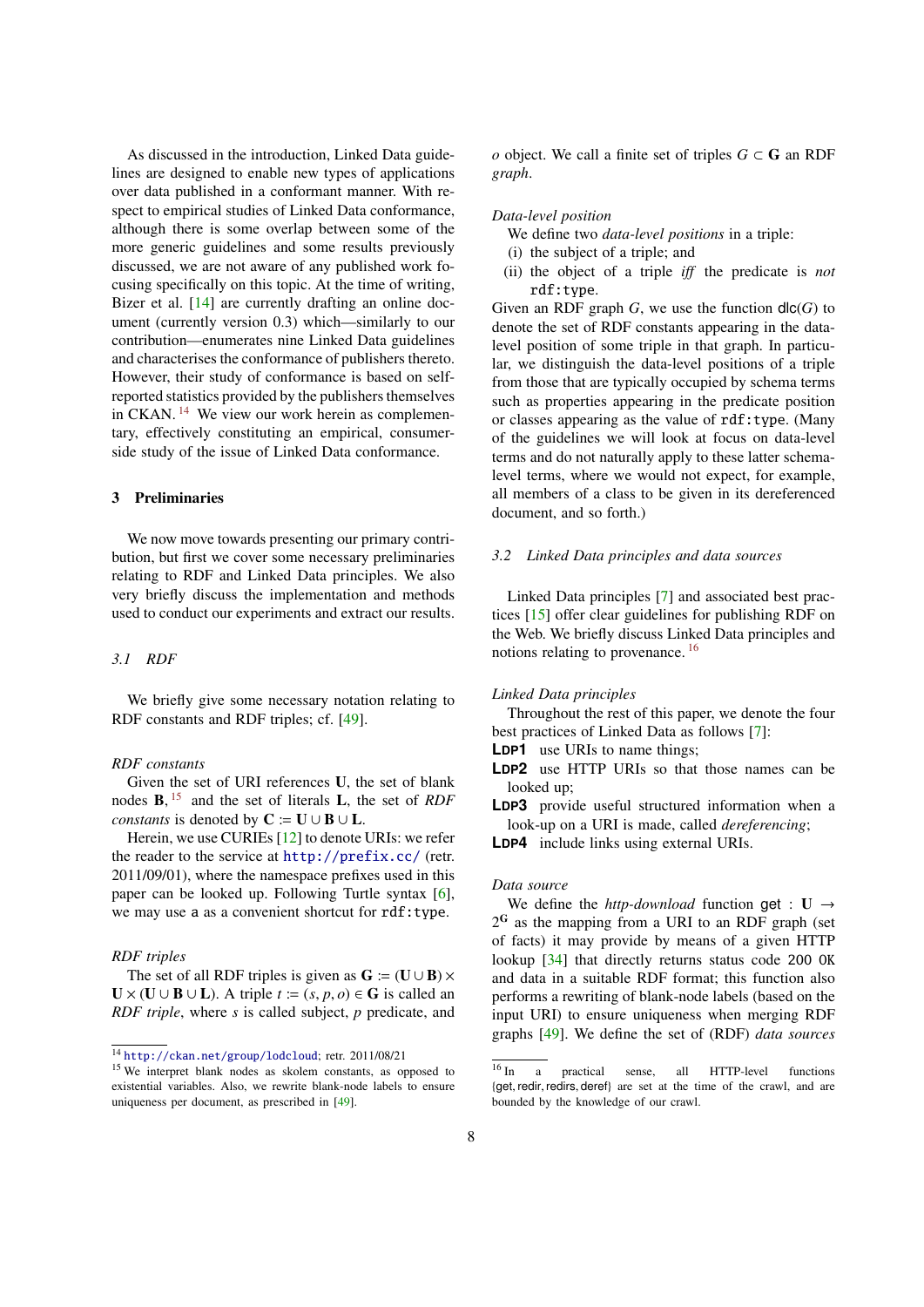$(S \subset U)$  as the set  $S := \{s \in U : \text{get}(s) \neq \emptyset\}$ . In this paper, sources refer to individual RDF/XML documents retrievable over the Web from location *s*.

## *RDF triple in context/RDF quadruple*

An ordered pair  $(t, c)$  with a triple  $t = (s, p, o), c \in S$ and  $t \in \text{get}(c)$  is called a *triple in context c*. We may also refer to (*s*, *p*, *o*, *c*) as an *RDF quadruple* or quad *q* with context *c*.

## *HTTP Redirects/Dereferencing*

A URI may provide a HTTP redirect to another URI using a 30x response code [\[34\]](#page-39-18); we denote this function as redir :  $U \rightarrow U$  that may map a URI to itself in the case of failure (e.g., where no redirect exists) this function would implicitly involve, e.g., stripping the fragment identifier of a URI  $[11]$ . We denote the fixpoint of redir as redirs, denoting traversal of a number of redirects (a limit may be set on this traversal to avoid [very rare, possibly malicious] redirect cycles and artificially long redirect paths). We define *dereferencing* as the function deref := get  $\circ$  redirs that maps a URI to an RDF graph retrieved with status code 200 OK *after* following redirects, or that maps a URI to the empty set in the case of failure.

#### *Pay-level domains/Data providers*

Herein, we use *pay-level domains (PLDs)* [\[68,](#page-40-13)[30\]](#page-38-15) to distinguish individual *data providers*. A pay-level domain is a direct sub-domain of a top-level domain (TLD) or a reserved second-level country domain (ccSLD); examples of PLDs include dbpedia.org and bbc.co.uk.

We do not consider general fully-qualified domain names (FQDNs) as indicating different data providers since PLDs such as livejournal.com publish data under many FQDNs, assigning a third-level domain to each user (e.g., danbri.livejournal.com). Also, we acknowledge that multiple "datasets" may intuitively operate within a given PLD, but note that a pay-level domain is typically under the control of a single person or organisation, which we herein consider to be the granularity of our data providers. We may interchangeably use the terms "data provider", "PLD" or "domain" to refer to such sites that host a set of data sources (in our case, a set of RDF/XML documents).

For convenience, herein we represent PLDs as a set of HTTP URIs—e.g.: http://dbpedia.org/—given by the set  $P \subset U$ . We define the function pld :  $U \to P$  that maps a HTTP URI to its PLD. Letting sources $(p)$  :=  ${s \in S : p \mid d(s) = p}$  denote the sources under the (direct) control of PLD p, we use the function data :  $P \rightarrow 2^G$ 

to denote the RDF merge of the set of triples given the set of sources in that PLD (sources $(p)$ ); more specifically  $data(p) := \bigcup_{s \in sources(p)} get(s)$ . We also define the function local : pld  $\rightarrow$  **B**  $\cup$  **U** that maps a PLD *p* to the union of

- (i) the set of blank nodes appearing in a triple of data(*p*);
- (ii) URIs appearing in a triple of  $data(p)$  such that  $pld(redirs(u)) = p.$

Intuitively,  $\text{local}(p)$  refers to the locally minted nonliteral terms under the control of the PLD *p* [\[45\]](#page-39-19).

## *3.3 Extraction of statistics*

In this paper, we are more interested in the results of the empirical analysis rather than the implementation thereof, where we consider issues relating to performance, etc., as out of scope. However, we now *briefly* give an insight into the batch-processing techniques used to extract the statistics.

We assume that the dataset to be analysed is given as a flat file of N-Quads, optionally compressed with GZip; further, we assume that knowledge of the crawl is given in a structured input file, including information about response codes, content-types and redirect locations.

In preparation for the analysis, the dataset is sorted according to subject–predicate–object–context order and object–predicate–subject–context order in two separate files: the sorts are performed using standard on-disk external merge-sorts. Thereafter, we perform a merge-join over the two files, joining on the sorted subject/object position, effectively producing batches corresponding to all of the inlinks and outlinks for each resource in the data. Statistics about the various data-providers are accumulated in memory during the scan of resources.

Our implementation is Java based, where we use the Java Statistical Classes library <sup>[17](#page-8-1)</sup> to compute Kendall's  $\tau$ measure (introduced later for comparing PageRank and conformance). Further, we use a simple RMI infrastructure to perform distributed sorts and scans—details of the infrastructure are available in [\[56,](#page-39-0)[53\]](#page-39-13). Analyses are performed using nine machines with 2.2GHz Opteron x86-64 CPU, 4GB main memory, 160GB SATA harddisks, running Java 1.6.0\_12 on Debian 5.0.4.

#### <span id="page-8-0"></span>4 Empirical Corpora

In this section, we give pertinent descriptions of the two corpora we acquired for the purposes of our empir-

<span id="page-8-1"></span><sup>17</sup> <http://www.jsc.nildram.co.uk/>; retr. 2011/09/01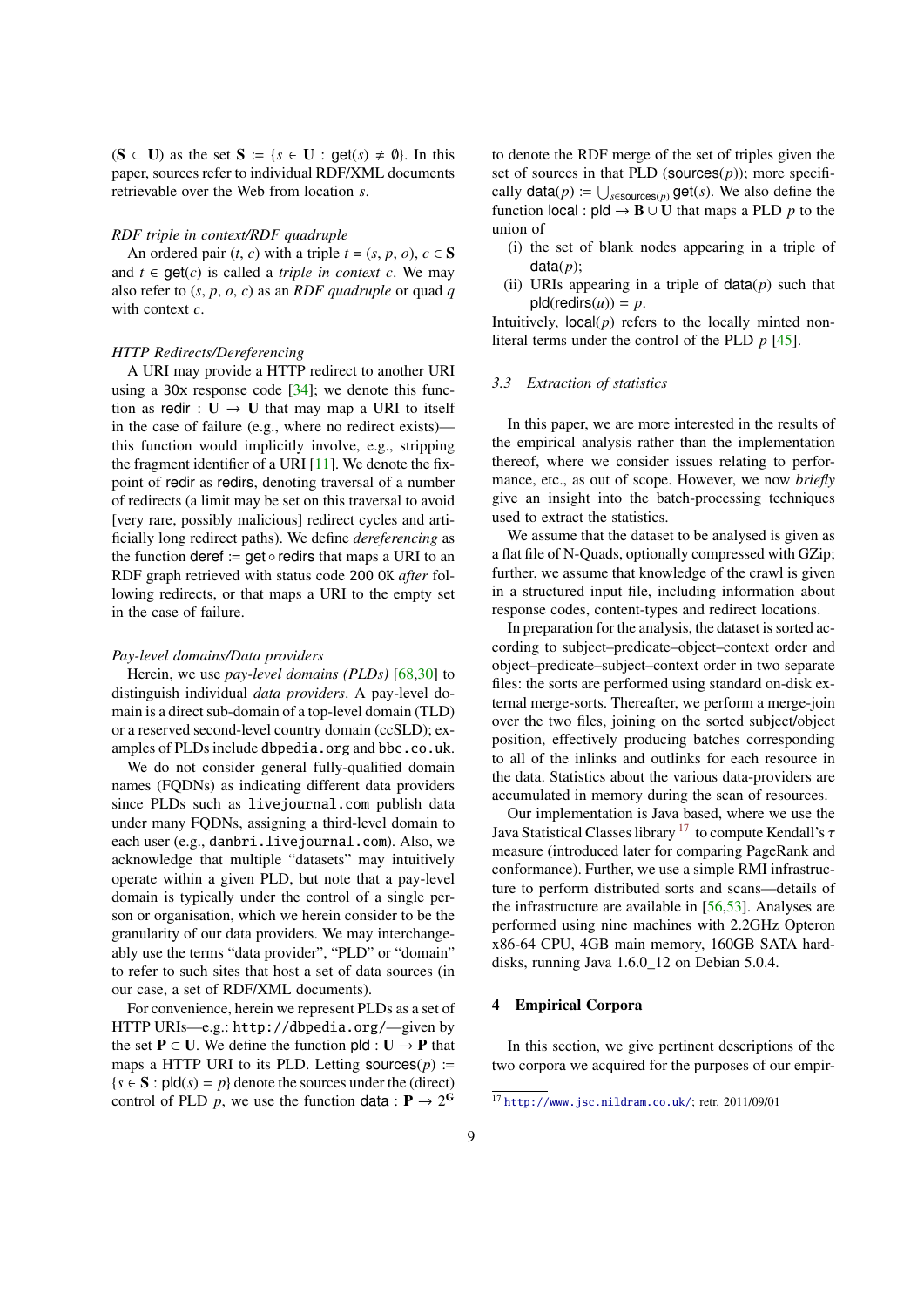ical analysis. Our primary corpus  $(\S$  [4.1\)](#page-9-0) comprises of 1.1 billion quadruples crawled from just under 4 million RDF/XML documents in May 2010, spanning content hosted by 778 data providers (PLDs). We also briefly describe our secondary corpus  $(\S$  [4.2\)](#page-12-1), which we use to analyse the stability of documents hosted by individual data providers, and which consists of nine monthly snapshots, accessing a static set of 155 thousand RD-F/XML documents and covering the period of March 2010 to November 2010.

#### <span id="page-9-0"></span>*4.1 Billion quadruple crawl*

To provide insights into current conformance with respect to Linked Data best-practices, the first corpus over which we apply our analyses consists of 1.118 billion quadruples, crawled in mid-May 2010 from 3.985 million RDF/XML documents spanning 778 pay-level domains (data providers). Of the 1.118 billion raw quadruples parsed, 1.106 billion (98.9%) are unique, and 947 million (84.7%) are unique triples.

#### <span id="page-9-2"></span>*4.1.1 Corpus acquisition*

We conducted the crawl in a breadth-first manner over a cluster of nine machines. The crawl was seeded with 42.5 thousand URIs extracted from an older Linked Data crawl conducted in 2009: URIs were randomly sampled from all positions of the RDF triples. To ensure a broad sample of data-providers during the crawl (and to help ensure polite crawling), we assign each pay-level domain (PLD) an individual priority queue. The PLD queues are sampled in a round-robin fashion during the crawl, with the highest linked URIs *for each domain* being returned first. (For more details on the implementation of our distributed crawler, we refer the interested reader to [\[53\]](#page-39-13).)

Furthermore, we only access RDF/XML documents using an accept-header application/rdf+xml and do not consider documents in other syntaxes, such as RDFa, N-Triples or Turtle. Linked Data guidelines have traditionally suggested that RDF/XML data should be provided as a minimum:

*""There are various ways to serialize RDF descriptions. Your data source should at least provide RDF descriptions as RDF/XML which is the only official syntax for RDF""* —[\[15,](#page-38-10) §5]

However, more recent Linked Data guidelines [\[50\]](#page-39-8) and trends suggest that other RDF syntaxes can be used as an alternative to RDF/XML, where in particular, RDFa has been standardised [\[1\]](#page-38-24) and is growing in popularity.

Along these lines, our empirical corpus is only a sample of Linked Data, and like any non-trivial sample of open Web data (where the nature of the entire population cannot be feasibly known), it has inherent biases that may affect our analysis and results [\[40\]](#page-39-15). We identify the following known biases for our corpus:

- given that our crawl was run in May 2010, our corpus does not reflect newer publishers or published data;
- our crawl only samples RDF/XML and does not cover data in other syntaxes;
- given that our crawl does not follow all possible URIs, our corpus is particularly incomplete for domains that host a large amount of documents—towards the end of the crawl, there were still ∼50 PLDs whose RD-F/XML content was (almost surely) known not to be exhausted;
- given that the crawl is breadth-first and that URIs with higher inlinks are prioritised, our corpus is biased towards containing the most well-linked documents in each domain.

To help counter-act the effects of sampling bias, we focus on presenting conformance measures on a per-PLD basis. Considering the RDF/XML data provided by each PLD as an independent population, we have a varying degree of coverage for each sampling frame. Our results will generally be more accurate for smaller PLDs (for which we have a higher relative coverage), and less accurate for larger PLDs (for which we have a lower relative coverage). Where possible, we present ratio-based conformance measures and other forms of measures that we argue are *less* sensitive to the level of coverage in the sample for a given PLD. Where pertinent, we later discuss possible biases given by our sampling for specific conformance measures.

A more difficult question relates to how the statistics for individual data-providers should be aggregated into an overall conformance score for each guideline. One option is to take the average (i.e., arithmetic mean) of conformance scores for all providers; however, this would assign equal weight to the conformance of, e.g., the high-volume and highly-prominent dbpedia.org domain, and the low-volume, obscure phoenixproductions.org.uk domain, which publishes a single triple. [18](#page-9-1) There is perhaps no single ideal aggregation. For the purposes of Section [5,](#page-12-0) we only present statistics relating to those 188 data-providers (24.2%) contributing more than 1,000 quadruples to our sample, which is the same cut-off used for datasets to be

<span id="page-9-1"></span><sup>18</sup> [http://www.phoenixproductions.org.uk/newsbomb/](http://www.phoenixproductions.org.uk/newsbomb/index.rdf) [index.rdf](http://www.phoenixproductions.org.uk/newsbomb/index.rdf); displays hacked notice, 2011/08/15.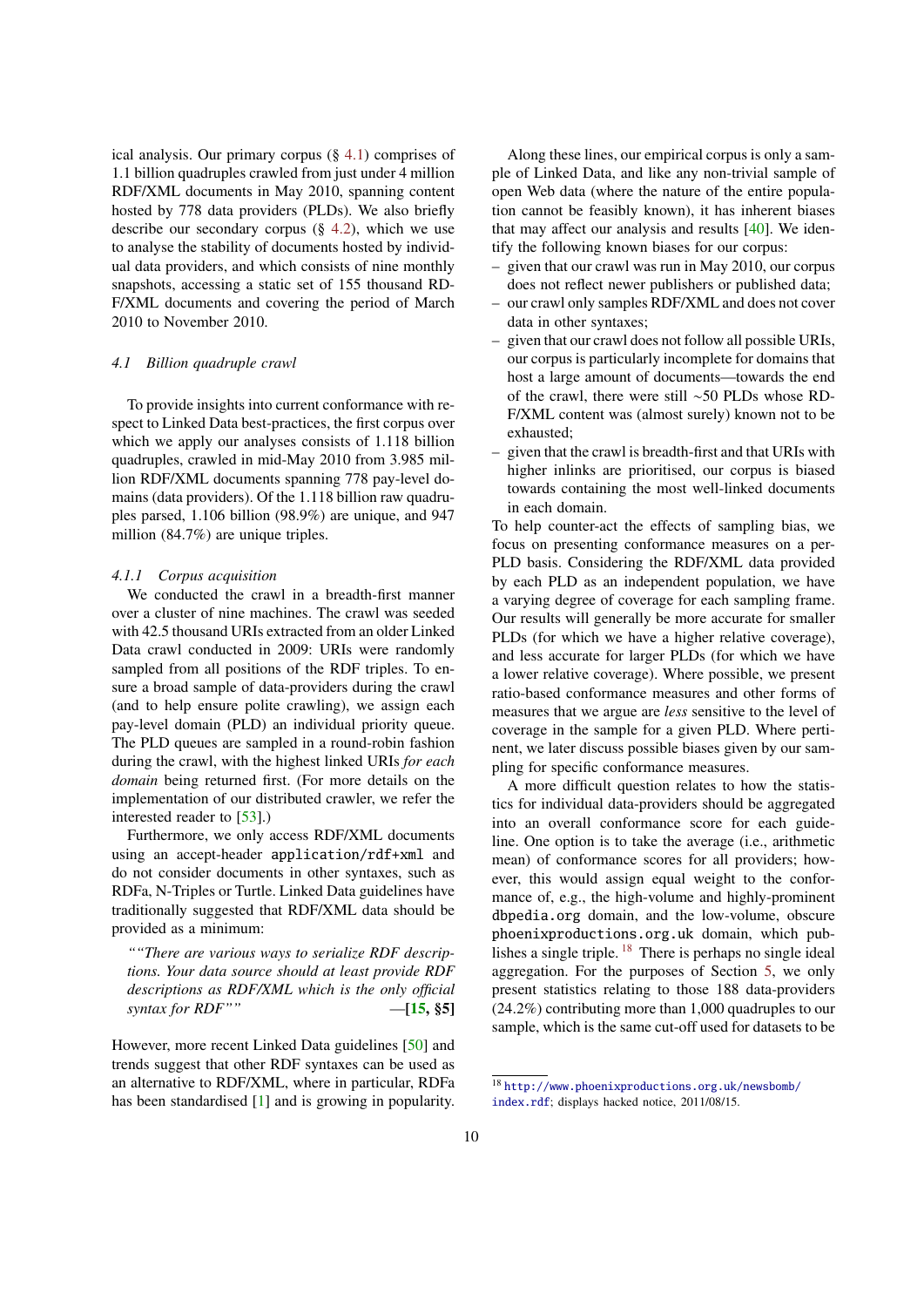included in the LOD cloud.<sup>[19](#page-10-0)</sup> When presenting aggregate scores, we use the arithmetic mean and population standard deviation of conformance across only these 188 providers. Later in Section [7,](#page-31-0) we present and compare other methods of aggregating the per-PLD conformance scores into an overall score for each guideline.

Again, our corpus constitutes a large collection of documents sampled from a wide variety of Linked Data publishers, and so should yield interesting insights into conformance; it is the base dataset indexed by the SWSE system at the time of writing [\[56\]](#page-39-0). We now present statistics that further characterise the particular contents of our corpus.

#### *4.1.2 Corpus summary*

In Table [1,](#page-10-1) we present the top twenty-five data providers contributing to our corpus, with respect to the number of quadruples and documents—we extracted the PLDs from the source documents (contexts) and summated occurrences. We see that a large portion of the data is sourced from social networking sites—such as hi5.com and livejournal.com—that host FOAF exports for millions of users. Notably, the hi5.com domain provides 595 million (53.2%) of all quadruples in the data: although the number of documents crawled from this domain was comparable with other high yield domains, the high ratio of triples per document meant that in terms of quadruples, hi5.com provides the majority of data. Other providers in the topfive include the opiumfield.com domain, which offers LastFM exports; as well as linkedlifedata.com and bio2rdf.org, which publish data from the life-science domain.

With respect to the nature of the data that these providers contribute to our corpus, we now look at usage of properties and classes in the data. The dominance of foaf:\* terms for raw triple counts is attributable (in large part) to the high-percentage of data from the hi5.com domain.

For properties, we analysed the frequency of occurrence of terms in the predicate position, and for classes, we analysed the occurrences of terms in the object position of rdf:type quads. We found 23,155 unique predicates, translating into an average 48,367 quads per predicate; Table [2](#page-11-0) gives the listing of the top 25 predicates, where (unsurprisingly) rdf:type heads the list  $(18.5\% \text{ of all quads})$ , and where foaf: \* properties also feature prominently.

| № PLD                   | quads (m) docs (k) quads/doc |           |                 |
|-------------------------|------------------------------|-----------|-----------------|
| 1 hi5.com               | 595.1                        | 255.7     | 2327            |
| 2 livejournal.com       | 77.7                         | 56        | 1387            |
| 3 opiumfield.com        | 66.1                         | 272.2     | 243             |
| 4 linkedlifedata.com    | 54.9                         | 253.4     | 217             |
| 5 bio2rdf.org           | 50.6                         | 227.3     | 223             |
| 6 rdfize.com            | 38.1                         | 161.9     | 235             |
| 7 appspot.com           | 28.7                         | 49.9      | 576             |
| 8 identi.ca             |                              | 22.9 65.2 | 351             |
| 9 freebase.com          | 18.6                         | 181.6     | 102             |
| 10 rdfabout.com         | 16.5                         | 135.3     | 122             |
| 11 ontologycentral.com  | 15                           | 1.1       | 14,798          |
| 12 opera.com            | 14                           | 82.8      | 170             |
| 13 dbpedia.org          | 13.1                         | 144.9     | 91              |
| 14 qdos.com             | 11.2                         | 14.4      | 782             |
| 15 13s.de               | 8.3                          | 163.2     | 51              |
| 16 dbtropes.org         | 7.4                          | 34        | 217             |
| 17 uniprot.org          | 7.3                          | 11.7      | 625             |
| 18 dbtune.org           | 6.2                          | 181       | 34              |
| 19 vox.com              | 5.3                          | 44.4      | 120             |
| 20 bbc.co.uk            | 4.2                          | 262       | 16              |
| 21 geonames.org         | $\overline{4}$               | 213.1     | 19              |
| 22 ontologyportal.org   | 3.5                          |           | 0.002 1,741,740 |
| 23 ordnancesurvey.co.uk | 2.9                          | 43.7      | 66              |
| 24 loc.gov              | 2.5                          | 166.7     | 15              |
| 25 fu-berlin.de         | 2.5                          | 135.5     | 18              |
| Table 1                 |                              |           |                 |

<span id="page-10-1"></span>Top twenty-five PLDs and number of quads and documents they provide.

Analogously, we found 104,596 unique values for rdf:type, translating into an average of 1,977 rdf:type quadruples per class term; Table [2](#page-11-0) gives the listing of the top twenty-five classes, where again FOAF—and in particular foaf:Person (79.2% of all rdf:type quads)—features prominently.

In order to get an insight into the most instantiated vocabularies, we extracted the "namespace" from predicates and URI-values for rdf:type: we simply strip the URI upto the last hash or slash. Table [2](#page-11-0) also gives the top twenty-five occurring namespaces for a cumulative count, where FOAF, RDFS, and RDF dominate; in contrast, Table [2](#page-11-0) also gives the top twenty-five namespaces for unique URIs appearing as predicate or value of rdf:type, where in particular namespaces relating to DBPedia, Yago and Freebase offer a diverse set of *instantiated* terms; note that (i) the terms need not be defined in that namespace (e.g., foaf:tagLine used by LiveJournal) or may be misspelt versions of defined terms (e.g., foaf:image used by LiveJournal instead of foaf: img  $[55]$ ), and (ii) 460 of the 489 terms in the rdf: namespace are predicates of the form rdf:\_*n*.

<span id="page-10-0"></span><sup>19</sup> <http://lod-cloud.net/>; retr. 2011/09/01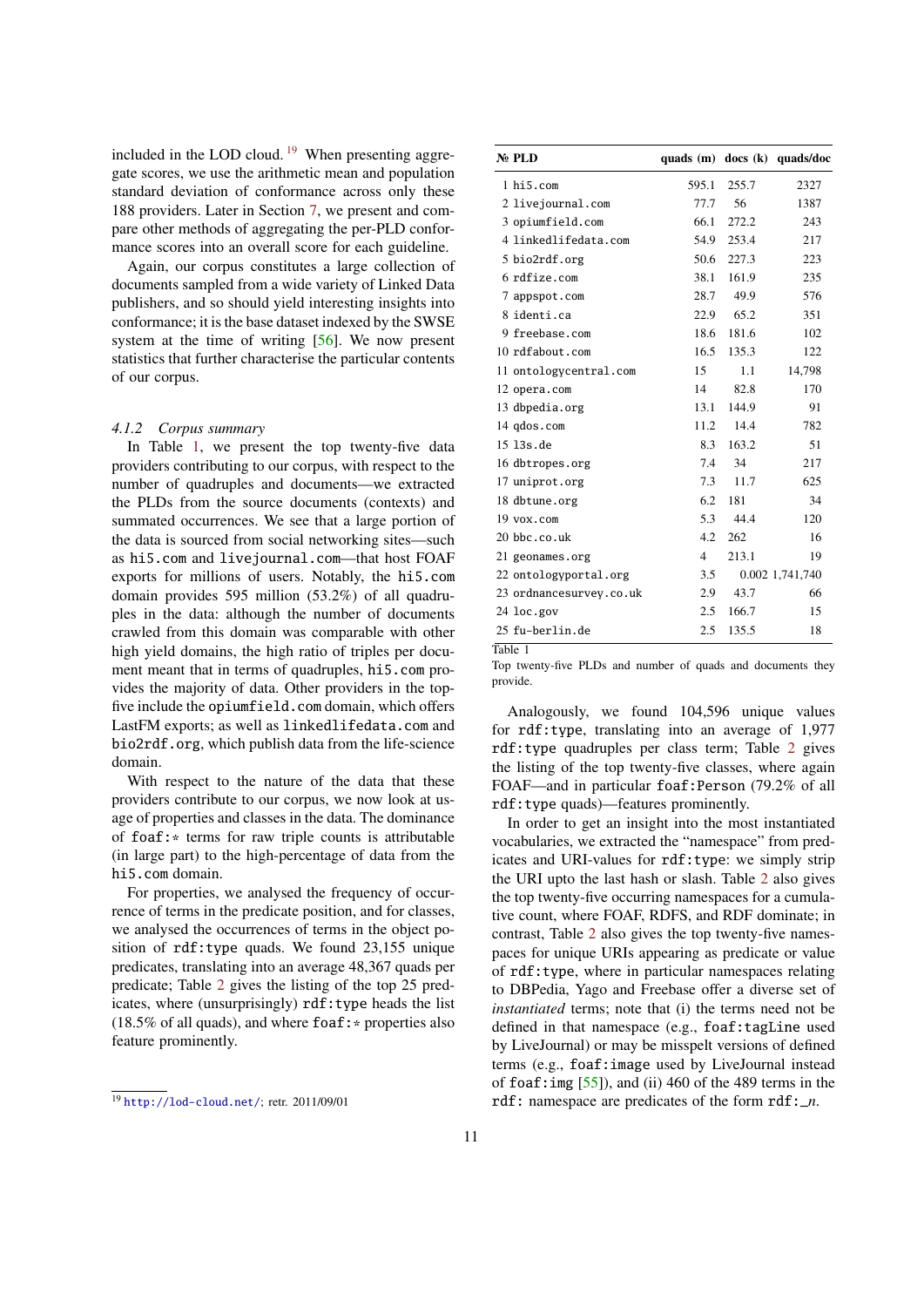| .<br>گ                   | predicate          | triples     | class                        | triples     | namespace         | triples     | namespace        | terms            |
|--------------------------|--------------------|-------------|------------------------------|-------------|-------------------|-------------|------------------|------------------|
|                          | rdf:type           | 206,799,100 | foaf:Person                  | 163,699,161 | foaf:             | 615,110,022 | yagor:           | 41,483           |
|                          | rdfs:seeAlso       | 199,957,728 | foaf: Agent                  | 8,165,989   | rdfs:             | 219,205,911 | yago:            | 33,499           |
|                          | foaf:knows         | 168,512,114 | skos:Concept                 | 4,402,201   | rdf:              | 213,652,227 | dbtropes:        | 16,401           |
|                          | foaf:nick          | 163,318,560 | mo:MusicArtist               | 4,050,837   | b2r:/b2rr:        | 43,182,736  | .<br>£           | 14,884           |
|                          | b2rr:linkedToFrom  | 31,100,922  | foaf:PersonalProfileDocument | 2,029,533   | 11dpubmed:        | 27,944,794  | dbp:             | 7,176            |
|                          | 11degene:pubmed    | 18,776,328  | foaf:OnlineAccount           | ,985,390    | lldegene:         | 22,228,436  | own16:           | 1,149            |
|                          | rdfs:label         | 14,736,014  | foaf: Image                  | ,951,773    | skos:             | 19,870,999  | semwebid:        | 1,024            |
| ∞                        | owl:sameAs         | 11,928,308  | opiumfield:Neighbour         | .,920,992   | fb:               | 17,500,405  | opencyc:         | 937              |
| ٥                        | foaf:name          | 10,192,187  | geonames: Feature            | 983,800     | owl:              | 13,140,895  | estoc:           | 927              |
| $\supseteq$              | foaf:weblog        | 10,061,003  | foaf:Document                | 745,393     | opiumfield:       | 1,594,699   | dbo:             | 843              |
|                          | foaf: homepage     | 9,522,912   | owl:Thing                    | 679,520     | ino:              | 1,322,417   | sumo:            | 581              |
| $\mathcal{C}_{1}$        | 11dpubmed:chemical | 8,910,937   | estoc:cphi_m                 | 421,193     | dc:               | 9,238,140   | rdf:             | 489              |
|                          | foaf:member_name   | 8,780,863   | gr:ProductOrServiceModel     | 407,327     | estoc:            | 9,175,574   | $\sum_{i=1}^{n}$ | 303              |
| 4                        | foaf:tagLine       | 8,780,817   | mo:Performance               | 392,416     | dct:              | 6,400,202   | b2r:/b2rr        | 366              |
|                          | foaf:depiction     | 8,475,063   | fb:film.performance          | 300,608     | b <sub>2rns</sub> | 5,839,771   | movie:           | 251              |
| $\overline{6}$           | foaf:image         | 8,383,510   | fb:tv.tv_guest_role          | 290,246     | sioc:             | 5,411,725   | uniprot:         | 207              |
|                          | foaf:maker         | 7,457,837   | fb: common.webpage           | 288,537     | vote:             | 4,057,450   | aifb:            | 196              |
|                          | 11dpubmed:journal  | 6,917,754   | dcmit:Text                   | 262,517     | geonames:         | 3,985,276   | factbook:        | $\overline{191}$ |
| ഉ                        | foaf:topic         | 6,163,769   | estoc:irt_h_euryld_d         | 243,074     | skipinions        | 3,466,560   | foaf:            | <b>SO</b>        |
| $\Omega$                 | 11dpubmed:keyword  | 5,560,144   | owl:Class                    | 217,334     | dbo:              | 3,299,442   | geospecies:      | 143              |
|                          | dc:title           | 5,346,271   | opwn:WordSense               | 206,941     | uniprot:          | 2,964,084   | b2rns:           | 133              |
| 22                       | foaf:page          | 4,923,026   | bill:LegislativeAction       | 193,202     | estoc:            | 2,630,198   | ludopinions      | 132              |
| 23                       | b2r:linkedToFrom   | 4,510,169   | fb:common.topic              | 190,434     | 11dlifeskim:      | 2,603,123   | oplweb:          | 130              |
| $\overline{\mathcal{L}}$ | skos:subject       | 4,158,905   | rdf:Statement                | 169,376     | ptime:            | 2,519,543   | esns:            | 127              |
| 25                       | skos:prefLabel     | 4,140,048   | mu:Venue                     | 166,374     | dbp:              | 2,371,396   | drugbank:        | 19               |
|                          |                    |             |                              |             |                   |             |                  |                  |

<span id="page-11-0"></span>Table 2. Top twenty-five (i) predicates by number of triples they appear in; (ii) values for rdf:type by number of triples they appear in; (iii) namespaces by number of triples the contained<br>predicates or values for rdf:ty Table 2. Top twenty-five (i) predicates by number of triples they appear in; (ii) values for rdf:type by number of triples they appear in; (iii) namespaces by number of triples the contained predicates or values for rdf:type appear in; (iv) namespaces by unique predicates or values for rdf:type that they contain.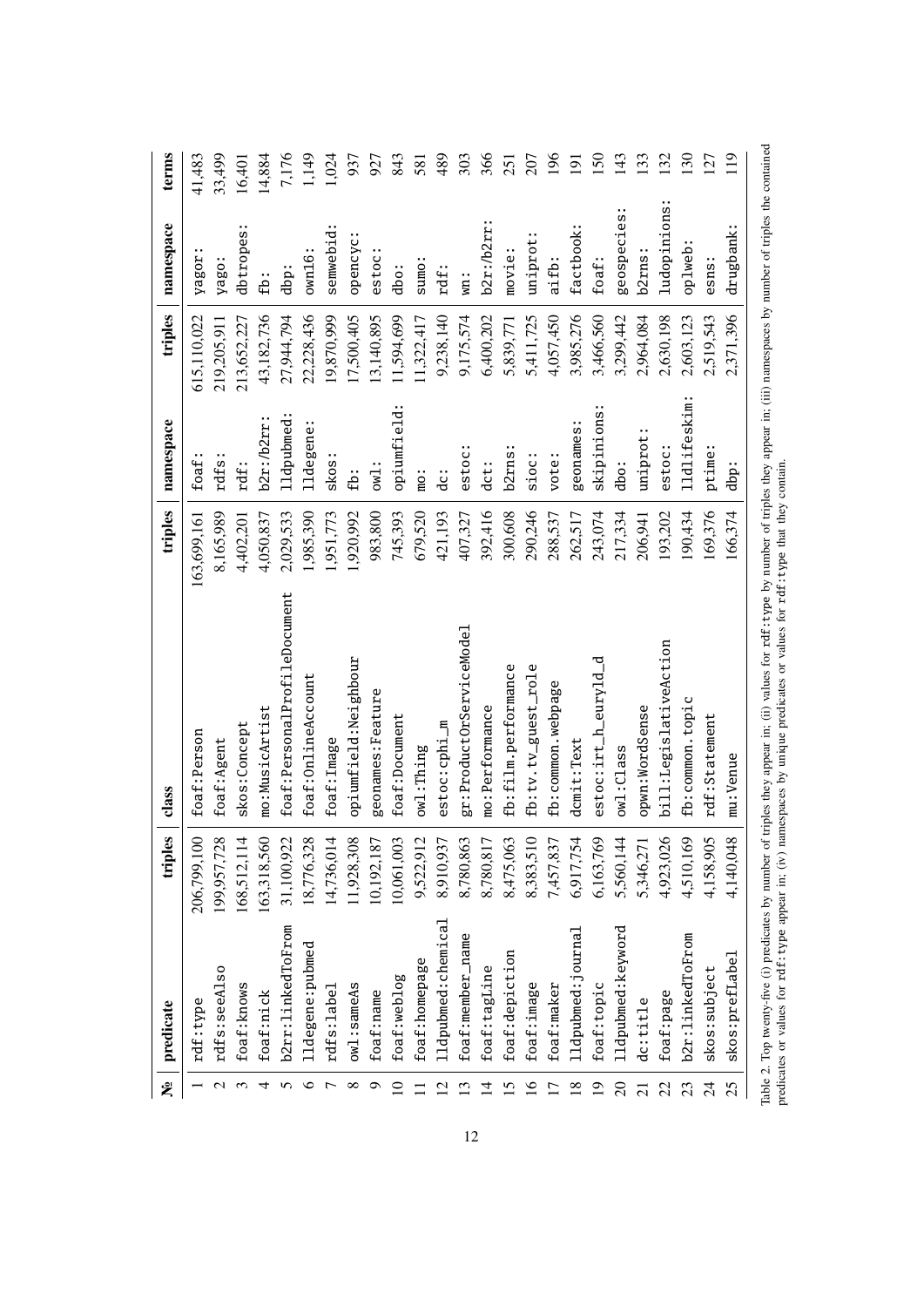#### <span id="page-12-1"></span>*4.2 Nine monthly snapshots*

We now briefly discuss the nature of our nine monthly snapshots, which we later analyse in order to determine the stability with which the individual data-providers host their documents; in particular, we focus on the parameters of the crawl and the crawler.

Each month, we accessed a static set of the URIs of 155 thousand RDF/XML documents—these URIs were randomly sampled from a large crawl conducted in January 2010, and so contain a similar sample bias to that of the larger crawl. The nine monthly snapshots contain an average of 51 million quadruples each. The accessed documents are served by 850 data providers (PLDs). Of these, 457 data providers coincide with our larger crawl.

Given that we will present the stability with which different providers host data, it is perhaps important to note the specific times for crawling and the timeouts used. Each snapshot was crawled starting at 00:01 a.m. GMT on the first Sunday of each month. We carried out the crawl with the LDSpider framework. [20](#page-12-2) The crawler uses a 128 second socket timeout, and a 64 second timeout for establishing a connection. Further, we (i) enabled Nagle's algorithm<sup>[21](#page-12-3)</sup>, which tries to conserve bandwidth by minimising the number of segments that are sent; and (ii) enabled GZip compression (as available).

# <span id="page-12-0"></span>5 Best Practices for Data Providers

Linked Data principles and publishing guidelines are designed to make structured data more amenable to ad hoc consumption on the Web. However, it is currently unclear how closely RDF publishers follow these bestpractices.

From [\[15\]](#page-38-10)—up until recently, the definitive guide to publishing Linked Data on the Web as prominently promoted on the <http://linkeddata.org/> (retr. 2011/09/01) site—we derive a list of fourteen concrete guidelines, and empirically evaluate their uptake with respect to our corpora. Going through this list, we first quote the advice from [\[15\]](#page-38-10) verbatim, and discuss the rationale, feasibility and repercussions thereof. We design and briefly formalise some (typically) straightforward metrics that aim to quantify the level of conformance with respect to the given guidelines, and then present the results of some empirical analyses over our corpora that indicate how closely data-providers follow the given best practice.

We aim to have a good coverage of the broad-range of recommendations and topics covered in [\[15\]](#page-38-10). However, we note that we omit a couple of issues for which we found it difficult to design some quantitative experiments; for example, we do not look at the use of unique keys in URIs, or at the dereferenceability of information vs. non-information resources. Also, again we focus on issues relating to data providers, and not to vocabulary providers. Otherwise, we believe that our guidelines have good competency with respect to the discussion in  $[15]$ .

Importantly, we also acknowledge that many of the best-practices we outline may not be applicable to all scenarios, and that reasonable exceptions may often apply—for example, although best-practices discourage the use of blank nodes, they may be useful for representing highly-transient resources, or perhaps for *n*-ary predicate constructs. [22](#page-12-4) However, we believe that the presented recommendations apply in the general case since we look at a significant spectrum of issues, we necessarily need to apply straightforward, objective, quantitative analysis.

We also present lists of the top five and bottom five most/least conformant domains for each guideline; full versions of all tables are available online at [http://](http://aidanhogan.com/ldstudy/) [aidanhogan.com/ldstudy/](http://aidanhogan.com/ldstudy/); retr. 2012/01/12. When presenting statistics about specific data providers (to avoid connotations of "pointing the finger") we mark data providers with which at least one of the authors is directly *involved* (†) or with which at least one of the authors is directly *affiliated* (‡). We (humbly) note that these domains often appear towards the bottom of our conformance rankings.

Moving forward, we organise issues into categories, presenting them together in the following subsections:

- (i) *naming* resources  $(\S 5.1)$  $(\S 5.1)$ ;
- (ii) *linking* to external data providers (§ [5.2\)](#page-18-0);
- (iii) *describing resources* (§ [5.3\)](#page-21-0);
- (iv) *dereferenced representations* (§ [5.4\)](#page-24-0).

## <span id="page-12-5"></span>*5.1 Naming*

In this section, we look at best-practices relating to the naming of resources as discussed in [\[15](#page-38-10)[,85\]](#page-40-14).

<span id="page-12-3"></span><span id="page-12-2"></span><sup>20</sup> <http://code.google.com/p/ldspider/>; retr. 2011/09/01 <sup>21</sup> See RFC 896: <http://tools.ietf.org/html/rfc896>; retr. 2011/09/01

<span id="page-12-4"></span> $\overline{\text{22} \text{ See}}$  [http://richard.cyganiak.de/blog/2011/03/](http://richard.cyganiak.de/blog/2011/03/blank-nodes-considered-harmful/) [blank-nodes-considered-harmful/](http://richard.cyganiak.de/blog/2011/03/blank-nodes-considered-harmful/) (retr. 2011/09/01.) for some informal discussion.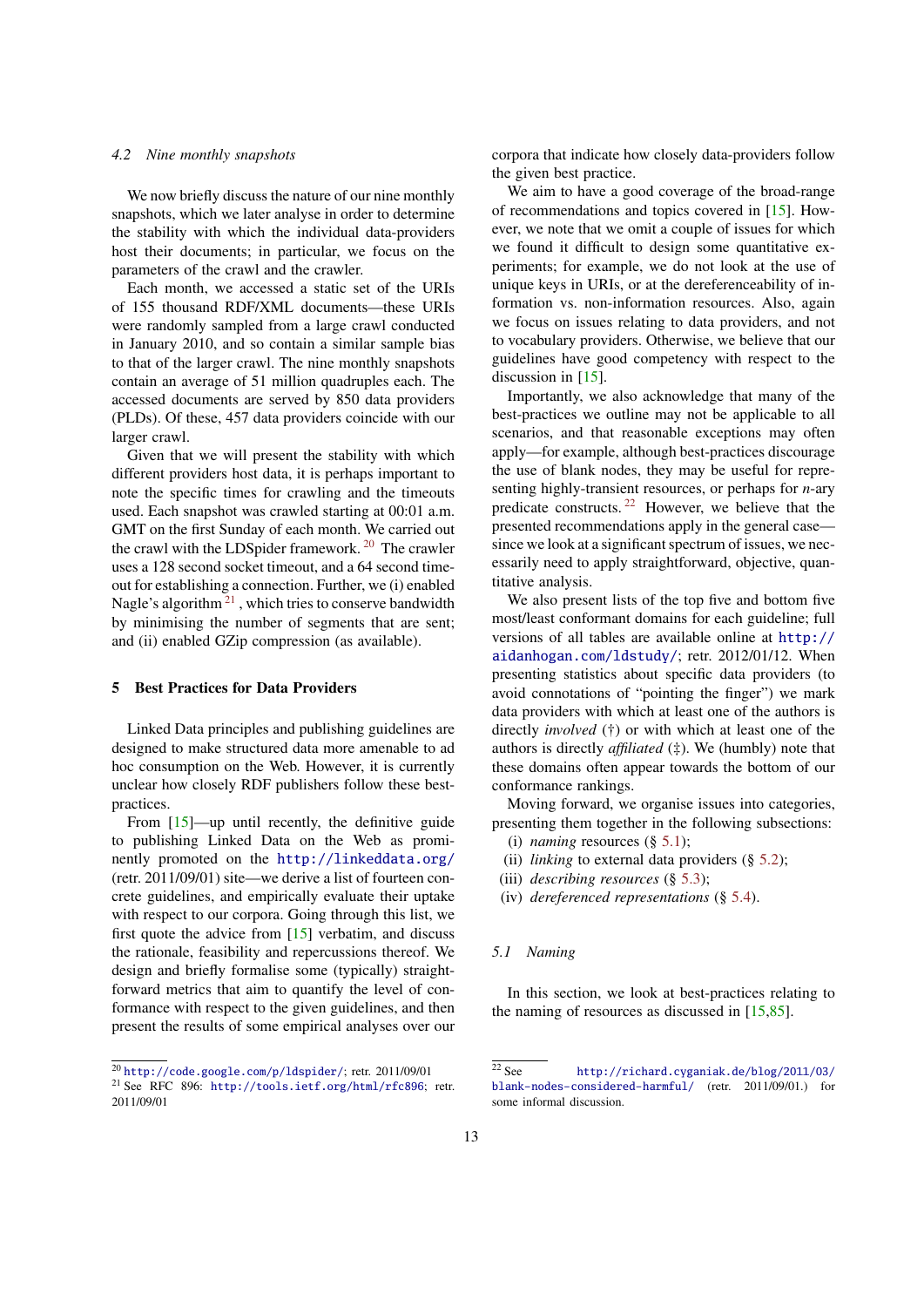#### <span id="page-13-3"></span>ISSUE I: AVOID BLANK NODES

*"We discourage use of blank nodes. It is impossible to set external RDF links to a blank node, and merging data from different sources becomes much more difficult when blank nodes are used."* —[\[15,](#page-38-10) § 2.2]

*What?* Blank-node identifiers are local to a given document, and thus cannot be externally referenced. The above quote recommends minimal usage of blank nodes in Linked Data publishing.

*Why?* Primarily, Linked Data best-practices emphasise the importance of interlinking and re-using names across domains, whereby use of blank nodes would pose obvious problems.

Further, classical RDF semantics mandates an existential interpretation of blank nodes [\[49\]](#page-39-12) not wellsupported by Linked Data tools (or arguably even understood by adopters), where, for example, the current RDF semantics of blank nodes does not align well with SPARQL, which interprets them as names [\[70\]](#page-40-4).

In addition, when merging documents, local blanknode labels must be mapped to globally unique labels. [23](#page-13-0)

*Conformance?* We see minimal (or no) use of blank nodes as a general indicator of Linked Data conformance. Along these lines, we use the following metric to determine conformance for a PLD *p*, where a higher percentage is interpreted as having higher conformance (here recalling notation from § [3\)](#page-7-0):

$$
\neg \mathsf{bn}(p) := \frac{|\mathsf{dlc}(p) \cap \mathbf{U}|}{|\mathsf{dlc}(p) \cap (\mathbf{U} \cup \mathbf{B})|}
$$

where  $dlc(p)$  is a shortcut denoting the set of data-level constants appearing in the data hosted by the PLD *p*. Here, ¬bn(*p*) (*not blank node*) gives the ratio (expressed as a quotient) of the set of unique data-level URIs vs. the set of unique data-level URIs and blank nodes in data hosted by the PLD *p*—here we exclude literals.

In Table [3,](#page-13-1) we present the top-five and bottom-five data providers with respect to  $\neg$ bn (expressed as a percentage). We found that 64 data-providers (34% of 188 offering more than 1,000 quads) did not use any blank nodes, where Table [3](#page-13-1) only enumerates the five largest such providers with respect to the total quads in our sample. Further, 86 providers (45.7%) used less than <1% blank nodes. The average score for <sup>¬</sup>bn across the 188 data-providers included was  $84.3\%$  ( $\pm 24.2$  $\pm 24.2$  $\pm 24.2$  pp). <sup>24</sup>

|     | $N_0$ PLD            | $\neg$ bn [%] |
|-----|----------------------|---------------|
| 1   | linkedlifedata.com   | 100           |
|     | appspot.com          | 100           |
|     | dbpedia.org:         | 100           |
|     | 13s.de               | 100           |
|     | dbtropes.org         | 100           |
|     | 184 okkam.org        | 20.2          |
|     | 185 opencalais.com   | 17.8          |
|     | 186 hi5.com          | 9.6           |
| 187 | ontologycentral.com+ | 2             |
| 188 | prefix.cct           | 0.2           |

Table 3

<span id="page-13-1"></span>Top five PLDs and bottom five PLDs ordered by percentage use of URIs vs. blank nodes (ties ordered by number of quads in sample)

*Bias?* Regarding the above results, the high-level sampling biases discussed in Section [4.1.1](#page-9-2) again apply (e.g., not considering RDFa data, etc.). Regarding sampling biases specific to the above measures, we note that documents that contain a high percentage of blank nodes may be less likely to be crawled since they contain less dereferenceable URIs (and thus, less opportunities to be linked). Perhaps more importantly, given that local URIs can be re-used across documents whereas blank nodes cannot, the ratio of blank nodes vs. local URIs may increase when more documents are available for analysis; for example, if a domain publishes a single consistent local URI and a single unique blank-node in each document it hosts, the ratio of blank nodes will increase linearly as the number of documents considered increases. Thus, for the very large domains that we only partially sample, the ratio of blank nodes may be under-represented assuming significant re-use of local URIs across documents.

*Conclusion?* Given the high standard deviation (24.2 pp), we can still see that conformance to this guideline varies widely across domains. However, although a number of high-volume publishers still make heavy use of blank nodes—thus ensuring their prevalence in absolute terms—we have seen that most domains make relatively sparse (or no) use of blank nodes.

There are various possible valid reasons for using blank nodes, including use for transient items that only

<span id="page-13-0"></span> $23$  This is not necessarily an expensive process: in our case, we use an escaped concatenation of context and the local blank-node label to generate a global ID.

<span id="page-13-2"></span> $24$  We use ' $\pm$ ' to indicate popuation standard deviation. 'pp' indicates percentage point units.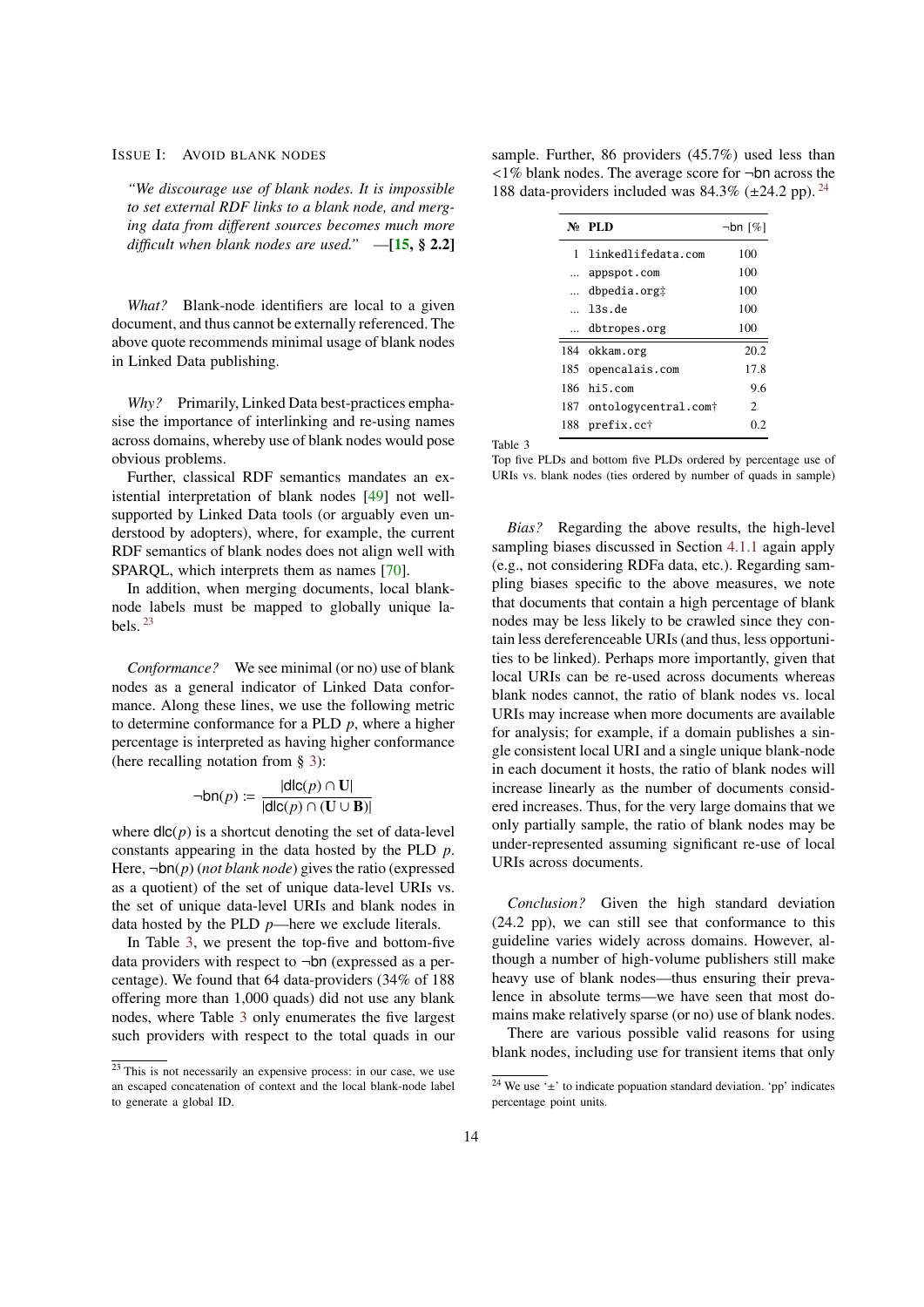exist at request time, or for resources that should not be externally referenced, or as shortcuts for representing *n*-ary predicates in RDF, or use for serialising certain OWL axioms, etc. However, in the general case, avoiding blank nodes makes RDF Web data better subject to interlinking and re-use. Traditionally, blank nodes were heavily used to identify non-information resources, particularly by high-volume publishers of FOAF data [\[54\]](#page-39-20), where we can still see the effects of this practice in RDF published today (e.g., hi5.com).

In fact, the recently reconvened RDF W3C Working Group has been discussing the possibility of specifying an informative, agreed-upon mechanism for converting (aka. *Skolemising*) blank nodes into unique URIs  $[70]$ . <sup>[25](#page-14-0)</sup> This would allow for legacy blank nodes to be converted, serialised and consumed as URIs by software agents. Current proposals centre around the use of .well-known URIs with a reserved path prefix [\[78\]](#page-40-15).

<span id="page-14-2"></span>ISSUE II: USE HTTP URIS

*"In the context of Linked Data, we restrict ourselves to using HTTP URIs"* —[\[15,](#page-38-10) §2.1]

*What?* The above quote recommends only using URIs with the http:// or https:// schemes, and thus avoiding other URI schemes, such as ftp:, file:, mailto:, urn:, info:, etc.

*Why?* Unlike blank nodes, URIs give a direct mechanism for globally identifying a given resource. In addition, HTTP URIs are compatible with the identification of resources with respect to Web Architecture principles [\[69\]](#page-40-16), such that (related) representations of the referent can be returned by means of a HTTP lookup [\[34\]](#page-39-18). (We will see more in the next issue.)

*Conformance?* We see a high percentage use of HTTP URIs as a general indicator of Linked Data conformance, where we use the following metric to quantify this conformance:

$$
\mathsf{hu}(p) := \frac{|\mathsf{dlc}(p) \cap \{u \in \mathbf{U} : \mathsf{sch}(u) \in \{\mathsf{http}, \mathsf{https}\}\}|}{|\mathsf{dlc}(p) \cap \mathbf{U}|}
$$

where  $sch(u)$  denotes the URI scheme of  $u$ , and where hu(*p*) (*HTTP URIs*) represents the ratio of unique URIs appearing in a data-level position of a triple in data(*p*) that have the http or https scheme. Note that we do not count blank nodes here since they are accounted for by the previous metric.

In Table [4,](#page-14-1) we present the top-five and bottom-five data providers with respect to hu (represented as a percentage). We found that 112 data-providers (60% of 188 providers hosting more than 1,000 quads) did not use any non-HTTP URIs, where Table [4](#page-14-1) only enumerates the five largest such providers (with respect to total quads hosted). Further, we note that 162 data-providers (86.2%) used >99% HTTP URIs. The average percentage use of HTTP URIs was  $98.8\%$  ( $\pm 4.8$  pp).

|     | N <sub>o</sub> PLD  | hu $\lceil\% \rceil$ |
|-----|---------------------|----------------------|
| 1   | hi5.com             | 100                  |
|     | linkedlifedata.com  | 100                  |
|     | rdfize.com          | 100                  |
|     | identi.ca           | 100                  |
|     | freebase.com        | 100                  |
| 184 | code4lib.org        | 87.4                 |
| 185 | gregheartsfield.com | 814                  |
| 186 | fluffyandmervin.com | 70.4                 |
| 187 | smhowell net        | 68.8                 |
| 188 | loc.gov             | 56.7                 |

Table 4

<span id="page-14-1"></span>Top five PLDs and bottom five PLDs ordered by percentage use of HTTP URIs (when tied, ordered by number of quads)

*Bias?* Aside from the high-level biases already discussed—and as per the use of blank nodes in the previous guideline—documents with high percentages of non-HTTP URIs are perhaps less likely to be crawled due to a lack of dereferenceable names.

*Conclusion?* We have seen that most domains surveyed are highly-conformant with this guideline. The most significant counter-example to this trend is the loc.gov domain, which assigns each locally minted URI an alias with the info: scheme; in fact, this case is not problematic given that a http: alias is available for all resources.

Despite the guideline, there are valid reasons to use non-HTTP URIs, esp. for identifying legacy resources, where schemes like mailto: and tel: can be used to directly indicate email and telephone numbers respectively, and where many information resources are identified/accessible through an ftp: scheme URI. Instead, the guideline is implicitly encouraging new identifiers to be minted with the http: scheme (as opposed to, e.g., using URN schemes), which, in particular, enables

<span id="page-14-0"></span> $\frac{25}{25}$  cf. <http://www.w3.org/2011/rdf-wg/track/issues/40>; retr. 2011/08/10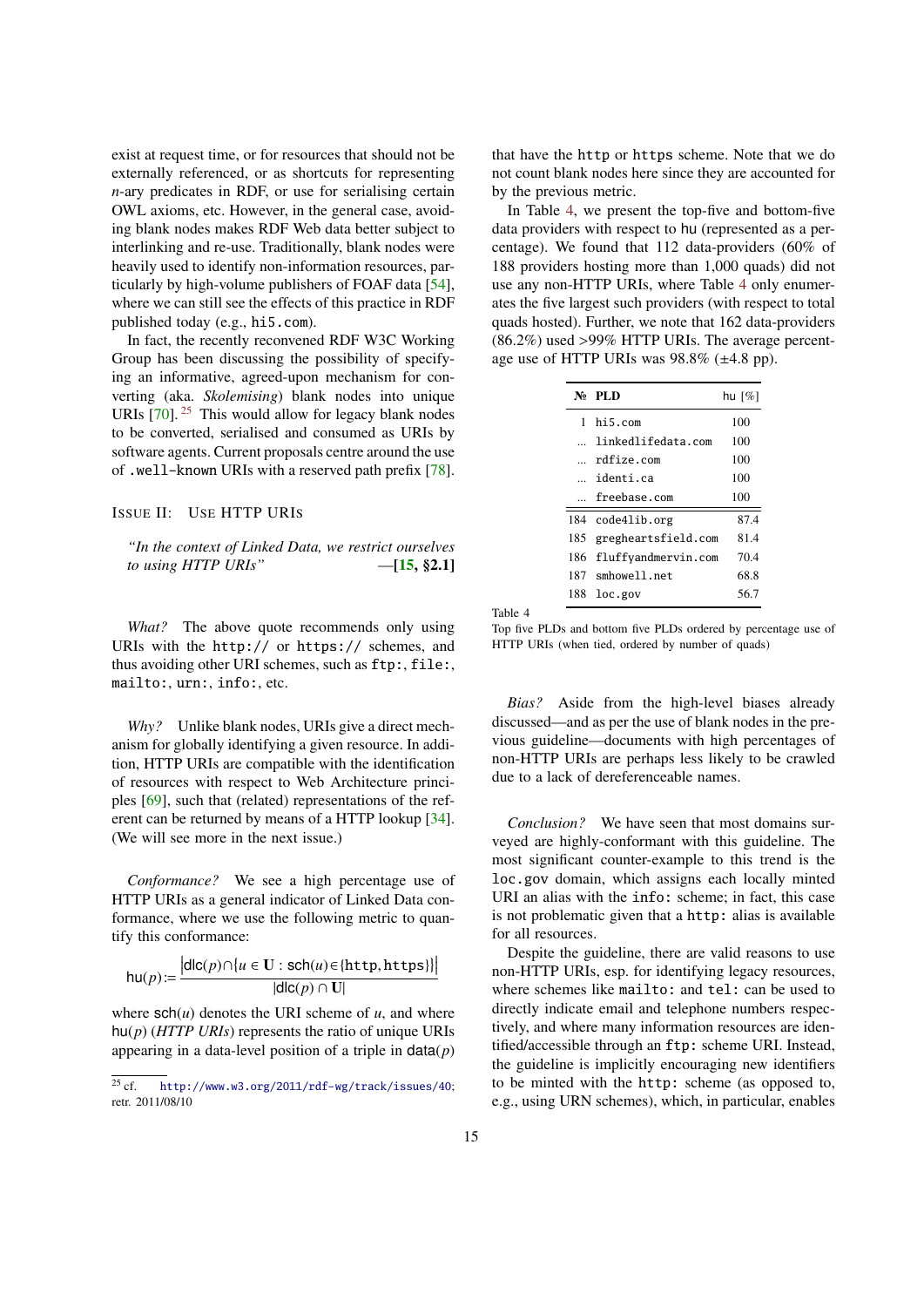information about the resource to be dereferenced, as per the next guideline.

#### <span id="page-15-1"></span>ISSUE III: MINT DEREFERENCEABLE URIS

*"Define your URIs in an HTTP namespace under your control, where you actually can make them dereferenceable."* —[\[15,](#page-38-10) §3]

*"When publishing Linked Data on the Web, we represent information about resources using the Resource Description Framework (RDF)."*—[\[15,](#page-38-10) §2.2]

*"Your data source should at least provide RDF descriptions as RDF/XML which is the only official syntax for RDF.*" — [\[15,](#page-38-10) \$5]

*What?* As alluded to by the previous guideline, HTTP URIs can be dereferenced by means of a HTTP lookup. In the context of Linked Data, we would expect some RDF representation to be returned as discussed in the second quote above. Given the third quote, we would also expect data to be returned in RDF/XML format (and then optionally in Turtle or TriX, etc. $[15, §5]$  $[15, §5]$ ).

*Why?* When a URI identifying some resource is looked up, a consumer should reasonably respect a (related) representation thereof to be returned. Given that applications are consuming Linked Data in an ad hoc manner, such applications require structured data to be provided in a known, standardised fashion. Again, in the context of Linked Data, RDF provides the core, interoperable data-model. RDF/XML is traditionally the most widely supported RDF syntax, although we again acknowledge that RDFa has enjoyed recent growth in adoption.

We note that many Linked Data systems rely on dereferenceable URIs being used in the data. First, use of dereferenceable URIs is important for locating information about resources, useful for processing SPARQL queries over a priori unknown data sources (e.g., see [\[47\]](#page-39-21)), for "Linked Data browsers", which allow for navigating the Web of Data through derefer-enceable URIs (e.g., see [\[10\]](#page-38-5)), etc. <sup>[26](#page-15-0)</sup> Similarly, dereferenceability establishes an important relationship between resources and their authoritative representations, often used as an indicator of provenance or trustworthiness of the information in a specific source with

<span id="page-15-0"></span><sup>26</sup> In the context of Linked Data browsers, a non-dereferenceable URI equates to a dead-link on the traditional HTML Web.

respect to a specific resources, used in applications such as ranking (e.g., see  $[45]$ ) or reasoning (e.g., see [\[57](#page-39-22)[,20\]](#page-38-25)). Finally, performing HTTP lookups on non-dereferenceable URIs can cause significant wasted computation-time for agents, especially Web crawlers used in warehousing approaches, which may perform many millions of lookups, and live-querying and browsing systems, which must retrieve sources at query-time.

*Conformance?* We consider providers that mint a high ratio of local URIs that dereference to RDF/XML content (using Accept: application/rdf+xml) as highly conformant. Note however that our crawl is incomplete, where we do not perform lookups on all URIs in the corpus. Thus, herein we restrict our analyses to look at the percentage of URIs that were confirmed *not* to be dereferenceable, where we would expect conformant data providers to mint fewer non-dereferenceable URIs; more formally, for a PLD *p*, we measure:

$$
\mathsf{du}(p) \coloneqq 1 - \frac{|\mathsf{ldlc}(p) \cap \{u \in U : \mathsf{deref}(u) = \emptyset\}|}{|\mathsf{ldlc}(p) \cap U|}
$$

where  $U \subset U$  is the set of HTTP URIs looked up during the crawl of our corpus, and  $\text{ldlc}(p) := \text{dlc}(p) \cap \text{local}(p)$ denotes the set of local, data-level constants in the data hosted by *p*. For a PLD *p*, a lower ratio of confirmed non-dereferenceable URIs results in a higher value for du(*p*) indicating better conformance.

We found three domains that did not mint any local URIs ( $\text{Idlc}(p) \cap U = ∅$ ): hopcroft.name, lehigh.edu, and unitn.it. We exclude these three domains from tables that have local URIs as a denominator, and consider them as having a score of zero when calculating averages or orderings.

Along these lines, Table [5](#page-16-0) presents the top five and bottom five data-providers with respect to du conformance (represented as a percentage). We note that no non-dereferenceable URIs were found for 14 providers  $(7.4\%)$ ; in total, 36 PLDs  $(19.1\%)$  have less than 1% of their local URIs confirmed as non-dereferenceable. The average score for du was  $70.3\%$  ( $\pm 26.8$  pp) across the 188 data-providers.

However, we note that this metric and these results do not consider the amount of data returned about the given URI in the dereferenceable document; hence, we also look at another metric, as follows:

$$
\mathsf{dt}(p) := \frac{\sum_{u \in DU_p} |\{t \in \mathsf{deref}(u) : u \in \mathsf{dlc}(\{t\})\}|}{|DU_p|}
$$

where

$$
DU_p := \{ u \in U : \text{deref}(u) \neq \emptyset \land u \in \text{ldlc}(p) \}
$$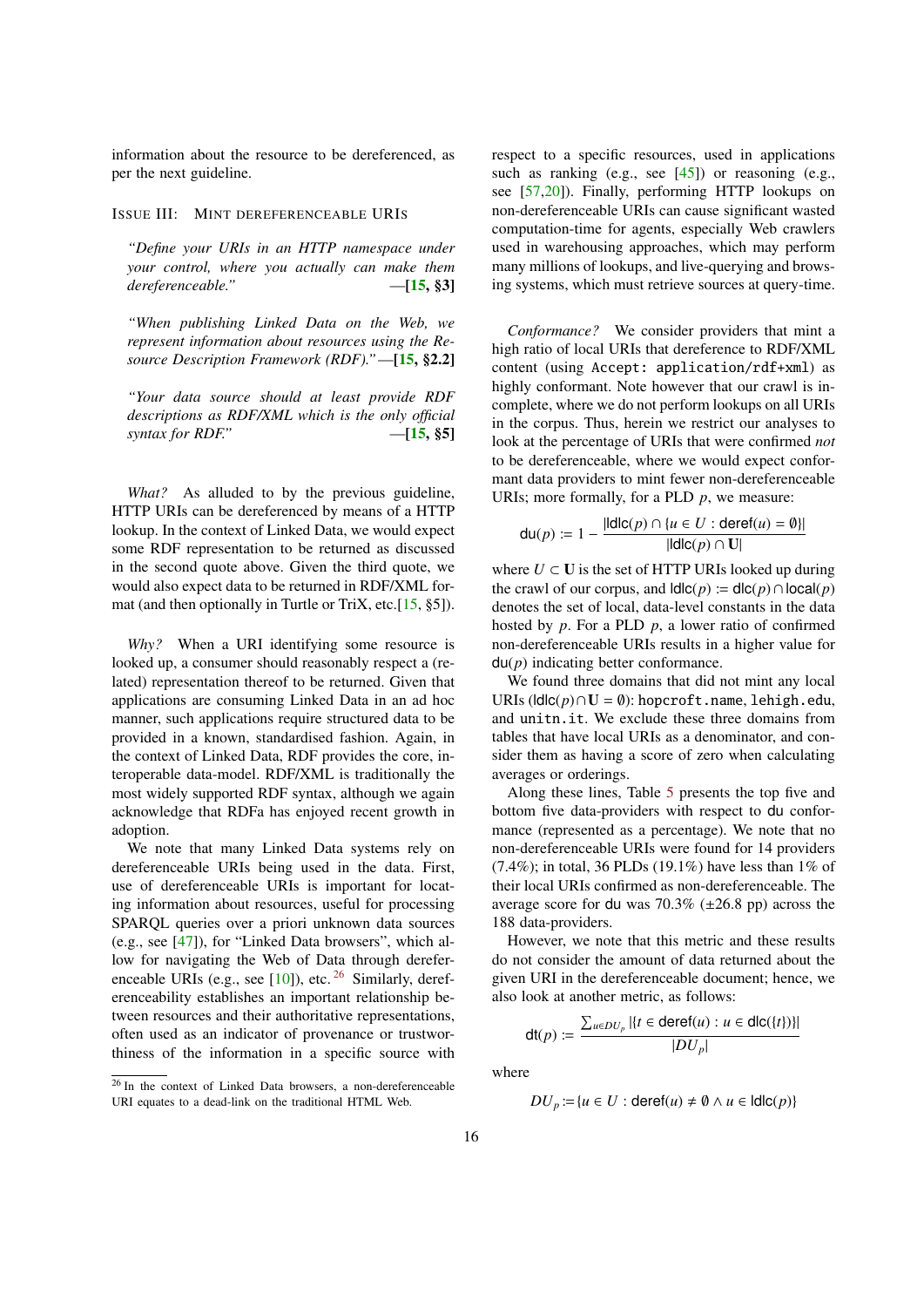|          | $\mathbf{N}^{\circ}$ PLD            | du $\lceil \% \rceil$ |
|----------|-------------------------------------|-----------------------|
| 1        | ontologycentral.com <sup>+</sup>    | 100                   |
| $\cdots$ | zitgist.com                         | 100                   |
| $\sim$   | zbw.eu                              | 100                   |
|          | ebusiness-unibw.org                 | 100                   |
|          | 174.129.12.140 (open-biomed.org.uk) | 100                   |
| 181      | br3nda.com                          | 21.4                  |
|          | 182 ajft.org                        | 19.6                  |
| 183      | smhowell.net                        | 18.1                  |
| 184      | snell-pym.org.uk                    | 16.7                  |
| 185      | typepad.com                         | 7.8                   |

Table 5

<span id="page-16-0"></span>Top five PLDs and bottom five PLDs ordered by percentage of locally used URIs that were not found to be non-dereferenceable (when tied, ordered by number of quads)

denotes the set of URIs for a PLD *p* that (i) are mentioned in the data of *p* and (ii) were looked up and found to dereference to RDF/XML data during our crawl. Thus, for each PLD  $p$ , the dt metric takes the average across all  $u \in DU_p$ , of the number of triples mentioning *u* (in a data-level position) in the dereferenced document of *u*.

In Table [6,](#page-16-1) we give the top five and bottom five PLDs for the dt measure. We note that the prefix.cc domain only had two dereferenceable (information resource) URIs, denoting the two documents found on that domain, where each document had a large set of foaf:topic outlinks.  $27$  Documents in the bottom half of the table typically only had dereferenceable information resources (the documents themselves). For example, the hi5.com domain only hosts dereference document URIs, where every document has links to external RDF/XML documents, but has no mention of itself. Similarly, each document on livejournal.com only speaks about itself in two triples. <sup>[28](#page-16-3)</sup>

The average value for dt across all documents was 17.5 ( $\pm$  40.3) triples: the high standard deviation tells us that the outliers at the top of the table have a strong effect on the average.

Note that we further analyse the information dereferenced by different domains later in Section [5.4.](#page-24-0)

*Bias?* Besides the high-level sampling biases already discussed, it is important to note that we would

|     | $N_2$ PLD          | dt [triple]                 |
|-----|--------------------|-----------------------------|
| 1   | prefix.cc†         | 417                         |
|     | 2 bio2rdf.org      | 247.7                       |
| ٩   | linkedlifedata.com | 214.8                       |
|     | 4 br3nda.com       | 180.3                       |
| 5   | dbpedia.org:       | 69.5                        |
| 181 | bestbuy.com        | 2.1                         |
|     | 182 lingvoj.org    | $\mathcal{D}_{\mathcal{L}}$ |
| 183 | livejournal.com    | $\overline{c}$              |
| 184 | opiumfield.com     | 1.1                         |
|     | 185 hi5.com        | Ω                           |

Table 6

<span id="page-16-1"></span>Top five and bottom five PLDs ordered by average number of triples mentioning dereferenceable URI in resp. dereferenced documents

consider URIs that dereference (only) to RDFa as nondereferenceable: we do not detect RDF embedded in HTML documents. Further still, since we only partially crawl the local URIs of large data-providers, the ratio of confirmed non-dereferenceable URIs would be underrepresented for these domains. It is also worth noting that documents with few or no dereferenceable URIs are less likely to be well-linked and thus, again, less likely to be crawled.

*Conclusions?* We have seen that although many publishers largely abide by the dereferenceable-URIs guideline (average of 70.3%), there is still some notable variability in conformance (standard deviation of 26.8 pp).

Again, legacy information resources on the Web are most naturally identified using their native URL. For certain local resources referenced in RDF data—e.g., online spreadsheets, images, etc.—it is often infeasible to make their URIs dereference to a valid RDF description; similarly, embedding RDFa into certain HTML documents may not be feasible or currently costeffective. Thus, despite the guideline, it is often infeasible to make all (local) URIs dereference to RDF. Indeed, the prohibitive cost involved in, e.g., embedding RDFa metadata into the legacy HTML content of established web-sites, or maintaining content-negotiation and redirect schemes, etc., might discourage potential adopters if the guideline were enforced more rigorously. In addition to overhead, prior to Linked Data principles, making "RDF URIs" dereferenceable was not a priority. The earliest recommendations relating to dereferenceability were specific to class and property terms published by vocabularies [\[74\]](#page-40-17), where older RDF Web data may still feature sparse use of dereferenceable URIs.

<span id="page-16-2"></span><sup>27</sup> cf. <http://prefix.cc/popular/all.file.vann> and [http://](http://prefix.cc/rdf,owl,foaf,dc.file.vann) [prefix.cc/rdf,owl,foaf,dc.file.vann](http://prefix.cc/rdf,owl,foaf,dc.file.vann); retr. 2010/08/22.

<span id="page-16-3"></span><sup>&</sup>lt;sup>28</sup> This has since changed; LiveJournal FOAF files now do not host *any* information about themselves, although they offer links to external documents; cf. [http://danbri.livejournal.com/data/](http://danbri.livejournal.com/data/foaf) [foaf](http://danbri.livejournal.com/data/foaf); retr. 2011/08/23.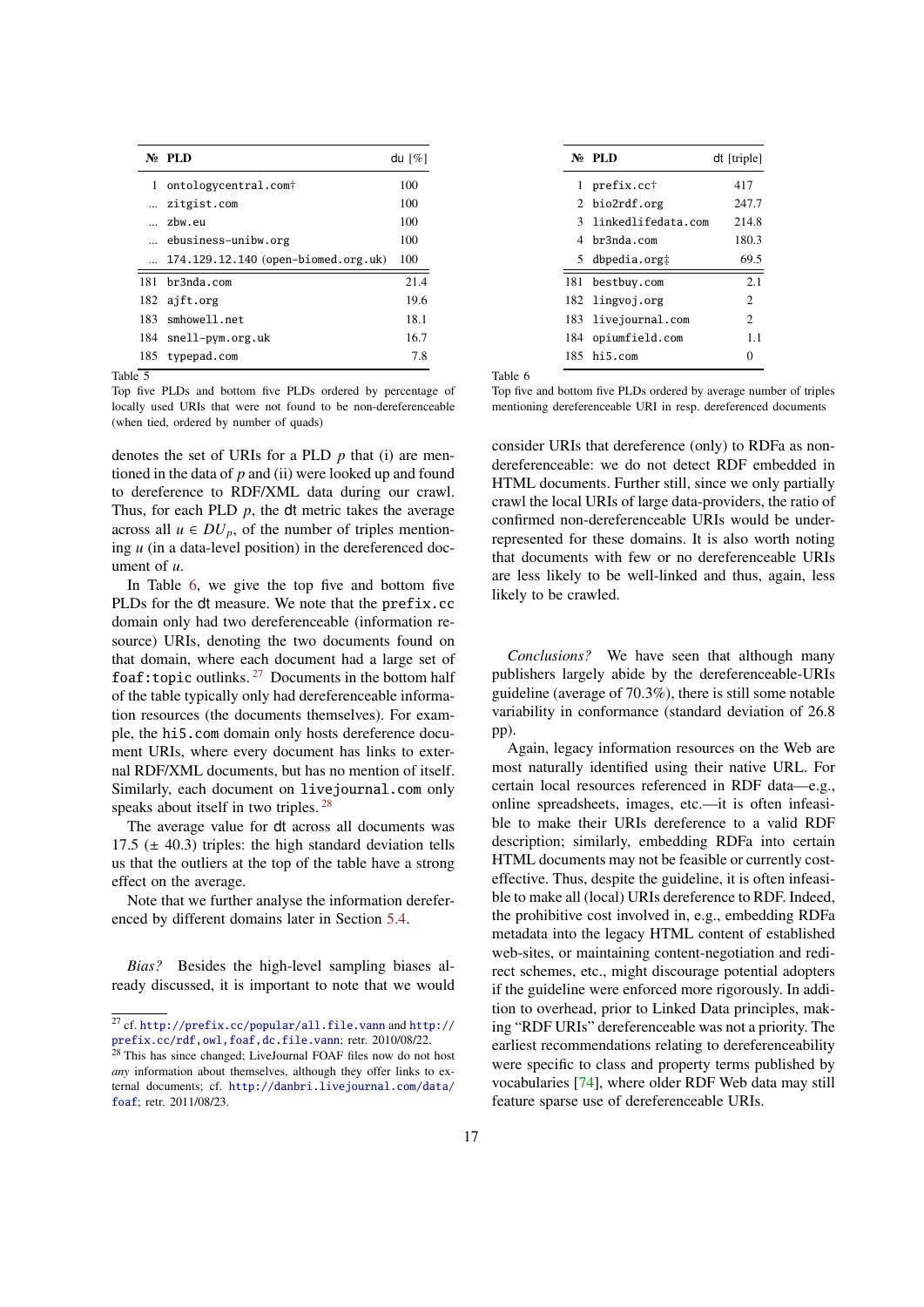<span id="page-17-2"></span>ISSUE IV: KEEP URIS SHORT

*"Keep implementation cruft out of your URIs. Short, mnemonic names are better.*" — [\[15,](#page-38-10) §3]

*What?* The above recommendation recommends avoiding, for example, URIs that contain query parameters, or that are very long, instead preferring short, human readable URIs. Many Web server solutions offer URI rewriting engines that enable mapping from longer, low-level implementational URIs to short, mnemonic URIs.

*Why?* On the Web, humans must often deal directly with URLs, keying them into browser address bars, memorising the locations of commonly accessed pages, advertising the web-site of a company, etc. Thus, URLs are not solely designed to be computer-processable addresses, but are also purposefully designed to be humancognisable—for example, mnemonic domain names are used to represent numerical IP addresses. Following the same rationale, the use of mnemonic URIs in Linked Data is explicitly encouraged in [\[15\]](#page-38-10).

Further, the prevalent use of shorter URI strings offers some obvious benefits for large-scale and/or frequent processing of RDF data; for example, short URIs allow for (i) smaller on-disk indexes, allowing for shorter disk reads; (ii) storing more data in main memory, translating into larger caches (e.g., see [\[71\]](#page-40-18)) and more scalable in-memory applications; (iii) efficient compression techniques for further reducing memory-footprint (e.g., see [\[72](#page-40-19)[,33\]](#page-38-26)); (iv) faster serialisation of RDF data, requiring less bandwidth and reducing latency; etc.

*Conformance?* We deem data providers that locally mint (on average) shorter URIs as being generally more compliant with Linked Data best practices. Along these lines, we use the following measure to quantify conformance:

$$
\overline{\mathsf{ul}}(p) := \frac{\sum_{u \in \mathsf{Idlc}(p) \cap \mathsf{U}} \mathsf{len}(u)}{|\mathsf{Idlc}(p) \cap \mathsf{U}|}
$$

where  $len(u)$  is the character length of the URI  $u$ ; i.e.,  $\overline{u}(p)$  gives the average length of URIs local to a PLD p.

Table [7](#page-17-0) presents the top five and bottom five dataproviders with respect to ul as observed in our large corpus (excluding the three that did not define any local URIs). The mean average-length of local URIs across the 185 PLDs surveyed was 52.4  $(\pm 16.4)$  characters.

|      | $N_0$ PLD           | ul [char] |
|------|---------------------|-----------|
| 1    | gromgull.net        | 25.6      |
|      | 2 4july.me          | 26.3      |
| 3    | urmf.net            | 28.3      |
| 4    | chirup.com          | 31.1      |
| 5.   | waka.me             | 32.6      |
| 181  | idehen.name         | 95.1      |
|      | 182 rkbexplorer.com | 96.3      |
|      | 183 daviding.com    | 101       |
| 184  | uniha it            | 104.3     |
| 185. | nuigalway.ie:       | 113.6     |

<span id="page-17-0"></span>Top five PLDs and bottom five PLDs ordered by average length of local URIs

*Conclusions?* The average length of local URIs varies by a notable factor of ∼4× in the sample of dataproviders analysed (i.e., between nuigalway.ie and gromgull.net).

Although shorter URIs do enable more efficient indexing and serialisation, longer URIs composed of recognisable patterns or words—e.g., a well-structured directory scheme or a full resource label—may often be mnemonically preferable, or better indicate the resource they identify, than shorter URIs—e.g., an authority followed by a trailing nine-digit number as commonly produced by URL shorteners. Of course, the guideline is more concerned with avoiding excessive URI length <sup>[29](#page-17-1)</sup> than making URIs as short as possible.

## <span id="page-17-3"></span>ISSUE V: HOST STABLE URIS

Table 7

*"Try to keep your URIs stable and persistent. Changing your URIs later will break any alreadyestablished links, so it is advisable to devote some extra thought to them at an early stage."* —[\[15,](#page-38-10) §3]

*What?* The above quote advises against the use of transiently/intermittently dereferenceable URIs. Once dereferenceable URIs are minted, they should be kept dereferenceable over time (even if the underlying redirects and/or RDF content are dynamic).

*Why?* As per the importance of dereferenceability, URIs should also be stable over time: URIs that are only temporarily or intermittently dereferenceable—or that identify different non-information resources over

<span id="page-17-1"></span> $29$  As exemplified by the following document on our home university server: [http://rss.library.nuigalway.ie/rdf/](http://rss.library.nuigalway.ie/rdf/Medicine-new-books.rdf) [Medicine-new-books.rdf](http://rss.library.nuigalway.ie/rdf/Medicine-new-books.rdf); retr. 2011/08/16.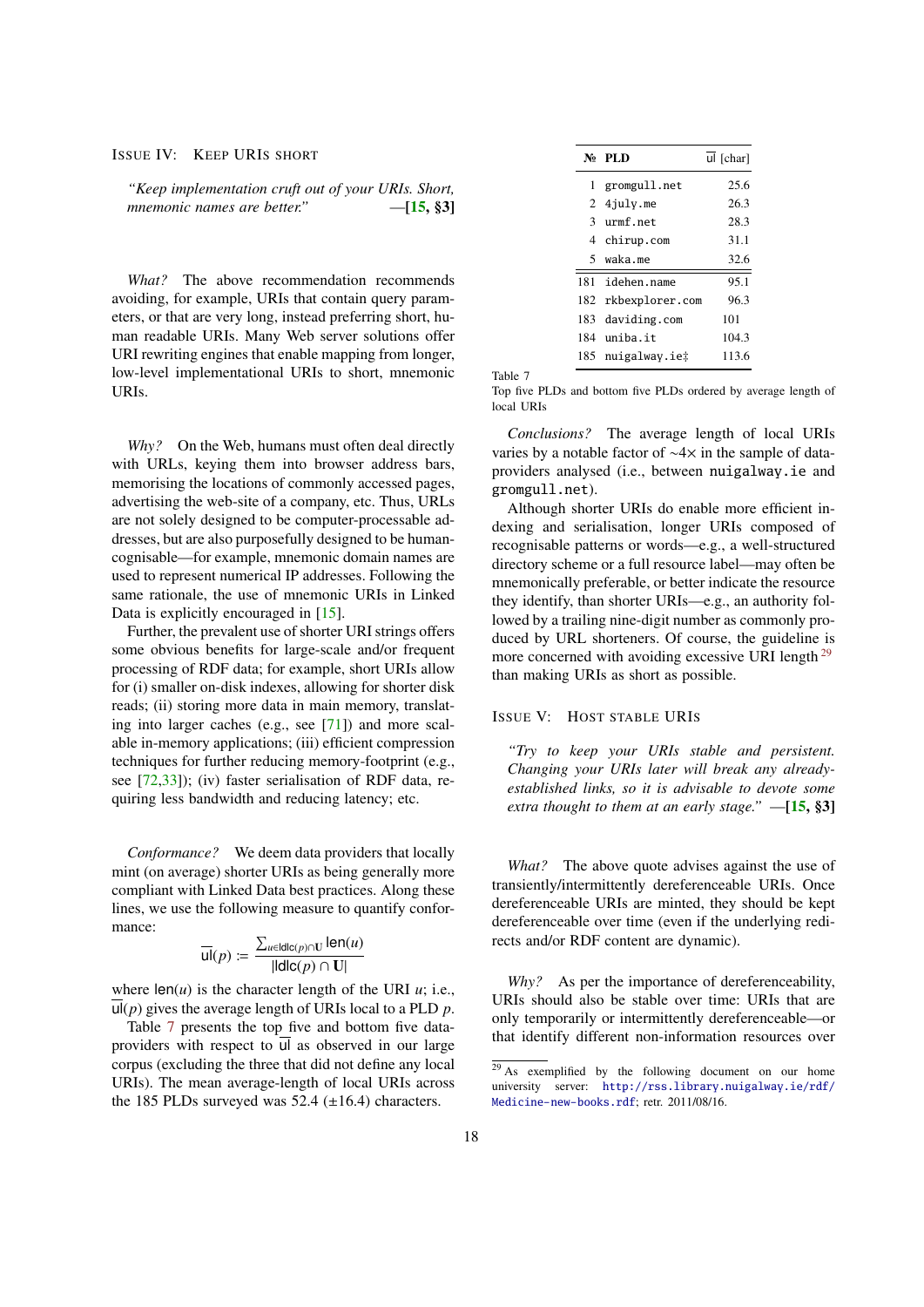time—damage previous efforts at external linking and mapping. As such, unstable URIs can seriously harm the performance of agents and applications [\[81\]](#page-40-20) and the reliability of query answers from search engines or live query processors. Similarly, the connectivity of the Web of Data (and the reachability of its various subsets) is heavily dependent on the stability of resources with a high (betweenness) *centrality* [\[39\]](#page-39-7).

*Conformance?* We deem data providers that maintain a higher percentage of stable URIs (minted locally) as generally being more conformant to Linked Data best practices. Along these lines, we use the following metric of conformance for stability of documents:

$$
\overline{st}(p, S) := \frac{|\{(s, i) : s \in S_i \in S \land \mathsf{pld}(s) = p\}|}{|S| \times |\{s \in S \in S : \mathsf{pld}(s) = p\}|}
$$

where  $S \in 2^S$  denotes a collection of sets of sources from which RDF graphs were successfully retrieved as such, S represents our monthly snapshots of documents. Intuitively,  $\overline{st}$  represents the average number of appearances of local sources for *p* in the snapshots (i.e., sources that appeared at least once in one of the snap-shots). [30](#page-18-1)

Along these lines, Table [8](#page-18-2) presents the top five and bottom five data-providers with respect to the  $\overline{st}$  measure for the respective domain for our nine-month crawl (when tied, ordered thereafter by number of quads hosted). We only consider documents that appeared at least once in the snapshot. Note again that we only have monthly information available for 141 (75%) of the 188 providers hosting more than 1,000 quads. We found that 65 of these providers (46%) had an average availability of 100%, and that 75 (53%) had an average availability in excess of 99%. The lowest data provider hosted one document in one snapshot. The mean availability of documents was  $88.8\%$  ( $\pm 19.4$  pp) across all data-providers.

*Bias?* Besides the high-level bias, one possible concern with this analysis is the low number of observations available for each document (i.e., nine) and the large interval between observations (i.e., per month). For example, a domain could regularly experience capacity problems one whole day each month (∼96% uptime), which we would have only a  $\frac{9}{30}$  probability of encountering in one of our monthly snapshots. The presented figures thus serve as an informative indicator of medium-term stability.

|              | $N_0$ PLD                | st[%] |
|--------------|--------------------------|-------|
| $\mathbf{1}$ | ontologyportal.org       | 100   |
|              | ordnancesurvey.co.uk 100 |       |
|              | fao.org                  | 100   |
|              | … kit.edu‡               | 100   |
|              | nytimes.com              | 100   |
|              | $137$ $4$ july.me        | 36.4  |
|              | 138 reshouts.com         | 32.5  |
|              | 139 deri.ie‡             | 26.5  |
|              | 140 kaufkauf.net         | 11.8  |
|              | 141 ourcoffs.org.au      | 11.1  |

Table 8

<span id="page-18-2"></span>Top five and bottom five PLDs ordered by average percentage availability of documents for our nine monthly snapshots (ordered thereafter by number of quads)

*Conclusions?* The average stability of documents being hosted across the nine snapshots was relatively high, at 88.8%. One may note however that a more granular analysis with more frequent snapshots may yield different results (we plan on gathering such a corpus as future work).

There are few if any good reasons to host unstable URIs. However, in reality there are currently few (if any) revenue streams available through Linked Data publishing, leading to less server resources and inevitably less emphasis on quality-of-service. In addition, Linked Data consumers are sometimes naïve/impolite with respect to their demands on data providers, where prominent publishers such as dbpedia.org (with a stability of 86% in our analysis) receive high levels of traffic, and must carefully implement triple-limits for SPARQL queries and dereferenced documents to keep services running. Conversely, many Linked Data sites are hosted on stable, high-bandwidth, university servers.

In any case, instable URIs are to be expected in Linked Data, especially as it expands and diversifies. Link monitoring and maintenance frameworks such as DSNotify [\[81\]](#page-40-20) should help attenuate the problem of URI instability by monitoring when remote resources are created, removed, changed, updated or moved, and revising links to these resources accordingly.

#### <span id="page-18-0"></span>*5.2 Linking*

Herein, we now discuss conformance with respect to how data providers provide external links to other data providers (note that we do not examine internal interlinkage). Again, we continue to follow best practices extracted from [\[15\]](#page-38-10).

<span id="page-18-1"></span><sup>&</sup>lt;sup>30</sup> Note again that the list of URIs we attempt to retrieve in each snapshot is static.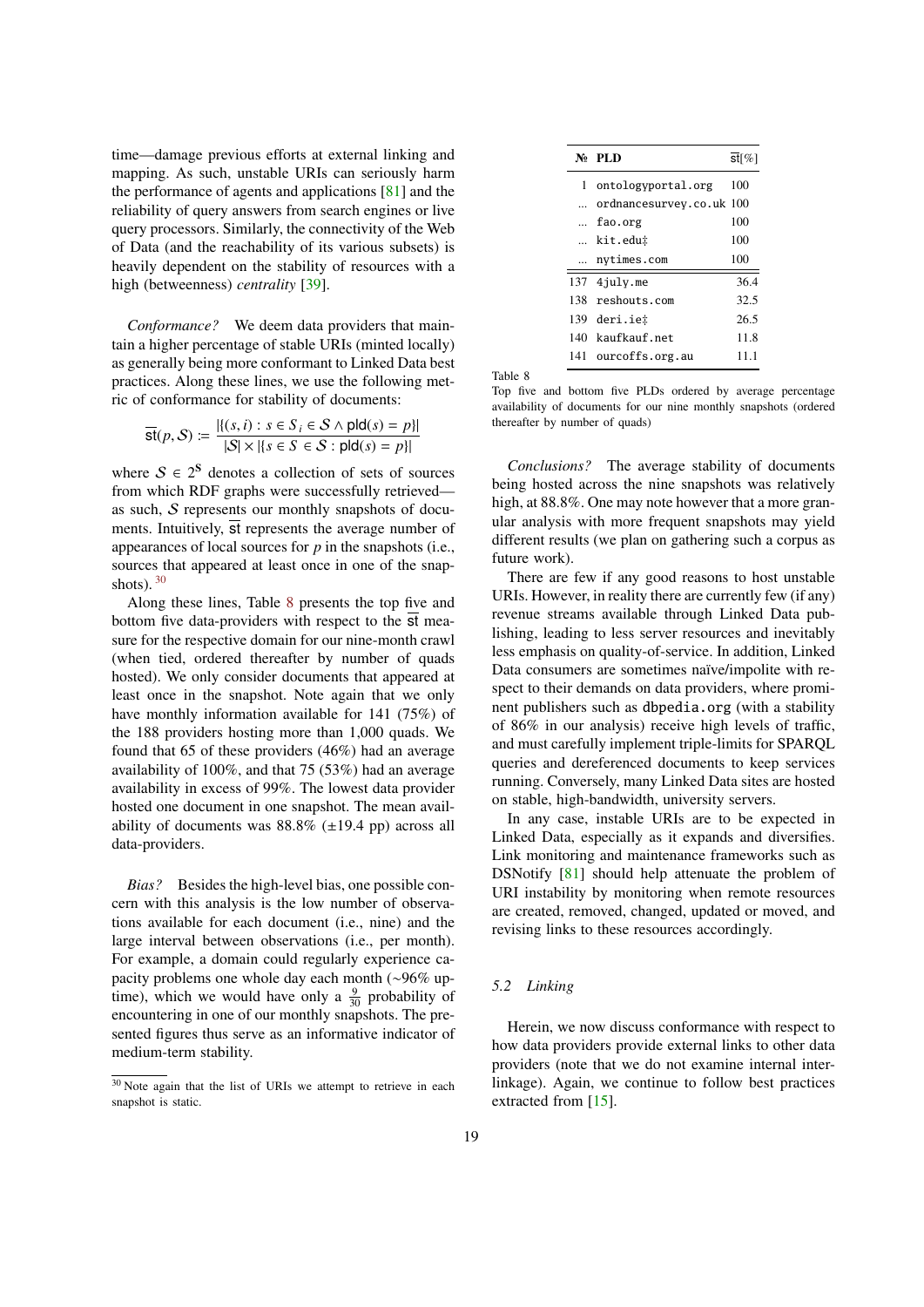## <span id="page-19-1"></span>ISSUE VI: USE EXTERNAL URIS

*"*[...] *the most valuable RDF links are those that connect a resource to external data published by other data sources, because they link up different islands of data into a Web. Technically, such an external RDF link is a RDF triple which has a subject URI from one data source and an object URI from another data source."* —[\[15,](#page-38-10) §2.2]

*What?* Data providers are encouraged to provide a diverse set of URIs that dereference to external Linked Data domains, effectively providing links to remote data.

*Why?* Defining RDF links to external providers allows data consumers to serendipitously *discover* related information on the Web, be it in a (semi-)automated manner as performed by crawlers, or in a direct manner as performed by users of Linked Data browsers.

In fact, the principle aesthetic of Linked Data—as its name suggests—is the importance of well-interlinked data. Not only do links connect together islands of information, but self-organising phenomena—such as preferential attachment [\[3\]](#page-38-27)—bring an inherent structure to the resulting network, where the most in-demand nodes become the most heavily connected, etc. The resulting structure is then amenable to various analyses—such as those discussed in § [6—](#page-30-0)that allow for identifying the "importance" of various nodes in the graph.

*Conformance?* We deem data providers that offer a higher outdegree of RDF links to external (RDF) data providers as being, in general, more conformant with respect to Linked Data best-practices. We count the number of external links as follows:

$$
\mathsf{el}(p) \coloneqq |P \cap \mathsf{plds}(\mathsf{dlc}(p) \cap \mathbf{U}) \setminus \{p\}|
$$

where *P* is the set of 778 PLDs providing RDF to our corpus. In other words, for a PLD  $p$ ,  $el(p)$  counts the number of unique external PLDs linked from a datalevel position in the data hosted by *p*; only links to PLDs found to host RDF are counted. We see a higher value of el as denoting better conformance with respect to the stated guideline.

In Table [9,](#page-19-0) we present the top five and bottom five PLDs with respect to el; again, we only consider links to providers that were confirmed to host RDF in our crawl. In total, in our corpus, we found five PLDs that did not provide links to any external PLD. The 188 dataproviders analysed linked to an average of  $20.4$  ( $\pm 38.2$ ) external PLDs.

|                             | N <sub>o</sub> PLD         | el [PLD] |
|-----------------------------|----------------------------|----------|
|                             | identi.ca                  | 300      |
| $\mathcal{D}_{\mathcal{L}}$ | status.net                 | 191      |
| 3                           | soton.ac.uk                | 167      |
| 4                           | semanticweb.org            | 147      |
| 5                           | appspot.com                | 129      |
| 184                         | semantic-web-grundlagen.de | 0        |
|                             | prefix.cct                 | 0        |
|                             | opiumfield.com             | 0        |
|                             | hi5.com                    | 0        |
|                             | fgiasson.com               |          |

Table 9

<span id="page-19-0"></span>Top five PLDs and bottom five PLDs ordered according to the number of external PLDs they link to

*Bias?* Since this measure is not based on a ratio or other form of quotient—but instead an absolute count our results would under-represent the level of external links for domains that are only partially sampled, particularly those with very diverse link-sets. In other words, the more documents analysed, the more external links are likely to be found. However, by counting links on the level of RDF domains, we believe that the absolute count would plateau more quickly than counting, e.g., the number of external documents linked. Also, since we omit links to PLDs for which we did not find RD-F/XML data, we may under-represent the level of links to external domains providing RDFa.

*Conclusions?* Although the absolute figures here are difficult to interpret (how many externally linked domains are "enough"?), we can see that there is very high variability in terms of the level of external linking on different domains, highlighted by a standard deviation (38.2 PLDs) which is greater than the average (20.4 PLDs). Those domains featuring diverse links to external RDF domains are typically collaborative platforms (e.g., semanticweb.org hosts a Semantic MediaWiki platform [\[67\]](#page-40-21)) or offer some form of centralised service (e.g., identi.ca and status.net act as central hubs for an open-source micro-blogging platform, linking to installations on other sites).

High-quality links between remote data providers are crucial to realising the "Linked Data vision". However, in the general case, creating high-quality links to external RDF providers is often a challenging task for publishers. Along these links, link-generation frameworks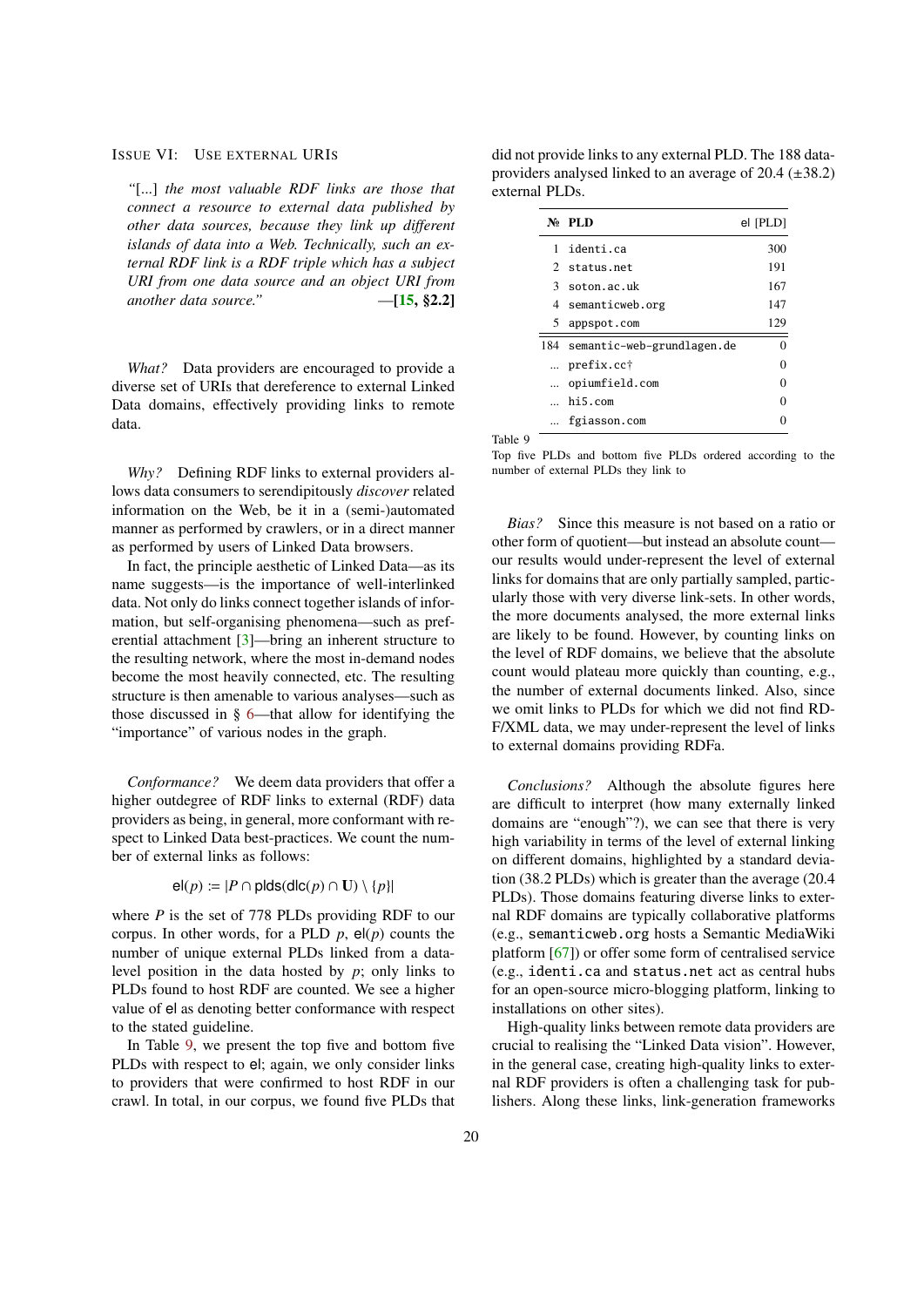and tools are important to see conformance to this guideline realised in practice. One such proposal is SILK [\[96\]](#page-40-22), which allows publishers to specify declarative criteria by which two datasets should be linked; once the criteria have been defined, they can be re-executed intermittently to refresh the interlinkage between the two providers.

# <span id="page-20-2"></span>ISSUE VII: PROVIDE owl:sameAs LINKS

*"It is common practice to use the owl:sameAs property for stating that another data source also provides information about a specific non-information resource. An owl:sameAs link indicates that two URI references actually refer to the same thing. Therefore, owl:sameAs is used to map between different URI aliases* [...]*"* —[\[15,](#page-38-10) §6]

*What?* The owl:sameAs property is used to directly relate two URIs aliases: i.e., URIs that are coreferent. As such, owl:sameAs denotes a form of equality between resources, and has a corresponding transitive, symmetric, and reflexive semantics [\[52\]](#page-39-23). Linked Data best-practices encourage publishers to specify owl:sameAs relations between local resources and known URI aliases, particularly to URIs minted in another domain.

*Why?* Linked Data principles mandate use of dereferenceable URIs to identify resources (ISSUE [III\)](#page-15-1); now, if two different data providers wish to contribute information about the same resource, they must mint separate URIs to ensure this dereferenceability. Thereafter, owl:sameAs links can be used between the two URIs to specify that they denote the same resource. From another perspective (and assuming correct usage) an owl:sameAs link states that an agent can find more information about the given resource under the given URI alias by dereferencing that URI alias.

These relations can be used by live Linked Data browsers to (possibly semi-automatically) pull in additional remote information about a given resource. Additionally, various warehousing systems use (and/or generate) owl:sameAs relations to *consolidate* or *smush* local data [\[94](#page-40-23)[,88](#page-40-24)[,87](#page-40-25)[,37](#page-39-17)[,59](#page-39-24)[,53](#page-39-13)[,58\]](#page-39-11), unifying the information about a given resource—specified by different data providers under different URI aliases—under a canonical identifier, thus effectively integrating the different data contributions about that resource.

*Conformance?* We deem data providers that offer a higher outdegree of owl:sameAs links to external providers as being more conformant to Linked Data principles. Along these lines, we use a similar metric as for the previous issue, but restricted to owl:sameAs links:

$$
\mathsf{el}^=(p) \coloneqq |P \cap \mathsf{plds}(\mathsf{dlc}(\mathsf{sa}(p)) \cap \mathbf{U}) \setminus \{p\}|
$$

where  $sa(p)$  is the set of triples with the predicate owl:sameAs hosted by *p*. This is equivalent to the previous measure, but restricted to the set of owl:sameAs links (external URIs in the subject and object of such triples are counted).

Thereafter, Table [10](#page-20-0) enumerates the top five and bottom five providers in terms of hosting owl: sameAs links to external providers. Firstly, of the 188 PLDs analysed, 56 PLDs (29.8%) had an owl:sameAs link to some external PLD also contributing RDF data to our corpus. [31](#page-20-1) Each provider offered owl:sameAs links to an average of 1.79  $(\pm 5.19)$  external PLDs (the high population standard deviation indicates that a small number of PLDs dominate the average).

|               | N <sub>o</sub> PLD | $el = [PLD]$ |
|---------------|--------------------|--------------|
| 1             | harth.org†         | 41           |
| $\mathcal{P}$ | uriburner.com      | 39           |
| 3             | revyu.com          | 21           |
| 4             | deri.org:          | 20           |
| 5             | semanticweb.org    | 18           |
| 57            | appspot.com        | 0            |
|               | linkedlifedata.com |              |
|               | opiumfield.com     | 0            |
|               | livejournal.com    |              |
|               | hi5.com            |              |
|               |                    |              |

Table 10

<span id="page-20-0"></span>Top five PLDs and bottom five PLDs ordered according to the number of external PLDs they link to using owl:sameAs (and thereafter, by number of quads)

*Bias?* As per the previous guideline, the  $el^=(p)$  measure is not a quotient, but an absolute count. Thus again, our results may under-represent the level of external links for domains that are only partially sampled and that offer diverse owl:sameAs links.

*Conclusions?* The level of owl:sameAs interlinkage across domains is seemingly quite low, with 29.8%

<span id="page-20-1"></span><sup>31</sup> Notably, uriburner.com had owl:sameAs links to a rather impressive 1,274 external providers, but only 39 were to RDF PLDs contributing to our corpus.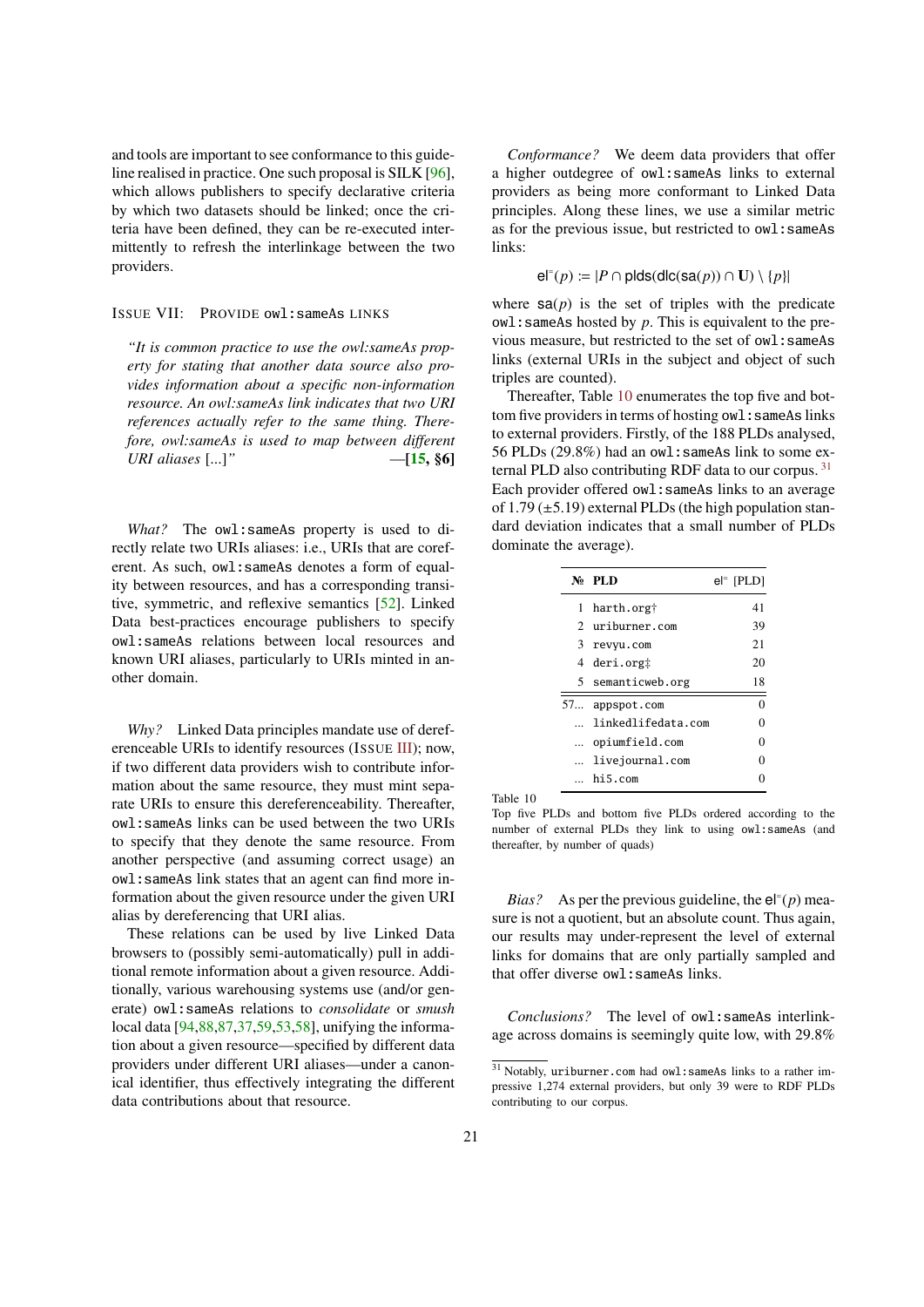of the domains considered offering such links to an external RDF domain appearing in our corpus.

Compared to the previous guideline recommending the provision of generic (RDF) links, generating owl:sameAs links to remote domains is even more challenging given the definitive semantics of the owl:sameAs relation. Again, tools such as SILK [\[96\]](#page-40-22) can be used to generate owl:sameAs links to remote domains; various works have explored domain-specific techniques for interlinking the URI aliases of RDF datasets (e.g., see  $[84,62]$  $[84,62]$ ); other authors present besteffort mechanisms for mining URI aliases from large RDF corpora in a generic and automatic manner (e.g., see [\[60](#page-39-26)[,58\]](#page-39-11)).

Conversely, herein we have not looked at the accuracy of such owl:sameAs links, which is difficult to determine by automatic means. (We refer the reader to the works already mentioned in § [2.3](#page-3-1) for more detail on this topic.)

#### <span id="page-21-0"></span>*5.3 Describing resources*

In this section, we look at Linked Data best practices that discuss how the local resources of interest should be described.

# <span id="page-21-3"></span>ISSUE VIII: AVOID PROLIX RDF FEATURES

*"We discourage the use of RDF reification as the semantics of reification are unclear and as reified statements are rather cumbersome to query with the SPARQL query language.* [...] *You should think twice before using RDF collections or RDF containers as they do not work well together with SPARQL.* [...] *can the information also be expressed using multiple triples having the same predicate?"* —[\[15,](#page-38-10) §2.2]

*What?* Various RDF primitives are discouraged in Linked Data publishing, including those that relate to (i) RDF reification, viz., the properties rdf:subject, rdf:predicate, rdf:object and the class rdf:Statement; (ii) RDF containers, viz., properties of the form  $\text{rdf: } n \in \mathbb{N}$ , the property rdfs:member and the classes rdf:Alt, rdf:Bag, rdf:Seq and rdfs:Container; and (iii) RDF collections, viz., the properties rdf:first, rdf:rest, and the class rdf:List.

*Why?* With respect to RDF reification—speaking about triples themselves within the RDF data-modelfew systems support or use this feature, and it is widely considered as cumbersome where requests have been made for its deprecation [\[9](#page-38-28)[,32\]](#page-38-29).

Similarly, RDF containers have enjoyed little uptake in the wild, with sparse support from tools. For example, the lightweight semantics of RDF containers encoded in RDFS mandates an infinite number of axiomatic triples of the form ( $\forall n \in \mathbb{N}$ ):

# rdf:\_*n* a rdfs:ContainerMembershipProperty ; rdfs:domain rdfs:Resource ; rdfs:range rdfs:Resource .

where scalable RDFS materialisation engines are typically forced to omit such inferences [\[100,](#page-40-26)[95,](#page-40-27)[77\]](#page-40-28) (for discussion, see [\[99\]](#page-40-29)). Similarly, three classes of containers have been defined in RDF—rdf:Bag, rdf:Seq and rdf:Alt—but the semantics thereof have not been adequately specified. Again, tool support is sparse, and calls have been made for deprecation [\[9,](#page-38-28)[32\]](#page-38-29).

Finally, collections are perhaps the most widely adopted of the three discouraged above—most notably, various OWL axioms rely on RDF collections [\[52\]](#page-39-23), which, importantly, can be terminated to indicate that the given set of elements is "closed". <sup>[32](#page-21-1)</sup> However, collections require a nested structure containing linked sublists, which is cumbersome to represent in triples, and can be expensive to support in performance- or dataintensive environments.

Further, as noted in the above quote, no explicit support for any of the three features have been provided in SPARQL (other than Turtle shortcuts for RDF collections)—for example, there is no support for returning the members of arbitrary length collections, etc. [33](#page-21-2)

Finally, we note that such primitives are typically expressed using blank nodes—which are generated from RDF/XML and Turtle shortcuts thereof—where, as per ISSUE [I,](#page-13-3) blank nodes are expressly discouraged in Linked Data best practices.

*Conformance?* We deem data providers that avoid use of RDF reification, containers and collections to be more conformant to Linked Data best practices. Along these lines, we use the following metric to measure conformance with respect to this best practice:

$$
\neg\mathsf{rcc}(p) \coloneqq \frac{|\mathsf{data}(p) \setminus \mathbf{RCC}|}{|\mathsf{data}(p)|}
$$

<span id="page-21-1"></span><sup>32</sup> However, Linked Data best practices implicitly discourage use of the OWL constructs that require collections [\[15\]](#page-38-10).

<span id="page-21-2"></span><sup>&</sup>lt;sup>33</sup> We note that support for such queries are indirectly covered by SPARQL 1.1 proposals pertaining to property paths [\[44\]](#page-39-27).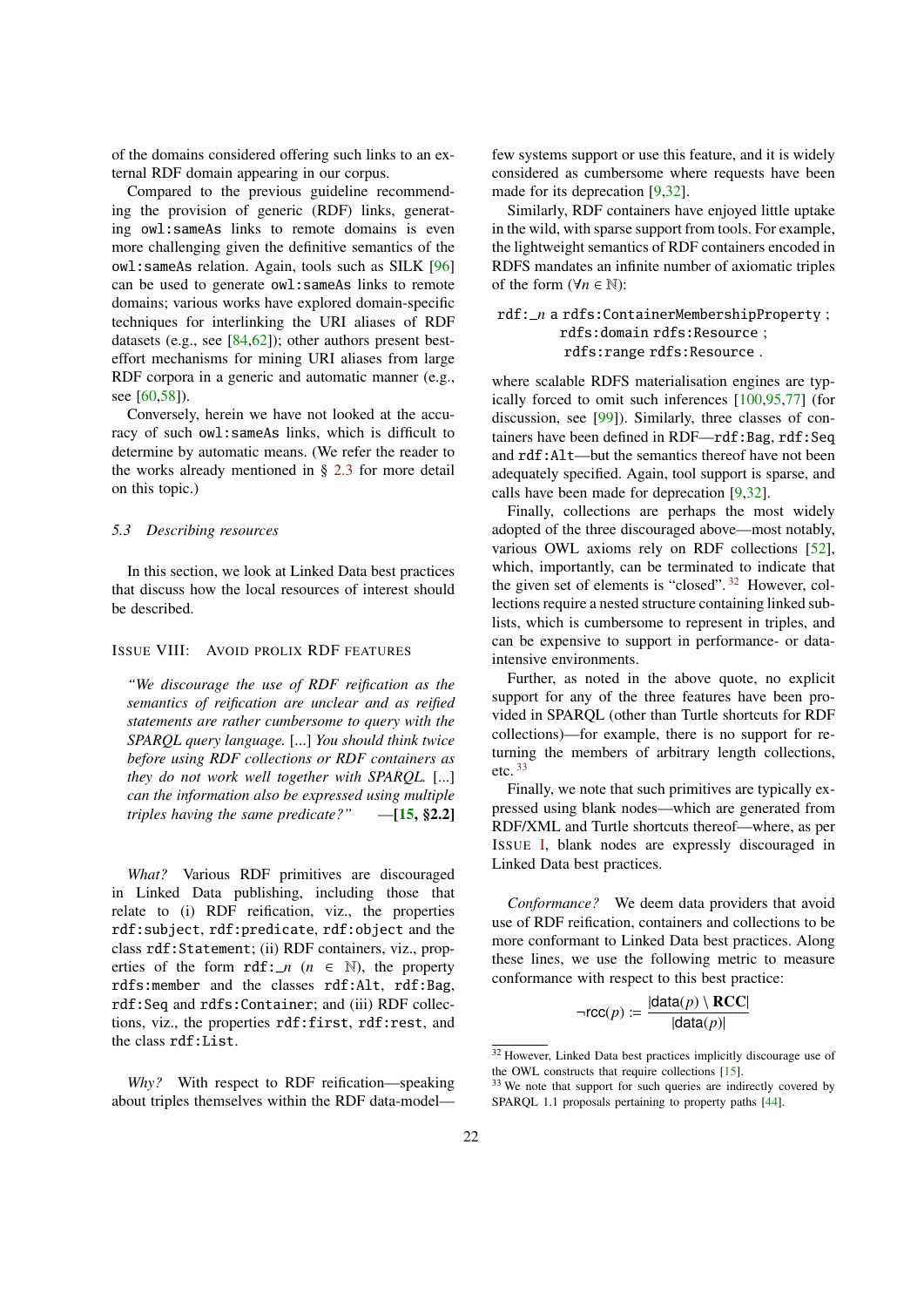where RCC denotes the set of all RDF triples relating to reification, containers and collections as discussed at the outset, with:

- (i) a predicate from the set { rdf:subject, rdf:predicate, rdf:object, rdfs:member, rdf:first, rdf:rest } or of the form rdf:\_*n* (*n* ∈ N); *or*
- (ii) the predicate rdf:type and an object from the set { rdf:Statement, rdf:Alt, rdf:Bag, rdf:Seq, rdfs:Container, rdf:List}.

Thereafter, ¬rcc represents the ratio of triples hosted by *p* (in our corpus) that are *not* of this form.

Table [11](#page-22-0) enumerates the top five and bottom five providers in terms of not using the discouraged RDF primitives (presented in ascending order of ¬rcc, and thereafter by quadruple count). Of the 188 PLDs analysed, we note that 148 PLDs (78.7%) had no use of reification/containers/collections, whereas 167 PLDs (88.8%) had less than 1% use thereof. Each provider hosted 99.1%  $(\pm 4.7 \text{ pp})$  of non-RCC triples.

|     | $N_0$ PLD                          | $\neg$ rcc [%] |
|-----|------------------------------------|----------------|
| 1   | $h$ <sub>15.<math>com</math></sub> | 100            |
|     | livejournal.com                    | 100            |
|     | opiumfield.com                     | 100            |
|     | linkedlifedata.com                 | 100            |
|     | rdfize.com                         | 100            |
| 184 | nuigalway.ie:                      | 91.3           |
|     | 185 sourceforge.net                | 91.2           |
|     | 186 ivan-herman.net                | 90.9           |
|     | 187 okkam.org                      | 67.3           |
|     | 188 uniprot.org                    | 47.5           |

Table 11

<span id="page-22-0"></span>Top five PLDs and bottom five PLDs ordered according to the total percentage of triples that do not relate to RDF reification, containers or collections (ordered thereafter by number of quads)

*Conclusions?* Most publishers (78.7%) do not use the features of RDF discouraged by the guidelines; many of those that do only make sparse use of such features.

However, the guideline may be considered somewhat simplistic. In particular, collections offer a standardised means of specifying ordered, closed lists of items in RDF, and as such, form an important part of serialising certain OWL axioms in RDF, including union classes, intersection classes, enumerations, property chains, compound keys, pair-wise disjoint sets, etc. Although most of these OWL features are rarely used in prominent Linked Data vocabularies [\[50,](#page-39-8) § 4.4.3], [\[53\]](#page-39-13), union classes and intersection classes are used in the formal definition of, e.g., the SKOS vocabulary and the Music Ontology [\[83\]](#page-40-30), amongst others.

#### <span id="page-22-1"></span>ISSUE IX: RE-USE EXISTING TERMS

*"In order to make it as easy as possible for client applications to process your data, you should reuse terms from well-known vocabularies wherever possible."* —[\[15,](#page-38-10) §3]

*What?* Another important aspect of Linked Data is the (re-)use of declarative, extensible, shared vocabularies across the Web. The above best-practice encourages re-use of existing class and property terms—used prominently by other data-providers—as defined in defacto agreed-upon vocabularies.

*Why?* Re-using well-known terms to describe resources in a uniform manner increases the interoperability of data published in this manner. Indeed, the re-use of well-known vocabularies supports not only data integration and management tasks, but is also important for Linked Data consumer applications that have tailored support for the most common vocabularies (e.g., [\[90\]](#page-40-3)), as well as for applications that offer domain agnostic user-interfaces for browsing and querying the data (e.g., [\[27,](#page-38-8)[56,](#page-39-0)[22,](#page-38-7)[91,](#page-40-2)[24,](#page-38-9)[13\]](#page-38-6)). Otherwise, given complete disagreement on the use of vocabularies between different data-providers, consumers are faced with the crippling problem of heterogeneity with respect to how the data can be interpreted, queried and displayed [\[61\]](#page-39-28).

*Conformance?* We deem data-providers that exhibit a higher-overlap (with respect to external providers) in the vocabularies used to describe their data as being more compliant with Linked Data best practices. Along these lines, we first quantify the level of overlap of classmembership terms for the local data of a provider *p* as:

$$
\mathsf{olc}(p) := \sum_{x \in \mathsf{cmem}(p)} \big| \{ p' \in P \setminus \{ p \} : x \in \mathsf{cmem}(p') \} \big|
$$

where  $P$  denotes the known set of PLDs, cmem $(p')$  denotes the set of terms appearing in the object of a triple *t* ∈ data(*p*), where *t*.*obj* ∉ **B** and *t*.*pred* = rdf:type (class membership terms). Intuitively, olc denotes the sum of the number of external PLDs also using the local class membership term, for each such term. Analogously, we quantify the level of the overlap of local predicate-terms with external providers as follows: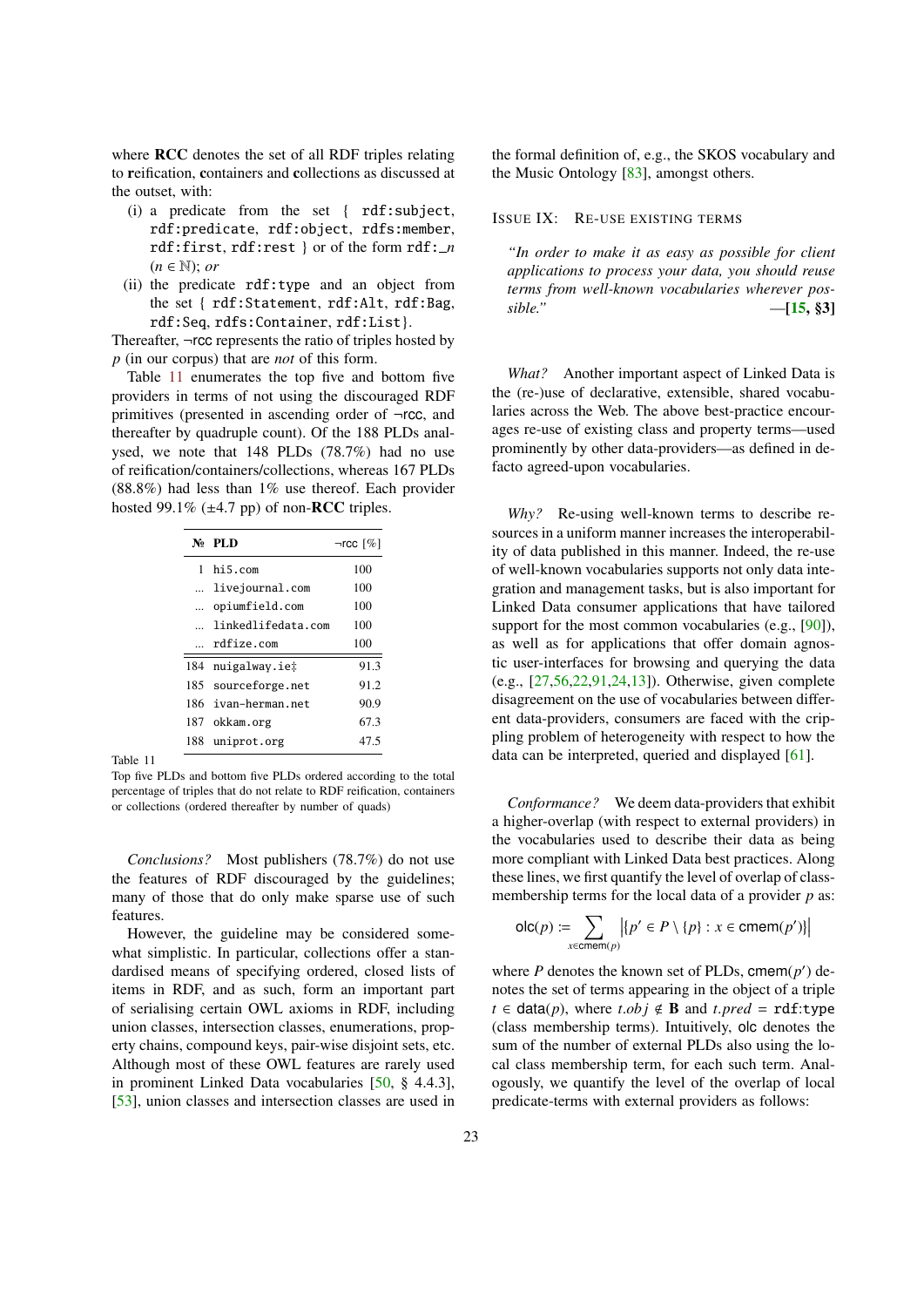$$
\mathsf{olp}(p) \coloneqq \sum_{x \in \mathsf{pred}(p)} \bigl| \{ p' \in P \setminus \{p\} : x \in \mathsf{pred}(p') \} \bigr|
$$

where  $pred(p')$  denotes the set of terms appearing in the predicate of some triple  $t \in data(p)$ , but where we exclude rdf:type (which was used by 187/188 PLDs, the exception being lehigh.edu). Finally, to aggregate these two values, we use a simple summation:

$$
\mathsf{olt}(p) := \mathsf{olc}(p) + \mathsf{olp}(p)
$$

denoting the total overlap of vocabulary terms used to describe local data, with respect to external providers.

In Table [12,](#page-23-0) we present the top five and bottom five data-providers with respect to olt. The 188 dataproviders analysed had an average overlap of 6,607  $(\pm 3,667)$  shared uses of a term.

|      | N <sub>o</sub> PLD | olt [PLD $\times$ term] |
|------|--------------------|-------------------------|
| 1    | w3.org             | 15.980                  |
|      | 2 mit.edu          | 13.864                  |
| 3    | gdos.com           | 13,637                  |
| 4    | kanzaki.com        | 13.445                  |
|      | 5 kasei.us         | 13,252                  |
|      | $184$ unitn.it     | 301                     |
| 185  | rkbexplorer.com    | 270                     |
| 186  | prefix.cct         | 214                     |
| 187. | freebase.com       | 134                     |
|      | 188 lehigh.edu     | 120                     |

Table 12

<span id="page-23-0"></span>Top five PLDs and bottom five PLDs ordered according to total overlap of all classes and properties with respect to use by external data providers

*Bias?* As per the previous measures relating to linking, the given olt metric is not based on a quotient, but on an absolute count. Thus, again, the smaller the relative sample of data we have for a PLD, the more likely its score is to be under-represented. This would be particularly true of domains with very heterogeneous documents: i.e., with high variability in the class and property terms used across individual local documents.

*Conclusions?* Although it is difficult to determine an optimal figure for overlap, we do see that there are non-trivial levels of re-use across different dataproviders. Some exceptions do exist, however. For example, freebase.com is a prominent publisher of RDF, providing general-interest resource descriptions on a broad range of topics, but was found to have relatively low overlap with other domains; most of the class and property terms are minted in a local namespace, with few external properties used (viz. owl:sameAs, cc:attributionURL and RDFS terms).

To improve the amount of vocabulary overlap between different domains, it seems that two things are required: (i) the continuous proposal and promotion of new vocabularies to expand coverage; (ii) tools and search engines that enable publishers to find the correct, most widely-adopted terms for their needs. With respect to (i), web-based vocabulary editors such as Neologism [\[4\]](#page-38-30) are an important development, promoting vocabulary development and maintenance as a community-driven process. With respect to (ii), initia-tives such as "Linked Open Vocabularies" <sup>[34](#page-23-1)</sup> that study and promote legacy vocabularies are of vital importance.

<span id="page-23-2"></span>ISSUE X: CHERRY-PICK VOCABULARIES

*"It is common practice to mix terms from different vocabularies."* —[\[15,](#page-38-10) §4]

*What?* Related to the previous issue, in re-using class and property terms from legacy vocabularies (which are themselves likely to be re-used by external datasets), data providers may often have to "cherry pick" appropriate terms defined in different vocabularies and namespaces: mixing terms from different vocabularies is endorsed by Linked Data best practices.

*Why?* For example, many data providers need to describe information about people, where FOAF is the vocabulary of choice. Similarly, many providers may wish to describe information about online presence or users, where SIOC is the de facto agreed-upon vocabulary. For describing metadata about documents, terms from the DC vocabulary are often used. Taxonomies and tagging schemes are often represented in SKOS, etc.

Following the same rationale as for the previous issue—where Linked Data best practices encourage data providers to use the same terms to specify similar information about resources in an agreed-upon manner publishers are herein encouraged to re-use terms wherever available. In other words, publishers are (implicitly) discouraged from unnecessarily remodelling "insular" vocabularies from scratch in their own namespace.

<span id="page-23-1"></span><sup>34</sup> <http://labs.mondeca.com/dataset/lov/index.html>; retr. 2011/08/17.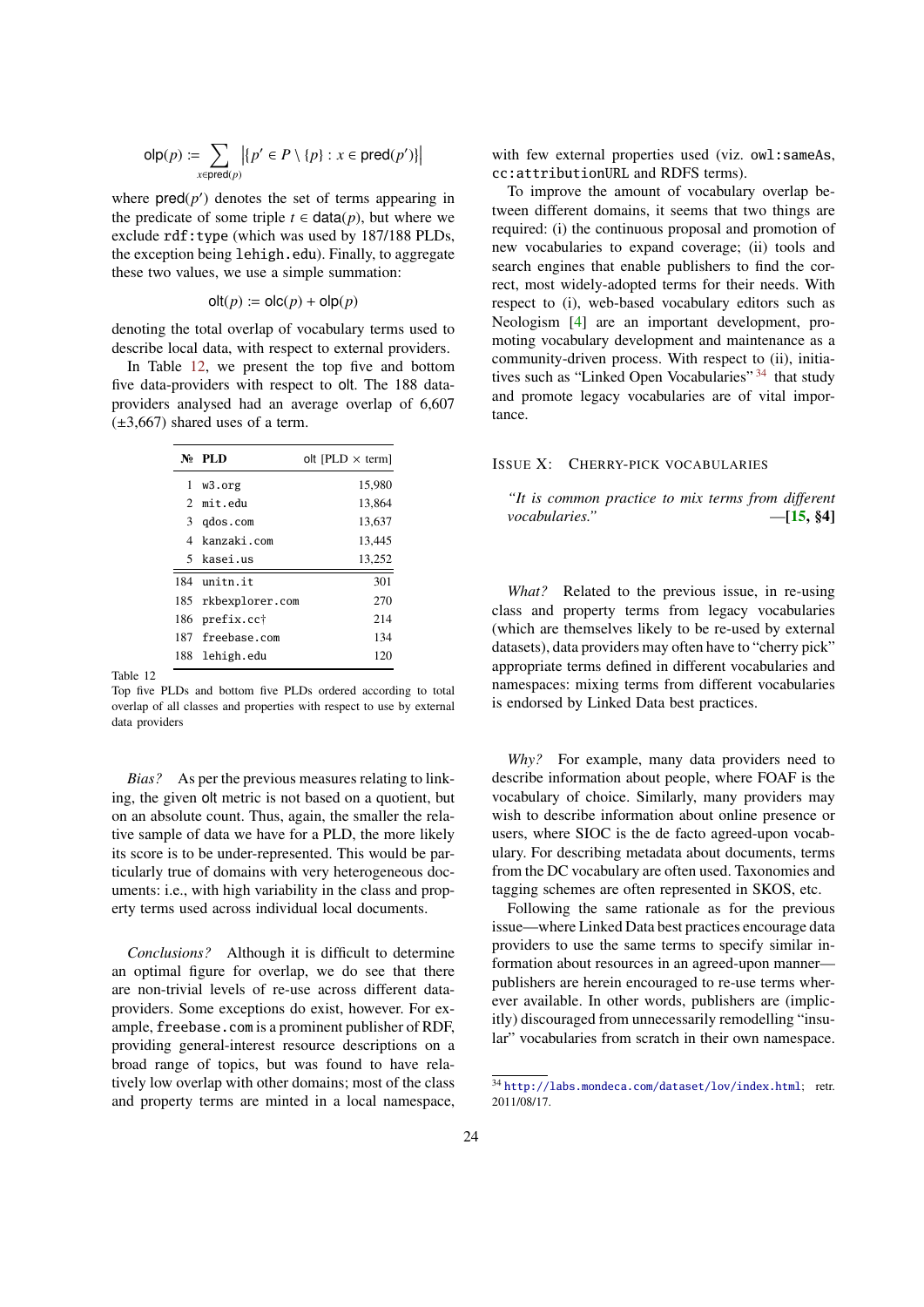*Conformance?* We deem the use of a larger number of vocabularies—for class and property terms—by a given data provider to be an indicator of conformance with respect to Linked Data best practices. Along these lines, we use the following simple metric to quantify "conformance":

$$
\mathsf{nss}(p) \coloneqq |\{\mathsf{ns}(u) : u \in \mathsf{pred}(p) \cup \mathsf{cmem}(p)\}|
$$

where  $ns(u)$  denotes the namespace of a URI, which we compute as the set of characters up until the last hash or slash. Note that we only consider the namespaces of HTTP URIs and that we only count namespaces that appear for at least one other PLD. Intuitively, nss denotes the number of unique namespaces given by the vocabulary terms used to describe the local data of *p*.

Along these lines, in Table [13](#page-24-1) we present the top five and bottom five data-providers in terms of the number of unique namespaces used in their respective contributions to our corpus. Each of the 188 providers used predicates/classes from an average of 8.6  $(\pm 7.1)$  namespaces.

|     | $N_0$ PLD          | nss [URIs]     |
|-----|--------------------|----------------|
| 1.  | w3.org             | 53             |
|     | 2 uriburner.com    | 34             |
|     | openlinksw.com     | 34             |
|     | 4 b4mad.net        | 32             |
|     | 5 wasab.dk         | 28             |
|     | 159 hi5.com        | 3              |
| 185 | appspot.com        | $\mathfrak{D}$ |
|     | ontologyportal.org | 2              |
|     | unitn.it           | $\mathfrak{D}$ |
| 188 | lehigh.edu         |                |

Table 13

<span id="page-24-1"></span>Top five PLDs and bottom five PLDs ordered according to number of unique namespaces for class and property terms (and thereafter, by number of quads)

*Bias?* Again, the nss metric is based on an absolute count. Domains for which we have smaller samples, and that have high variability in the class and property namespaces used across documents, may thus be underrepresented by the measure's score.

*Conclusions?* We see that it is indeed common practice to mix vocabularies and select class and property terms from different namespaces when describing Linked Data, with an average of 8.6 namespaces used per domain. As per the previous guideline, this indicates that Linked Data publishers (often) partially selforganise by selecting numerous legacy vocabularies as opposed to defining (each time) a novel, insular, local vocabulary. Such agreement helps reduce the heterogeneity of datasets merged from different providers, making them easier to consume.

Interestingly, prominent Linked Data vocabularies often provide mappings to other vocabularies, formalised using the RDF and OWL standards [\[53\]](#page-39-13). Thus, even if two publishers choose different (but mapped) vocabularies, the data they provide can oftentimes be semantically integrated using reasoning techniques. We note however, that reasoning over Linked Data is a relatively new and challenging topic [\[53\]](#page-39-13), where efforts to avoid or minimise the need for reasoning in the first place (i.e., by fostering agreement on vocabulary use as discussed for the previous issue) obviously have immediate practical benefits.

## <span id="page-24-0"></span>*5.4 Dereferencing resources*

Herein, we look at those Linked Data best practices as introduced in  $[15]$ —that discuss what information about a resource should be returned when its respective URI is dereferenced.

# <span id="page-24-2"></span>ISSUE XI: GIVE HUMAN-READABLE META-DATA

*"We especially recommend the use of rdfs:label and foaf:depiction properties whenever possible as these terms are well-supported by client applications."*  $-$ [\[15,](#page-38-10) §4]

*What?* Publishers are encouraged to assign humanconsumable information to their resources in a standard way; in particular, use of the property rdfs: label (used for attaching human readable "labels" or "'names" to resources) and the property foaf:depiction (used for attaching digital images to resources) are explicitly encouraged.

*Why?* Although RDF focuses on the provision of computer-readable resource descriptions, end-user applications often need to render a human-consumable description of the resources. Indeed, with respect to noninformation resources, computers have no knowledge of the referents (the entities) being described—no way of mapping from a URI to the actual thing it identifies and thus human-consumable meta-information is a fundamental requirement for applications to directly and effectively convey to users *what* is being talked about. The usability of such applications is thus dependent on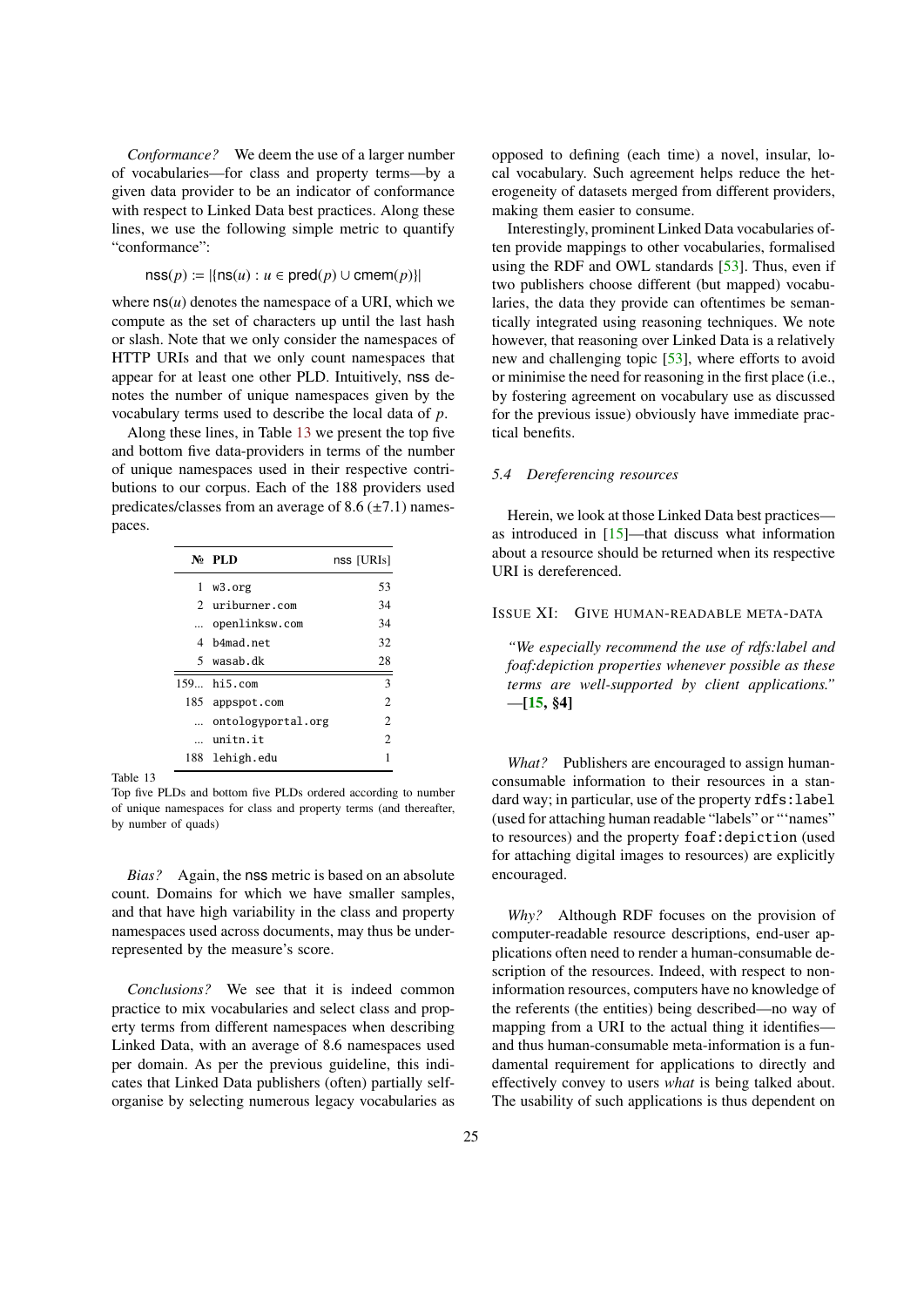the provision of some core information for a high percentage of resources in the corpus: in particular, a label or "title" for the resource being described, and/or an image depicting the resource.

*Conformance?* We deem data-providers that provide a high percentage of their dereferenceable resources with some value for the rdfs:label and/or foaf:depiction properties to be more conformant with respect to Linked Data best practices. Along these lines, for each PLD, we check the percentage of such resources (appearing in a data-level position of a triple) that are provided a value for rdfs:label:

$$
\mathsf{hrl}(p) := \frac{|\{u \in DU_p : \mathsf{lab}(u) \cap \mathsf{data}(p) \neq \emptyset\}|}{|DU_p|}
$$

where  $\text{lab}(u)$  denotes the (infinite) set of triples given by  $\{u\} \times \{r$  dfs: label}  $\times$  L and recalling that  $DU_p$  denotes the set of URIs from PLD *p* that were looked up and found to dereference to RDF/XML content during our crawl. We also compute the analogous measure hrp, but for  $pic(u)$ , given similarly as the set of triples  ${u} \times {$  foaf: depiction}  $\times$  U. Finally, we compute an average of the hrl and hrp to give our final measure of conformance:

$$
\mathsf{hr}(p) \coloneqq \frac{\mathsf{hrl}(p) + \mathsf{hrp}(p)}{2}
$$

In Table [14,](#page-25-0) we present the top five PLDs with respect to this hr measure. Notably, of the 188 PLDs, 71 (37.8%) did not have a value for either property for any locally dereferenceable resources. Each PLD provided a label/depiction (hr) for, on average,  $10.2\%$  ( $\pm 16.0$ ) of locally dereferenceable resources; taking just labels (hrl), the analogous figure was  $19.1\%$  ( $\pm 31.1$  pp); taking depictions (hrp), the analogous figure was  $1.2\%$  ( $\pm$ 5.2) pp) respectively.

Given the prolific use of sub-properties of rdfs:label on the Web of Data—properties such as foaf:name, doap:name or the various SKOS label properties—we checked to see whether reasoning would be able to automatically find more humanreadable meta-information for the above two properties. For rdfs:label, we found 24 (possibly indirect) sub-properties in our corpus. For foaf:depiction, we found a sub-property within FOAF itself (foaf:img), an inverse-property also in FOAF (foaf:depicts), and four further sub-properties in remote vocabularies (sioc:avatar, ov:houseColor, mo:image, swid:Property-3AFoaf-3Aimg). We then extend the previous measures to include these additional humanreadable properties that can be found through reasoning

| hr $\lceil\% \rceil$<br>66.1<br>51.1 |
|--------------------------------------|
|                                      |
|                                      |
|                                      |
| 50                                   |
| 49.9                                 |
| 49.6                                 |
|                                      |
| 0                                    |
| 0                                    |
| 0                                    |
|                                      |
|                                      |

Table 14

<span id="page-25-0"></span>Top five PLDs and bottom five PLDs ordered according to the percentage coverage of labels and depictions defined for local dereferenceable resources (and thereafter, by number of quads)

 $(hrl<sup>+</sup>, hrp<sup>+</sup>, and their average: hr<sup>+</sup>)$ —we also include the original properties (thus, e.g.,  $hr^* \geq hr$ ).

Thereafter, Table [15](#page-25-1) gives analogous results, but for hr<sup>+</sup>. This time, of the 188 PLDs, 20 (10.6%) still did not provide a (possibly implicit) value for either property for any dereferenceable resources (a reduction of 27.2 pp over hr). The average coverage of possibly implicit labels and depictions (i.e.,  $hr^*$ ) was 20.2% ( $\pm 16.5$  pp), an overall increase of 10 pp with reasoning. Considering just labels ( $hrl^+$ ), the analogous figures were 32.8%  $(\pm 30.4 \text{ pp})$  average, an increase of 13.7 pp with reasoning. Considering just depiction (hrp<sup>+</sup>), the figures were 7.5%  $(\pm 10.8 \text{ pp})$  average, a 6.3 pp increase with reasoning.

|      | N <sub>o</sub> PLD | hr <sup>+</sup> [%] |
|------|--------------------|---------------------|
|      | 1 rdfize.com       | 66.1                |
|      | 2 dbtune.org       | 51.5                |
| 3    | kit.edu‡           | 51.1                |
| 4    | advogato.org       | 50                  |
| 5    | robots.net         | 50                  |
| 168. | VOX.COM            | $\Omega$            |
|      | freebase.com       | 0                   |
|      | opiumfield.com     | 0                   |
|      | livejournal.com    | 0                   |
|      | hi5.com            | O                   |

Table 15

<span id="page-25-1"></span>Top five PLDs and bottom five PLDs ordered according to the percentage coverage of possibly implicit labels and depictions defined for local dereferenceable resources (and thereafter, by number of quads)

*Conclusions?* Publishers frequently do not conform to this guideline, particularly for providing images.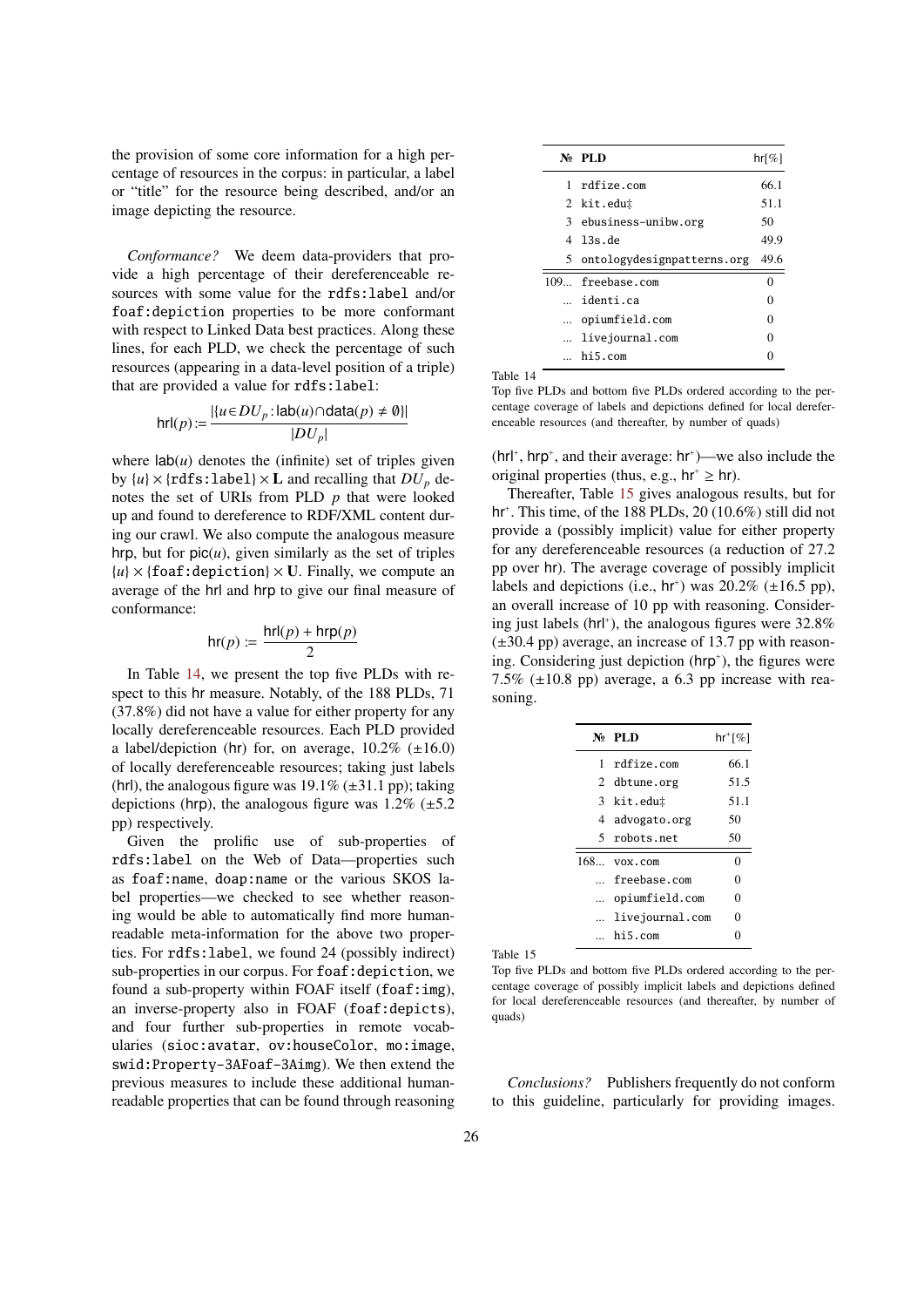After reasoning, the average coverage of dereferenceable resources with at least one rdfs:label value roughly doubles, and the number of resources with a foaf:depiction value increases by a factor of roughly 6×, albeit still remaining low at 7.5%.

There are a number of possible factors for this. Firstly, the prominent use of alternative naming properties that are not formally mapped to rdfs:label—such as foaf:nick, dc:title, rss:title, and dct:title (cf. Table [2\)](#page-11-0)—leads to a lack of agreement on how human readable labels should be assigned to resources, which cannot be resolved automatically by reasoning. Consumers typically must "hard-code" the most popular labelling alternatives into their applications. Secondly, information resources and other "auxiliary resources", such as those used to represent *n*-ary predicates, may not have natural human-readable labels, or may not have any suitable images available, etc. Another possible explanation is that publishers do not appreciate the importance of making human-consumable metadata available due to a lack of tangible applications using their data.

Providing human-consumable meta-information for resources is important for allowing users to visualise, browse, and understand RDF data, where providing labels and depictions establishes a baseline. Further textual information about the resource, preferably given as a value for rdfs:comment, can also be valuable. Extending the concept further, different vocabularies may have different combinations of properties whose values are interesting to human users; work like Fresnel [\[80\]](#page-40-31), which allows for specifying how data from different vocabularies should be rendered, go in this direction, with the potential to extend human-readability beyond just labels and images.

<span id="page-26-1"></span>ISSUE XII: DEREFERENCE FORWARD-LINKS

*"*The description: *The representation should include all triples from your dataset that have the resource's URI as the subject. This is the immediate description of the resource."*  $-[15, §5]$  $-[15, §5]$  $-[15, §5]$ 

*What?* As discussed in ISSUE [III,](#page-15-1) the URIs assigned to resources should dereference to (related) representations thereof. This representation should contain all locally available triples where the given URI of the resource is in the subject position.

*Why?* Many Linked Data applications rely on the assumption that content *relevant* to the resource will be returned, in RDF, as a response to a HTTP lookup on its URI. [35](#page-26-0) Intuitively, the above recommendation encourages data providers to return as complete an "immediate description" of a given local resource as possible to those requesting agents, allowing applications to achieve a higher recall with respect to query answering, or to render a more complete description of the resource of interest to the user.

*Conformance?* We deem data-providers that return a high percentage of triples with locally minted subject URIs—triples that appear in a local document—to also be given in the dereferenced document of that subject; for brevity, we call such triples "local outlinks". Along these lines, we give the following quantification of conformance:

$$
\mathsf{do}(p) := \frac{|\{t \in \mathsf{deref}(t, sub) : t. sub \in \mathsf{ldlc}(p) \cap U\}|}{|\{t \in \mathsf{data}(p) : t. sub \in \mathsf{ldlc}(p) \cap U\}|}
$$

where we only include URIs (*t.sub*) that were looked up<br>during our crawl (the set *II*) Intuitively for each PI D during our crawl (the set *U*). Intuitively, for each PLD *p*, do denotes the average number of outlinks of local URIs found in the respectively dereferenced documents.

In Table [16,](#page-27-0) we present the top and bottom five PLDs with respect to the given do measure. Of the 188 PLDs—where again, three did not mint any local URIs (ISSUE [III\)](#page-15-1)—36 PLDs (19.1%) gave all known local outlinks in all known dereferenced documents; 60 PLDs (31.9%) provided more than 99% of local outlinks in the respectively dereferenced documents. We encountered no local outlinks for any URI local to the hi5.com: for this domain, all such local URIs are documents that are only given rdfs:seeAlso *inlinks*. Across the 188 data providers surveyed, the average percentage of local outlinks returned in the respective dereferenceable documents was  $83.6\%$  ( $\pm 20.1$  pp).

*Bias?* Again, we do not consider the case where URIs dereference to RDFa embedded in HTML documents. Also, documents that contain very few (or no) dereferenceable URIs are less likely to be picked up by our crawler. Finally, for data providers with partial samples, we may underestimate the number of local outlinks, which may cause the do measure to be overrepresented. (It is worth noting that this analysis does not consider blank nodes—covered already by ISSUE [I—](#page-13-3)which are naturally not dereferenceable.)

<span id="page-26-0"></span> $35$  We have previously made proposals for a priori checks that determine a degree of likelihood as to whether dereferencing a URI is likely to contain relevant content for a certain mime-type [\[92\]](#page-40-32).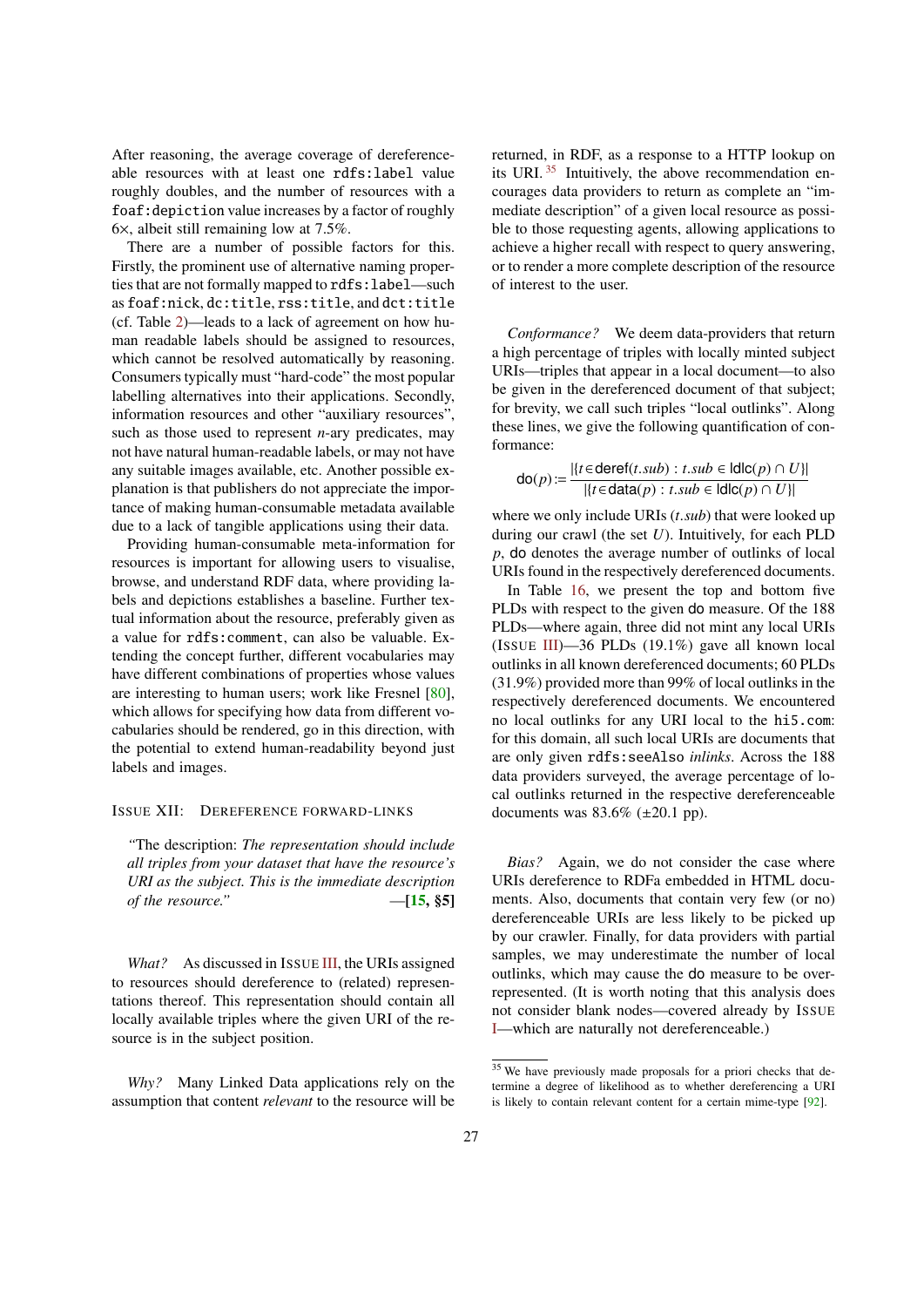|     | N <sub>o</sub> PLD   | $d \sigma$ [%] |
|-----|----------------------|----------------|
| 1   | livejournal.com      | 100            |
|     | opiumfield.com       | 100            |
|     | ontologycentral.com† | 100            |
|     | VOX.COM              | 100            |
|     | ontologyportal.org   | 100            |
| 181 | twoozer.com          | 37.7           |
|     | 182 xmlns.com        | 33.5           |
| 183 | nickshanks.com       | 26.9           |
| 184 | gregheartsfield.com  | 26.5           |
| 185 | hi5.com              | n/a            |

Table 16

<span id="page-27-0"></span>Top five PLDs and bottom five PLDs ordered according to percentage of local outlinks given in the dereferenced document (and thereafter by number of quads)

*Conclusions?* This guideline is core to the Linked Data principles themselves, allowing consumers to "follow their nose" when looking for information about a resource of interest. As previously discussed, the dereferenceability of data is a key assumption for many Linked Data applications (cf. [\[47,](#page-39-21)[10\]](#page-38-5)).

Indeed, it seems that there is relatively high conformance to this guideline, where the domains surveyed provide, on average, 83.6% of local outlinks in the dereferenced document for the given subject URI. Thus, a Linked Data consumer can expect a high yield of triples where a resource appears in the subject position by dereferencing its URI. However, as we will see for the next issue, this yield does not hold to the same extent for triples where the resource appears in other positions.

#### <span id="page-27-2"></span>ISSUE XIII: DEREFERENCE BACK-LINKS

*"*Backlinks: *The representation should also include all triples from your dataset that have the resource's URI as the object* [allowing] *browsers and crawlers to traverse links in either direction."* —[\[15,](#page-38-10) §5]

*What?* Closely related to the previous issue, Linked Data best practices recommend the provision of all "local inlinks" or backlinks—locally available triples in which the resource URI appears as an object—in the dereferenced document returned for the given resource.

*Why?* Arguably the distinction between inlinks and outlinks in terms of descriptiveness is a trivial one for RDF, where a resource appearing in an object position is equally being described. For example, consider:

ex:page foaf:maker ex:Joan . ex:Joan foaf:made ex:page .

Both triples describe the resources ex:page and ex:Joan in an equivalent manner, irrespective of the positioning thereof. Similarly, let us say that we only know the second triple above, and that ex:page is dereferenced: by only returning outlinks, the consuming agent will not know of any relation between ex:page and ex:Joan, and, taking the example of a live Linked Data browser, users will not be able to navigate between these nodes. In other words, inlinks can themselves implicitly represent outlinks,  $36 \overline{)}$  $36 \overline{)}$  and inlinks allow for navigating from a given resource to those resources that are related to it.

*Conformance?* For locally minted and dereferenceable URIs, we deem data-providers that return a high percentage of local triples with the dereferenced term as object ("local inlinks"), in the respectively dereferenced document, to be highly conformant. We give a similar quantification of conformance as for local outlinks:

$$
\mathsf{di}(p) := \frac{|\{t \in \mathsf{deref}(t.obj) : t.obj \in \mathsf{Idlc}(p) \cap U\}|}{|\{t \in \mathsf{data}(p) : t.obj \in \mathsf{Idlc}(p) \cap U\}|}
$$

Note that by the definition of  $\text{Idlc}(p)$ , as a special case, we do not count objects of rdf: type triples in the analysis, where, e.g., it would be unrealistic (and probably undesirable) to expect FOAF to provide a list of all foaf:Person members in the FOAF vocabulary dereferenced by that class term.

In Table [17,](#page-28-0) we present the top and bottom five PLDs with respect to the given di measure. Of the 188 PLDs, 14 PLDs (7.4%) gave all known local inlinks in all known dereferenced documents; 20 PLDs (10.6%) provided more than 99% of local inlinks in the respectively dereferenced documents. Conversely, 11 PLDs (5.9%) offered no dereferenceable outlinks, with 17 domains (9%) providing less than 1% of locally available inlinks through dereferencing. We also encountered two domains—unitn.it and prefix.cc—that had no local inlinks for any local URI (we consider these scores as zero). Across the 188 data-providers, the average percentage of local outlinks returned in the respectively dereferenced documents was 55.2% (±32.9 pp).

*Bias?* Similar biases exist as per the previous issue.

<span id="page-27-1"></span><sup>36</sup> Such implicit knowledge can be formally represented using an owl:inverseOf relation.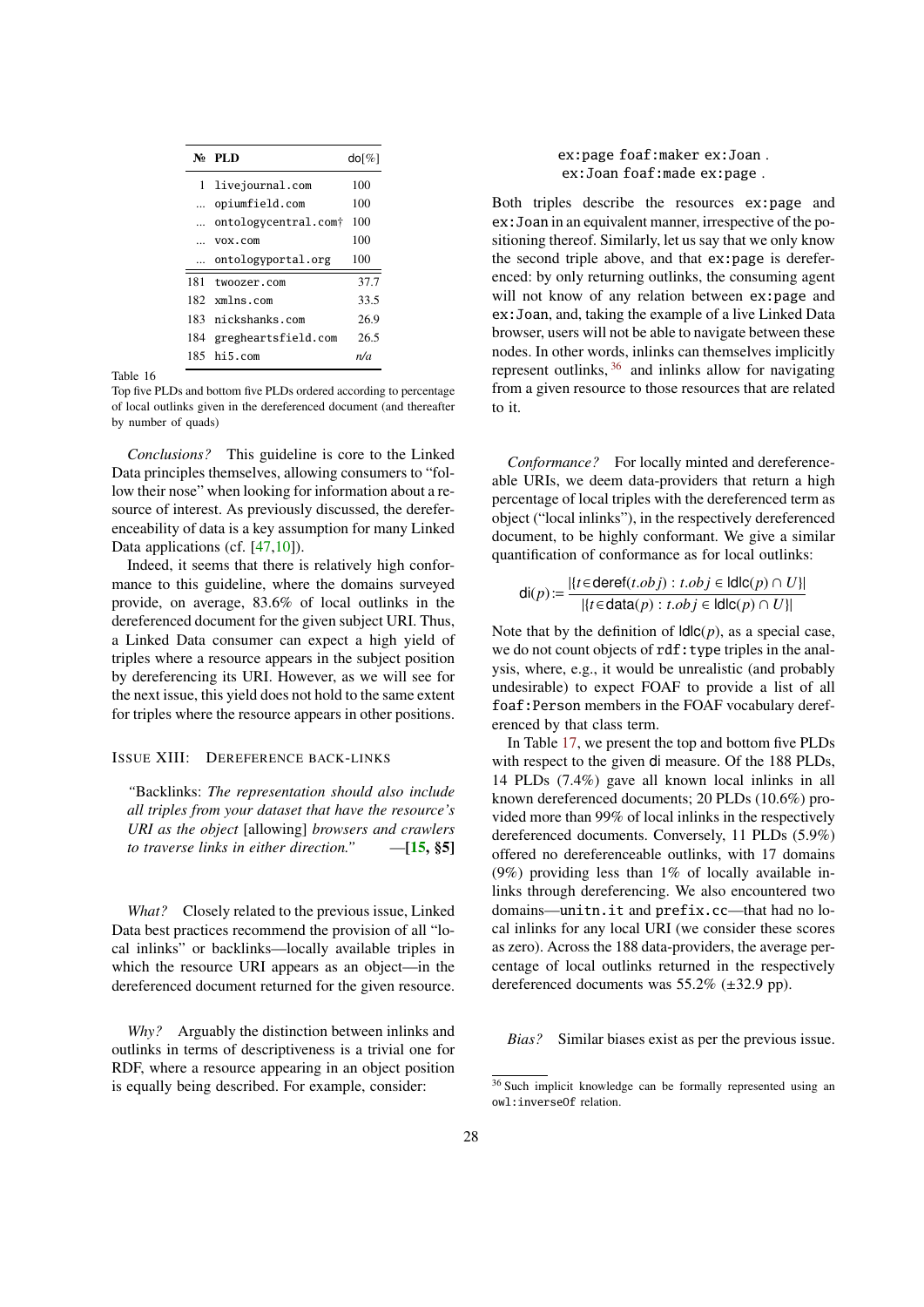|          | $N_2$ PLD                           | di $\lceil \% \rceil$ |
|----------|-------------------------------------|-----------------------|
| 1        | ontologyportal.org                  | 100                   |
|          | ebusiness-unibw.org                 | 100                   |
|          | 174.129.12.140 (open-biomed.org.uk) | 100                   |
|          | skipforward.net                     | 100                   |
|          | semantic-web-grundlagen.de          | 100                   |
|          | 177 umbel.org                       |                       |
|          | lexvo.org                           |                       |
| $\cdots$ | loc.gov                             | 0                     |
|          | geonames.org                        |                       |
|          | hi5.com                             |                       |

Table 17

<span id="page-28-0"></span>Top five PLDs and bottom five PLDs ordered according to percentage of local inlinks given in the dereferenced document (and thereafter, by number of quads)

*Conclusions?* Compared to dereferencing "outlinks", publishers are much less conformant when it comes to dereferencing inlinks: compared with an average 83.6% of outlinks being dereferenced across the domains surveyed, the analogous figure for inlinks was 55.2%. Similarly, a relatively high standard deviation of 32.9 pp indicates significant variability in conformance across publishers. Some of the domains not providing any dereferenceable inlinks are quite prominent in the Linked Data community, where in particular, the dereferenceable RDF hosted by geonames.org consists only of the local outlinks of the geographical resource in question, and meta-data about the document.<sup>[37](#page-28-1)</sup>

Many of the local URIs appearing in the object position are information resources, often HTML pages. These are associated with a given subject resource with typed links, e.g., foaf:page, foaf:weblog, gn:locationMap, etc. Such information resources are typically assigned no further meta-data other than the aforementioned inlink(s), and do not dereference to RDF (albeit, we do not check for RDFa). Further still, certain resources may feature a high indegree, which makes the inclusion of all inlinks in the dereferenced document somewhat impractical. For example, the URI http://identi.ca had 1.66 million inlinks through the foaf:accountServiceHomepage property in our corpus, many of which were local; making all of these inlinks dereferenceable—e.g., by embedding RDFa into the main identi.ca webpage—would obviously be impractical.

# <span id="page-28-2"></span>ISSUE XIV: DESCRIBE & LICENCE DOCUMENTS

*"*Metadata: *The representation should contain any metadata you want to attach to your published data, such as a URI identifying the author and licensing information. These should be recorded as RDF descriptions of the information resource that describes a non-information resource; that is, the subject of the RDF triples should be the URI of the information resource.* [...] *In order to enable information consumers to use your data under clear legal terms, each RDF document should contain a license under which the content can be used.*" - [\[15,](#page-38-10) §5]

*What?* The information resources (possibly) returned through dereferencing non-information resources are, of course, themselves dereferenceable resources. Thus, by implication, the previous two premises of Linked Data best practices again apply: locally known inlinks and outlinks relating to the information resource should be returned in the dereferenced document. Emphasis is placed on returning licencing information.

*Why?* Returning meta-information about documents follows the same rationale as before: descriptions of information resources can similarly contain any form of meta-data the provider deems relevant. However, the above stated best practice emphasises that licencing information should be attached, such that consumers are made aware of the legal rights and permissiveness under which the pertinent data are made available.

*Conformance?* Since this issue is partially covered by the previous two, herein we focus on conformance with respect to (i) providing meta-information about documents and (ii) licencing information. Thus, we deem data providers that return (i) a high percentage of resource descriptions for their documents, and (ii) a high percentage of licencing information for these resource descriptions, as being better conformant to Linked Data best practices. With respect to (i), we quantify conformance as follows:

$$
dmr(p) := \frac{|\{s \in S : \mathsf{pld}(s) = p \land s \in \mathsf{dlc}(\mathsf{get}(s))\}|}{|\{s \in S : \mathsf{pld}(s) = p\}|}
$$

where *S* denotes the set of known sources. Here, dmr denotes the percentage of source URIs local to *p* that themselves appear as a data-level constant in the RDF graph they return.

<span id="page-28-1"></span><sup>37</sup> See, e.g., <http://sws.geonames.org/2964179/about.rdf>; retr. 2011/08/18.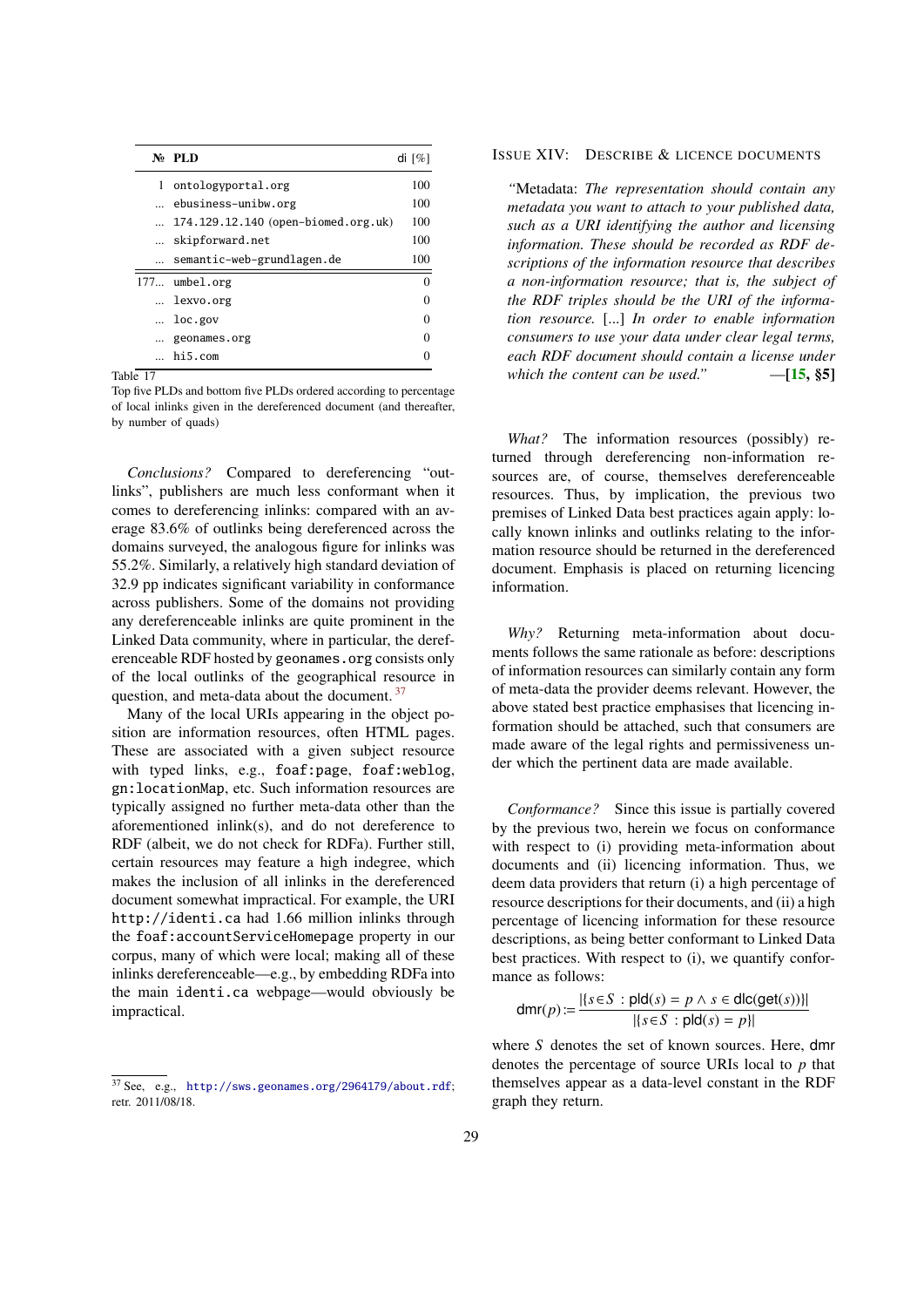Along these lines, in Table [18](#page-29-0) we provide the top five and bottom five data-providers with respect dmr. We found 20 providers (10.6%) that gave no meta-data for any of their documents, where in Table [18,](#page-29-0) we show the five largest. Conversely, 77 PLDs (41%) offered some meta-data for all documents, where again we only show the five largest. On average, the 188 data providers offered some meta-data in  $75.7\%$  ( $\pm 36.6$  pp) of the documents.

| $N_0$ PLD            | dmr $[\%]$ |
|----------------------|------------|
| 1 identi.ca          | 100        |
| dbtropes.org         | 100        |
| VOX.COM              | 100        |
| ontologyportal.org   | 100        |
| twatter.com          | 100        |
| 168 uniprot.org      |            |
| ontologycentral.com† |            |
| rdfabout.com         |            |
| freebase.com         |            |
| hi5.com              |            |
|                      |            |

Table 18

<span id="page-29-0"></span>Top five PLDs and bottom five PLDs ordered according to percentage of local documents with some embedded meta-information (ordered thereafter by number of quads)

With respect to licencing, we note that the guidelines do not mention a specific property to relate a document to its licence. From the set of property terms appearing in the predicate position of a triple in our corpus, we performed a search for the string "licen" to determine a set of candidates that publishers might be using. After filtering out some obviously irrelevant properties (such as fb:common.licensed\_object.provenance), we present the top ten such properties in Table [19](#page-29-1) according to the number of times they were used as a predicate. As suggested by Bizer et al., we also include the properties dc:rights and dct:rights [\[14\]](#page-38-20). We note that some of these properties may not be intended for usage on documents, where we note that the value of the property doap:license should give licencing information with respect to a software project. In any case, we believe that Linked Data guidelines should more explicitly recommend a chosen licencing property for RDF documents published on the Web.

With respect to conformance, we re-use the  $dmr(p)$ metric, but where in the numerator, we only consider descriptions of documents that included a value for a property containing the string "licen" or for the properties dc:rights or dct:rights; we denote this value as  $dmr'(p)$ . The top-five and bottom-five providers resulting from this analysis are presented in Table [20,](#page-29-2)

| property<br>Nº. |                 | quads   |
|-----------------|-----------------|---------|
| 1               | xhtml:license   | 179,375 |
| $\mathcal{L}$   | dc:licence      | 176,029 |
| 3               | cc:license      | 59,790  |
| 4               | dc: right       | 7,007   |
| 5               | sz:license_text | 2,035   |
| 6               | dbo:license     | 1,653   |
| 7               | dct:licence     | 1,591   |
| 8               | dbp:licence     | 383     |
| 9               | wrcc:license    | 151     |
| 10              | doap:license    | 92      |
|                 | $dct:$ rights   | 23      |

Table 19

<span id="page-29-1"></span>Top ten licencing properties according to use in our corpus

where we found that only 27 PLDs (14.4%) returned some licencing information for some local document. We found that, on average, providers gave licencing information for 3.4%  $(\pm 15.4 \text{ pp})$  of local documents.

|              | N <sub>o</sub> PLD  | dmr <sup><math>1</math></sup> [%] |
|--------------|---------------------|-----------------------------------|
| $\mathbf{1}$ | fluffyandmervin.com | 100                               |
| 2.           | 13s.de              | 99.8                              |
| 3            | geospecies.org      | 99.7                              |
| 4            | smhowell.net        | 96                                |
| 5            | mfd-consult.dk      | 50                                |
| 28.          | rdfize.com          | 0                                 |
|              | linkedlifedata.com  | 0                                 |
|              | opiumfield.com      | 0                                 |
|              | livejournal.com     | 0                                 |
|              | $h$ i $5.c$ om      |                                   |

Table 20

<span id="page-29-2"></span>Top five PLDs and bottom five PLDs ordered according to percentage of local documents with embedded licencing meta-information (ordered thereafter by number of quads)

*Conclusions?* Few documents provide licencing information directly as part of the document meta-data. Further still, there is a palpable need for (i) an agreedupon licencing property, and (ii) an agreed set of common licence URIs; to avoid consumers again having to hard-code support for all alternatives used by publishers. The most complete proposal along these lines is provided by the Creative Commons vocabulary.<sup>[38](#page-29-3)</sup>

We note that there may be other licencing practices not checked by our analysis. For example, publishers may choose to make licencing meta-data available for an entire dataset—a logical grouping of documents in a single VoiD description [\[2\]](#page-38-31). However, others have

<span id="page-29-3"></span><sup>38</sup> <http://creativecommons.org/ns>; retr. 2011/08/28.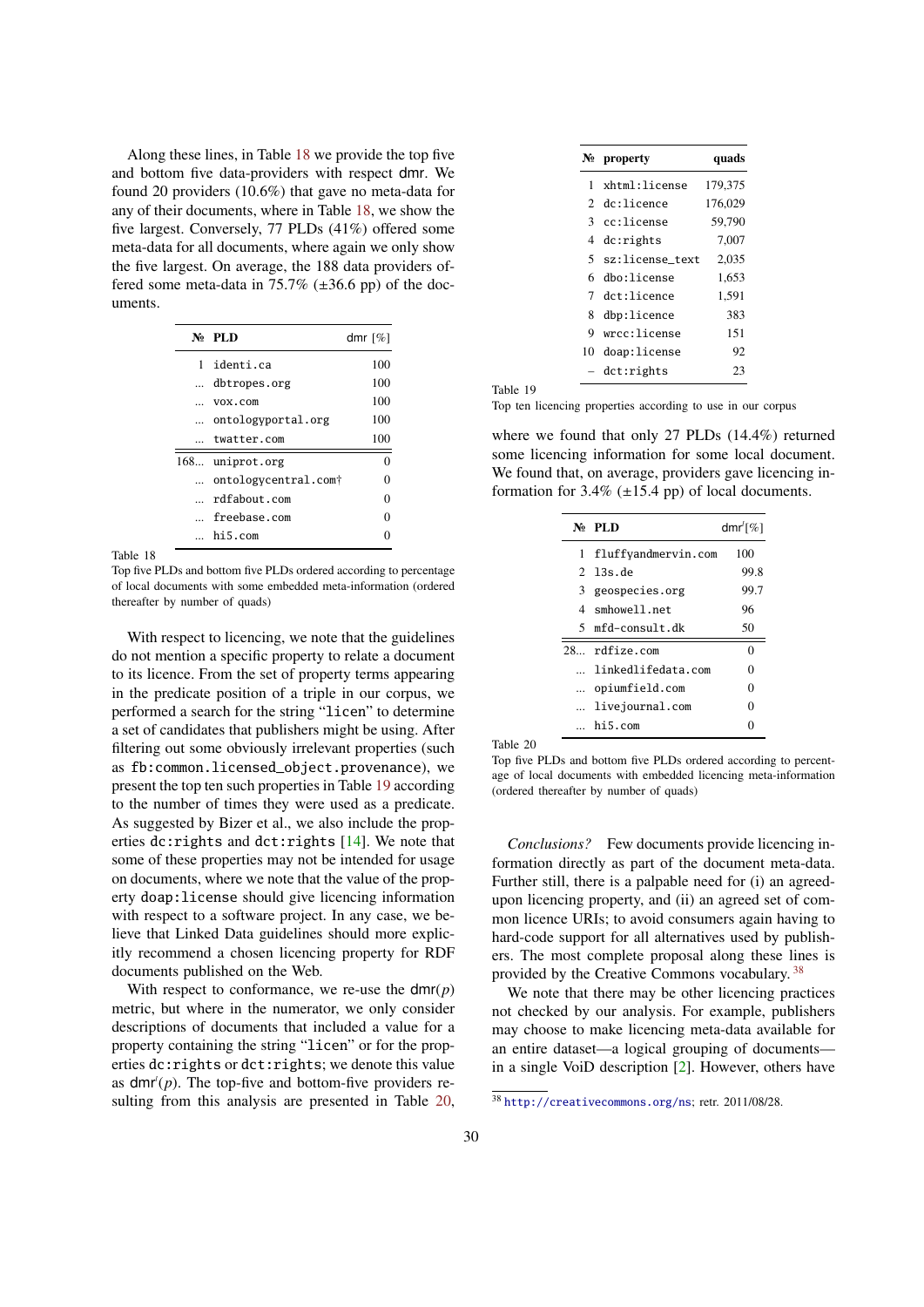also observed a worrying lack of licencing information for RDF documents published on the Web, where, e.g., Bizer et al. put the figure at 15% of Linked Data pub-lishers offering document-level licencing [\[14\]](#page-38-20). [39](#page-30-1)

#### <span id="page-30-0"></span>6 PageRank of Domains

Having analysed various issues relating to Linked Data conformance, we now briefly look at measures that use links-based analysis to rank the different domains hosting RDF in our corpus. In particular, we are interested in whether or not there is a correlation between the PageRank scores of the different domains and their conformance to the guidelines measured in the previous section. Later, we will also use the PageRank scores to present a weighted aggregation of conformance measures (as opposed to the arithmetic-mean aggregation introduced thus far).

There is a long history of links-based analysis over Web data—and in particular over hypertext documents—where links are seen as a vote for the relevance or importance of a given document. Seminal works exploiting the link structure of the Web for ranking documents include HITS [\[65\]](#page-40-33) and PageRank [\[79\]](#page-40-34).

Whilst link-based analysis, such as PageRank, are an established technique when considering the Web of Documents, there are some fundamental differences between the notion of a (hyper)link on the traditional Web of Documents, and the notion of a (RDF) link on the Web of Data. On the Web of Documents, a hyperlink is typically interpretable as a pointer to the content of the target page; when considering PageRank, hyperlinks are often intuited as "votes" from source pages to target pages. On the Web of Data, links can have arbitrary labels (i.e., predicates), can be of various forms, and may serve a variety of purposes, including (but not limited to):

- (i) the target domain hosts a description of a class or property used on the host domain (schema links);
- (ii) the target domain was involved in the generation of the source data, or provides a centralised service upon which the source domain relies;
- (iii) the target domain describes legacy resources that refer to the same real-world entities as the source domain (owl:sameAs links);
- (iv) the source domain does not wish to describe a particular resource, but instead out-sources the description to the target domain with a link;

Along these lines, there are many possible ways one might consider applying PageRank over Linked Data.

More recent works (e.g., [\[35,](#page-39-29)[25,](#page-38-32)[45\]](#page-39-19)) have presented various attempts at incorporating links-based analysis techniques for ranking RDF data, with various endgoals in mind: most commonly, prioritisation of informational artefacts in user result-views. Detailed discussion of the different approaches is out of the current scope, where for our purposes, we choose a straightforward approach inspired by the work of Harth et al. [\[45\]](#page-39-19), who propose (amongst other approaches) a PLD-level ranking of Linked Data. (A similar proposal has been put forward by Delbru et al. [\[25\]](#page-38-32), who also look at performing ranking on a "dataset-level", the results of which are then propagated to ranks of intra-dataset entities.)

The first step towards ranking PLDs is to construct a directed graph representing the link structure between the different PLDs, which we now discuss.

# *6.1 PLD-level graph*

Recalling the Linked Data principles enumerated in § [3.2,](#page-7-4) according to LDP4, links should be specified simply by using external URI names in the data. These URI names should dereference to an RDF description of themselves according to LDP2 and LDP3 respectively.

Following these principles, we define our *PLD-level graph* as follows. Let  $D := (V, E)$  represent a simple directed graph where  $V \subset \mathbf{P}$  is a set of PLDs (vertices), and  $E \subset V \times V$  is a set of pairs of vertices (edges). Letting  $p_i, p_j \in V$  be two vertices, then  $(p_i, p_j) \in E$  iff  $p_i \neq p_i$  and there exists some  $u \in \mathbb{I}$  such that *u* appears  $p_i \neq p_j$  and there exists some  $u \in U$  such that *u* appears in data( $p_i$ ), and  $p \cdot d(u) = p_j$ . In other words, an edge extends from  $p_i$  to  $p_j$  if  $p_i$  hosts a triple that contains a URI under the authority of  $p_j$  and/or that redirects to  $p_j$ . Notably, the link is forwarded through any redirect such that, e.g., if the URI mentioned in  $p_i$  has the authority purl.org but redirects to xmlns.com (as would be the case for a FOAF URI), the link is given to the latter domain ( $p_i$  = xmlns.com), not the former redirection domain.  $40$ 

# *6.2 PageRank algorithm*

We now introduce the PageRank algorithm [\[79\]](#page-40-34), which we apply to the PLD-level graph.

<span id="page-30-1"></span><sup>39</sup> Dodds has also raised similar concerns; cf. [http://www.flickr.](http://www.flickr.com/photos/ldodds/4043803502/) [com/photos/ldodds/4043803502/](http://www.flickr.com/photos/ldodds/4043803502/); retr. 2011/08/12.

<span id="page-30-2"></span><sup>40</sup> In fact, purl.org does not appear as a PLD in our analysis at all since it always redirects to an external domain.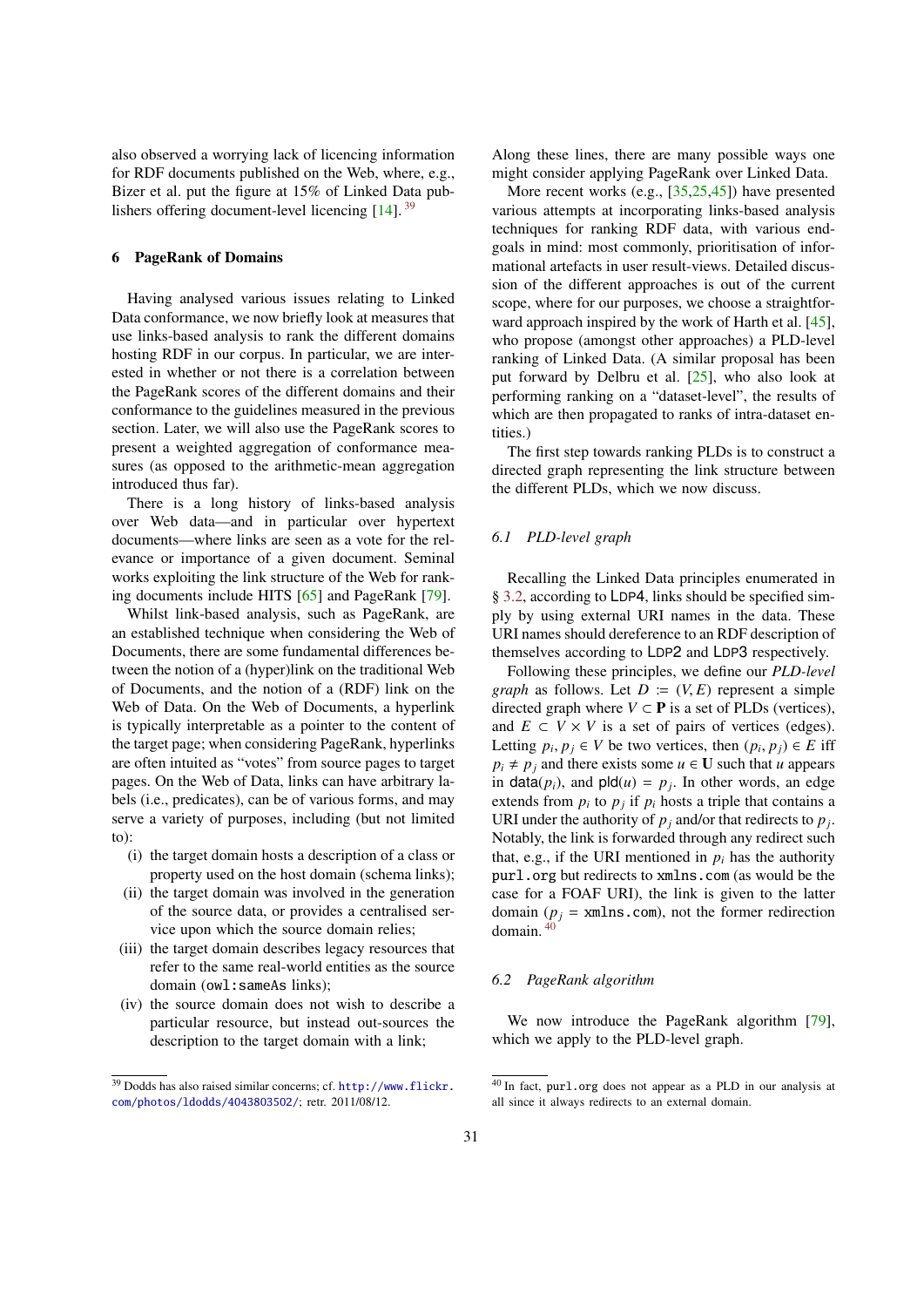Taking  $D := (V, E)$ , let  $E(p)$  denote the set of direct successors (outlinks) of vertex (PLD)  $p$ , let  $E^{-}(p)$  denote the set of direct predecessors (inlinks) of *p*, and let

$$
V_{\emptyset} := \{ p \in V : E(p) = \emptyset \}
$$

denote the set of vertices with no outlinks (aka. dangling vertices). The PageRank of a vertex  $p_i$  in the directed graph  $D := (V, E)$  is then given as follows [\[79\]](#page-40-34):

$$
\mathsf{pr}(p_i) := \frac{1 - d}{|V|} + d \sum_{p_\emptyset \in V_\emptyset} \frac{\mathsf{pr}(p_\emptyset)}{|V|} + d \sum_{p_j \in E^-(p_i)} \frac{\mathsf{pr}(p_j)}{|E(p_j)|}
$$

where *d* is a damping constant (typically  $d := 0.85$  [\[79\]](#page-40-34)), which helps ensure convergence in the following iterative calculation, and where the middle component splits the ranks of dangling nodes evenly across all other nodes.

Now let  $w := \frac{1-d}{|V|}$  represent the weight of a universal (weak link) given by all non-dangling nodes to all other nodes—dangling nodes split their vote evenly and thus don't require a weak link; we can use a weighted adjacency matrix *M* as follows to encode the graph  $D$  :=  $(V, E)$ :

$$
m_{i,j} := \begin{cases} \frac{d}{|E(p_j)|} + w, & \text{if } (p_j, p_i) \in E\\ \frac{1}{|V|}, & \text{if } p_j \in E_\emptyset\\ w, & \text{otherwise} \end{cases}
$$

where this stochastic matrix can be thought of as a Markov chain (dubbed the random-surfer model). The ranks of all PLDs can be expressed algebraically as the principal eigenvector of *M*, which in turn can be estimated using the power iteration method up until some termination criteria (fixed number of iterations, convergence measures, etc.) is reached. We refer the interested reader to [\[79\]](#page-40-34) for more detail on PageRank, and to [\[56\]](#page-39-0) for our distributed implementation thereof.

## <span id="page-31-3"></span>*6.3 PLD PageRank results*

From our billion-quadruple corpus, we extracted the PLD-level graph, which contained 778 vertices and 7,647 edges, giving an average degree of 9.83 edges per vertex. Four vertexes had no inlinks<sup>[41](#page-31-1)</sup>, whereas every vertex had at least one outlink. In Table [21,](#page-32-0) we present the top-25 scoring PLDs after applying the PageRank analysis over this graph. Note that we italicise domains that contributed less than 1,000 quads to our corpus. We will now discuss the top ten results.

Unsurprisingly, the w3.org domain—which hosts the rdf:, rdfs:, owl: and skos: namespace documents, amongst others—tops the table. <sup>[42](#page-31-2)</sup>

Otherwise, the top half of the table is dominated by domains that host popular vocabularies: (2) dublincore.org hosts the dc: and dct: namespaces; (3) xmlns.com hosts the foaf: and wot: namespaces; (5) rdfs.org hosts the sioc: and related namespaces; (6) resource.org hosts the rss: namespace, as well as an older cc: namespace; (8) vocab.org hosts a variety of namespaces, including bio:, frbr:, ov:, rel:, vann:, whisky:; and (6) usefulinc.com hosts the doap: namespace.

Further down the table, we find domains not necessarily associated with popular vocabularies. Notably, (4) loc.gov and (9) vu.nl rank highly despite having a much smaller in-degree than many PLDs below them: loc.gov was one of two domains linked by dublincore.org, from which it gained a significant boost in rank, where, in turn, vu.nl was one of three domains linked from loc.gov, which accounted for most of its rank. This is an example of highly-ranked domains with low out-degree passing on high rank scores to their neighbours. Wrapping up the top ten—and as already mentioned—(10) the dbpedia.org domain is a prominently-linked publisher of RDF on the Web.

Thus, we see that top-ranked domains attract inlinks (and thus higher PageRank) for very different reasons. In fact, we believe its unclear whether Linked Data is mature enough, and well-linked enough, to allow for meaningful links-based analysis, particularly on the level of domains: many of the cross-provider links are being generated in automated ways, or are being generated in large batches by a few data providers (to few data providers). We believe that there is little in the way of ad hoc, manual interlinkage being performed by humans on the current Web of Data—using the analogy of links being interpreted as "votes" on the Web, there are relatively few human voters (or, currently, incentives to vote). However, as the Web of Data diversifies, so too will the benefits of PageRank-esque measures over the burgeoning graph. For now, we are interested to see how the presented PageRank scores correlate with the conformance scores for the data providers in our corpus.

## <span id="page-31-0"></span>7 Synopsis of Analysis

Herein, we present overall summaries and aggregations for conformance with respect to the different

<span id="page-31-1"></span><sup>&</sup>lt;sup>41</sup> This implies that the links to these domains must only have appeared in the seed list of URIs for the crawl.

<span id="page-31-2"></span><sup>42</sup> Only the globalnames.org, sig.ma and unitn.it domains did not not link to w3.org in our data.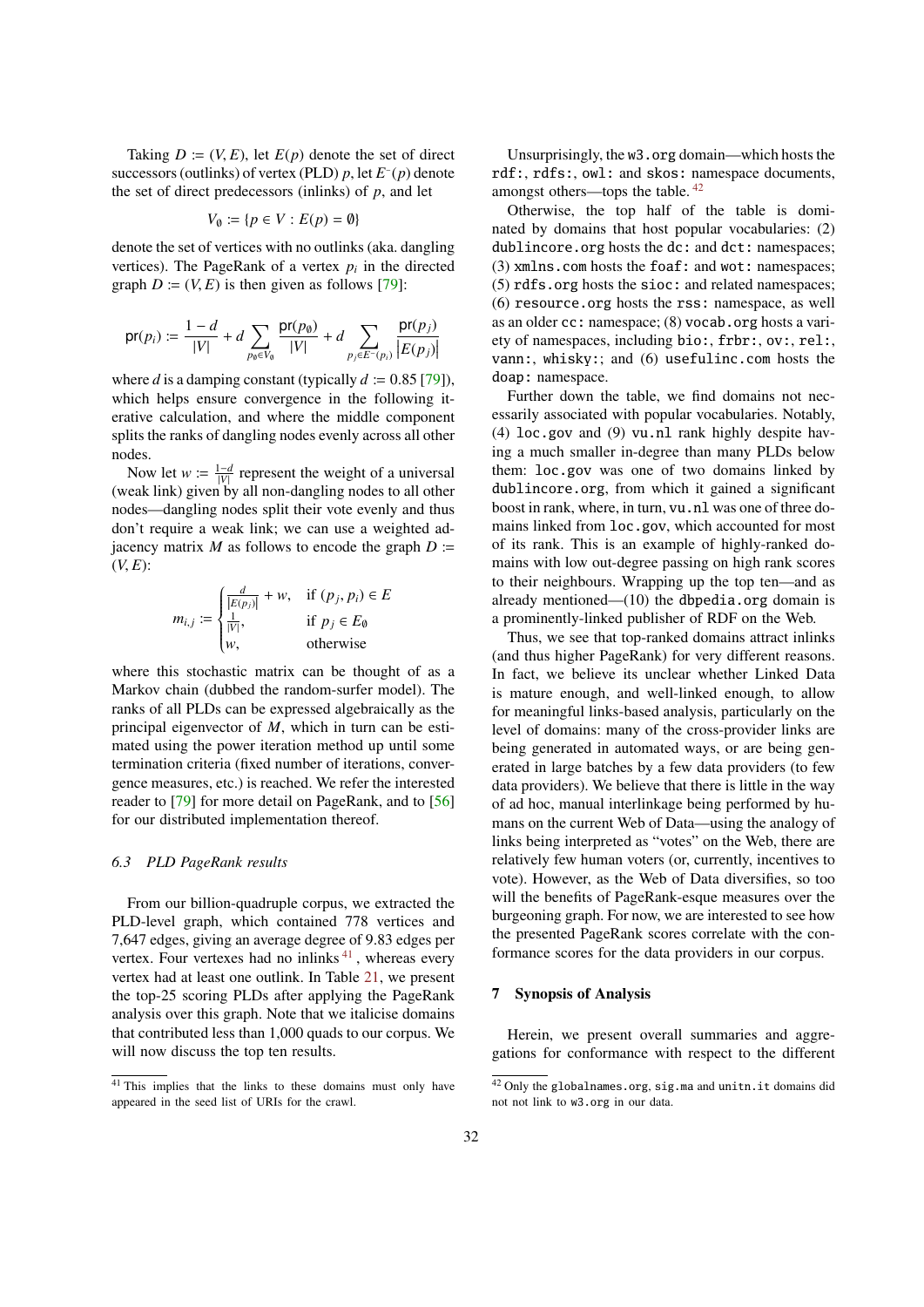| $N_2$ | <b>PLD</b>          | rank     | in-degree out-degree           |
|-------|---------------------|----------|--------------------------------|
| 1     | w3.org              | 0.175582 | 774<br>71                      |
| 2     | dublincore.org      | 0.092568 | 306<br>$\overline{c}$          |
| 3     | xmlns.com           | 0.068402 | 690<br>$\overline{c}$          |
| 4     | loc.gov             | 0.043293 | 3<br>19                        |
| 5     | rdfs.org            | 0.017477 | 330<br>7                       |
| 6     | resource.org        | 0.017409 | 119<br>$\overline{c}$          |
| 7     | ldodds.com          | 0.016112 | 100<br>22                      |
| 8     | vocab.org           | 0.014381 | 199<br>20                      |
| 9     | vu.nl               | 0.013240 | 12<br>22                       |
| 10    | dbpedia.org:        | 0.010859 | 118<br>125                     |
| 11    | usefulinc.com       | 0.010494 | 3<br>71                        |
| 12    | identi.ca           | 0.009672 | 179<br>305                     |
| 13    | semanticweb.org     | 0.009231 | 86<br>147                      |
| 14    | rdfweb.org          | 0.007931 | 47<br>57                       |
| 15    | creativecommons.org | 0.006679 | 73<br>3                        |
| 16    | mit.edu             | 0.006079 | 50<br>58                       |
| 17    | isi.edu             | 0.006066 | 5<br>18                        |
| 18    | geonames.org        | 0.005914 | 168<br>$\overline{\mathbf{4}}$ |
| 19    | danbri.org          | 0.005886 | 53<br>16                       |
| 20    | wordpress.com       | 0.005859 | 84<br>3                        |
| 21    | daml.org            | 0.005656 | 56<br>1                        |
| 22    | stanford.edu        | 0.005403 | 29<br>7                        |
| 23    | sourceforge.net     | 0.005315 | 65<br>12                       |
| 24    | umd.edu             | 0.005080 | 31<br>5                        |
| 25    | mindswap.org        | 0.004688 | 26<br>12                       |

Table 21

<span id="page-32-0"></span>Top twenty-five ranked PLDs and number of inlinks and outlinks from/to external PLDs; domains with less than 1,000 quads are italicised

guidelines, also looking at correlation with the PageRank scores of the different domains (§ [7.2\)](#page-33-0). We then look at aggregating conformance scores across the different guidelines and PageRank scores into one overall measure (§ [7.3\)](#page-35-0).

## *7.1 Kendall's* τ *coefficient*

First, we introduce *Kendall's* τ *coefficient* [\[64\]](#page-40-35), which we use to compare the orderings given by conformance scores of each domain and its respective PageRank score. Given that our data may contain outliers and follow non-normal distributions, we favour the nonparametric (rank-based) Kendall's  $\tau$  over the parametric (value-based) Pearson's coefficient: although some information is lost by "compressing" absolute values into ranks, non-parametric tests are more robust in the face of outliers, which are to be expected in data such as ours. We also favour Kendall's  $\tau$  over Spearman's  $\rho$  (a non-parametric version of Pearson's) since  $\tau$  is based on simple distances, whereas  $\rho$  is based on squared differences, implying that outliers in ordering—i.e., fewer, longer distances—are punished more by  $\rho$  than  $\tau$  when compared with many, shorter distances. Additionally, we are also grateful for the fact that Kendall's  $\tau$  measure is simpler to present and explain [\[64\]](#page-40-35), vs. the Spearman's  $\rho$  intuition of characterising the monotonicity for a function mapping one ordering to the other. (Informally, we also ran Spearman's  $\rho$  measures and found that they correspond closely with Kendall's  $\tau$  where we choose to only present the latter for brevity.)

Towards defining Kendall's  $\tau$ , let  $\leq_1$  and  $\leq_2$  denote two total orderings defined for a set *S* (where  $|S| \ge 2$ ), intuitively, Kendall's  $\tau$  quantifies the amount of agreement between the ordered pairs given by the two orderings. In particular, it measures the ratio of (dis)agreement across all possible pairs for the two orderings, represented in an interval [−1, 1].

First let

 $\mathcal{A} \text{gree}(\leq_1, \leq_2, S) := S \times S \cap \leq_1 \cap \leq_2$ 

denote the set of ordered pairs  $(s_i, s_j)$  from  $S \times S$  for which  $s_i \leq s_j$  and  $s_j \leq s_j$  is the set which  $s_i \leq 1$   $s_j$  and  $s_i \leq 2$   $s_j$ —i.e, Agree is the set of unique unequal and non-tied pairs such that both orderings agree. Also, let

$$
Disagree(\leq_1, \leq_2, S) := S \times S \cap \{1 \cap \geq_2
$$

similarly denote the unique set of unequal and non-tied pairs such that the orderings disagree. Now, for  $\leq_1, \leq_2$ , and *S* (omitting the arguments for brevity):

$$
\tau' := \frac{(|\mathcal{A}green| - |\mathcal{D}isagree|)}{\frac{n(n-1)}{2}}
$$

where  $n = |S \times S|$  denotes the cardinality of the set of all ordered pairs that can be constructed from *S* , and where *n*(*n*−1)  $\frac{2^{n-1}}{2}$  denotes the cardinality of the set of all unordered, unequal pairs. Thus, Kendall's  $\tau$  measures the difference between the total number of all pairs for which both orderings agree and those for which they disagree, normalised by the total number of independent non-trivial pairs to compare. *Thus,*  $\tau'$  *is a rational number in the*<br>*interval*  $[-1, 1]$  *where a value of 0 indicates no correinterval* [−1, 1]*, where a value of* <sup>0</sup> *indicates no correlation (agreement) between the orderings,* 1 *indicates perfect correlation (agreement) between the orderings, and* −1 *indicates perfect disagreement between the orderings (i.e,*  $\lt_1 = \gt_2$ ).

However, ties may often occur in our scenario, where  $s_i =_1 s_j$  or  $s_i =_2 s_j$  (or both). For Kendall's  $\tau$ , tied pairs are simply excluded from the analysis, with the denominator modified to only count non-tied pairs.

Finally, we also present the *statistical significance* (*p*-value) of the  $\tau$  measure, which denotes the probability of the given observations occurring under the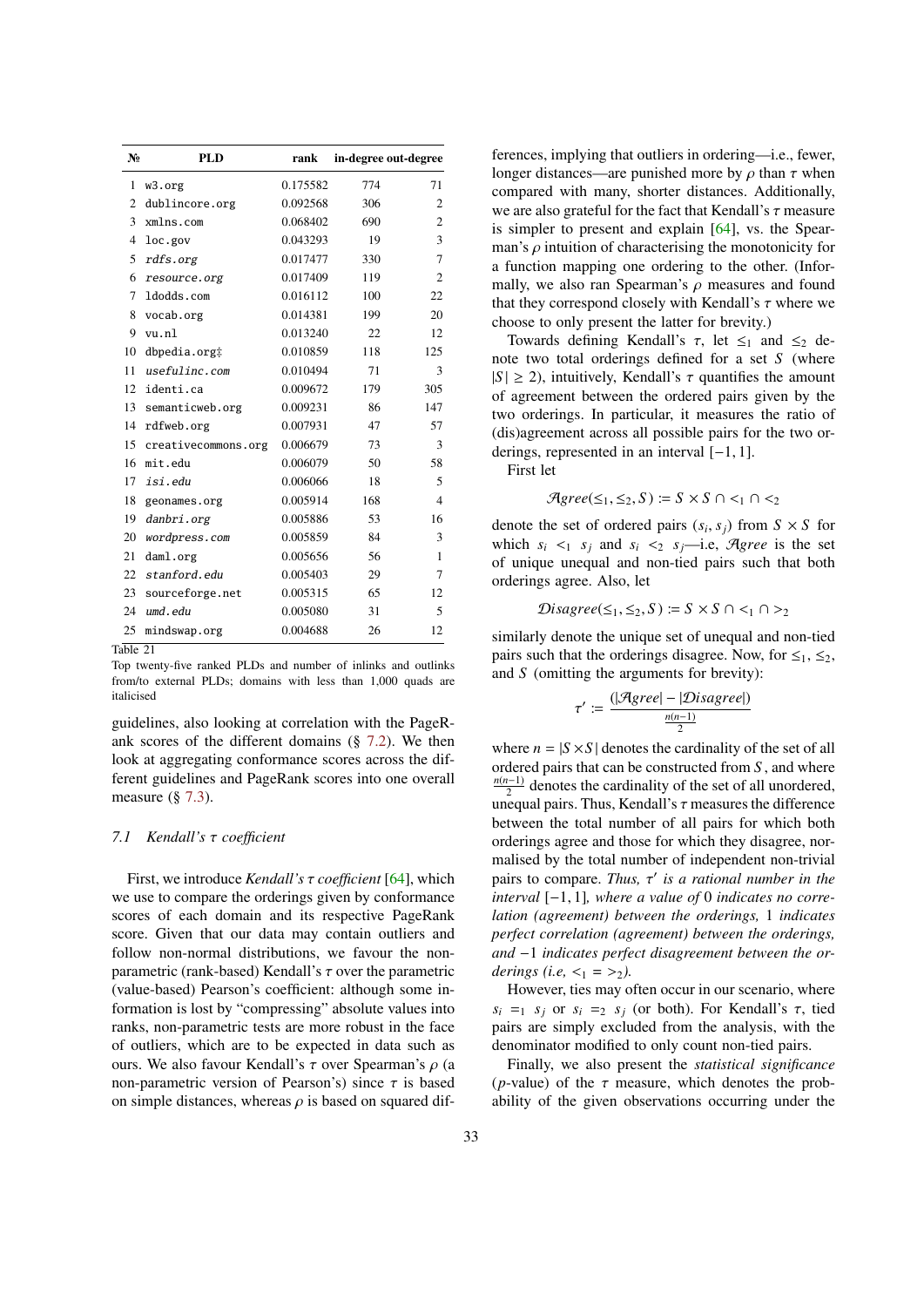*null hypothesis*: i.e., the probability of finding the given (or weaker) correlation if the two orderings were completely independent. As per tradition [\[89\]](#page-40-36), we interpret <sup>a</sup> *<sup>p</sup>*-value of less than <sup>0</sup>.<sup>05</sup> to be a *significant* result.

#### <span id="page-33-0"></span>*7.2 Aggregating Results for Issues*

In Table [22,](#page-34-0) we summarise all of the results for all of the issues/measures encountered thus far. Note that ISSUE [IV](#page-17-2) (referring to URI length) is the only exception to the rule that a higher value corresponds to higher conformance. We present a number of aggregate scores for each measure. We first present the average and population standard deviation for each guideline across the 188 data providers contributing more than 1,000 quads to our corpus. We then present the analogous figures for all 778 data providers in our corpus. Given that the latter averages are mostly influenced by low-volume publishers, we also present weighted averages based on the size (quad count) of providers, and their PageRank.

First, let  $pos_w(p)$  denote a straightforward (nonparametric) ranking of PLDs prescribed by some ordering—in this case, we use *s*ize and *P*age*R*ank, denoted  $pos<sub>s</sub>$  and  $pos<sub>pr</sub>$  respectively. For size, we count the number of documents, where for example  $pos<sub>s</sub>(p') = 3$  indicates that PLD *p*' contributed the thirdmost documents to our corpus (possibly tied with another PLD). Similarly,  $pos_{pr}(p'') = 1$  would indicate that  $p''$  was the highest ranked PLD in our PageRank scores (i.e.,  $p'' = w3.org$ ; cf. Table [21\)](#page-32-0). We then use these weights (denoted generically by  $pos_w(.)$ ) for averaging the conformance scores for an issue *x* as follows:

$$
\sum_{w \in \mathbf{S}_x} := \frac{\sum_{p \in P}(|P| + 1 - \text{pos}_w(p)) \times \text{cs}_x(p)}{\sum_{p \in P} |P| + 1 - \text{pos}_w(p)}
$$

where  $P$  is the set of all PLDs in our corpus. Again, *w* stands for a generic weight, which we instantiate by *s* | *pr* such that  $s\overline{\text{cs}}_x$  denotes the size-weighted average for issue *x* and  $p_r \overline{\text{cs}}_x$  denotes the PageRank-weighted average for issue *x*. We also present the accompanying biased weighted standard deviation (such that distances from the mean are also weighted). Where *w* is omitted  $(\overline{\text{cs}}_x)$ , we denote a non-weighted arithmetic mean.

Finally, we also present Kendall's  $\tau$  correlation between PageRank and conformance scores, where again, a positive value indicates positive correlation between the two orderings they prescribe for the PLDs.

On a high level, with respect to conformance, we see that providers current abide by guidelines regard-ing the use of HTTP URIs (ISSUE [II\)](#page-14-2), hosting stable URIs (ISSUE [V\)](#page-17-3), avoiding use of verbose RDF features (ISSUE [VIII\)](#page-21-3), and making local outlinks dereferenceable (ISSUE [XII\)](#page-26-1). On the other hand, other guidelines are not well abided by, particularly the provision of human-readable metadata (ISSUE [XI\)](#page-24-2), providing licencing information for documents (ISSUE  $XIV<sub>b</sub>$  $XIV<sub>b</sub>$ ), and dereferencing inlinks (ISSUE [XIII\)](#page-27-2). Thus, applications relying on these features of Linked Data—for example, for allowing users to navigating through inlinks, rendering domain-agnostic display of resources, or determining whether the consumer's intended use of the data is legal—are inherently affected.

Regarding the differences between considering only the 188 PLDs with  $> 1,000$  quads and all PLDs, we see that many of the average conformance scores remain relatively stable. However, by including the lower-volume publishers, we (unsurprisingly) see a marked drop in those scores given in absolute terms, such as the level of external linkage, the number of triples dereferenced, and the variety of vocabularies and vocabulary terms used.

When looking at the size-weighted averages, the conformance figures quite often float between the scores considering only the PLDs with >1,000 quads and all PLDs; we see a slight increase again in the level of external linkage, dereferenced triples, and in the variety of vocabulary usage.

When looking at the PageRank-weighted averages, we see a slight drop in some conformance scores, particularly those that restrict use of RDF features such as blank nodes, non-HTTP URIs and reification/containers/collections. We note that there may be valid exceptions to these guidelines, particular when modelling vocabularies in OWL; recalling that many of the highestranked domains host vocabularies, this may explain these observations. Further, looking at the significant results given by Kendall's  $\tau$  for correlation between conformance and PageRank, we see some similar results. Highly-ranked domains tend not to follow the aforementioned guidelines restricting use of RDF features and non-HTTP URIs. In addition, highly-ranked PLDs are less likely to provide all inlinks in the locally dereferenced document, or to provide metadata for the document itself. Conversely, highly-ranked PLDs tend to provide more dereferenceable data, to contain a higher level of external linkage, to use more vocabularies, and to provide more human-readable meta-data (again, vocabularies commonly provide rdfs:label scores directly for class and property terms).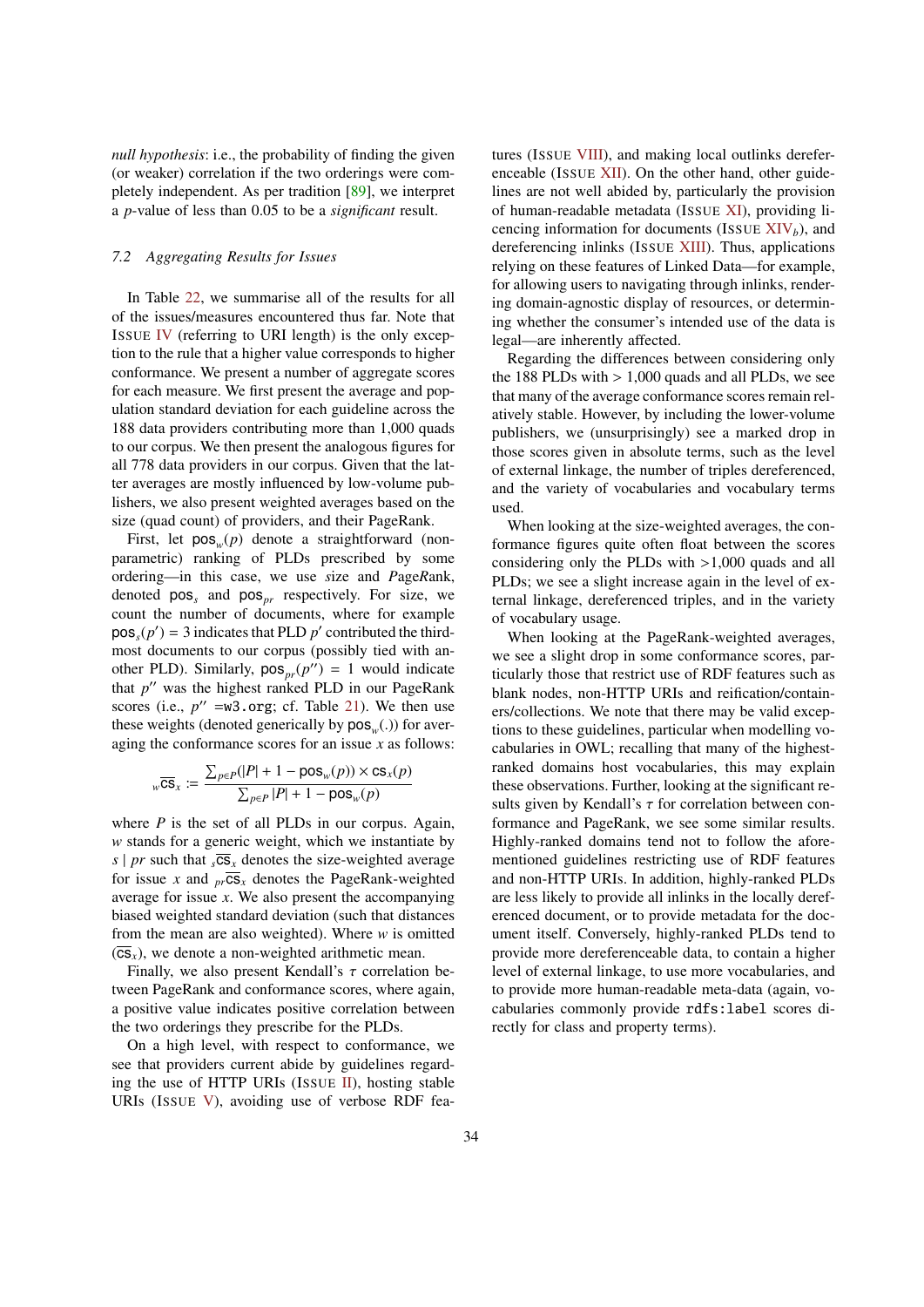<span id="page-34-0"></span>

|                                        | issue                                                                                                                                                                                                                                                                                                                                                                                                                                                                                                                                                                                                                                                                                                                                                                                |                  |         | plds > 1,000 q  |         |                 |          | all plds                      |                                             |                                                                         |                 |      |
|----------------------------------------|--------------------------------------------------------------------------------------------------------------------------------------------------------------------------------------------------------------------------------------------------------------------------------------------------------------------------------------------------------------------------------------------------------------------------------------------------------------------------------------------------------------------------------------------------------------------------------------------------------------------------------------------------------------------------------------------------------------------------------------------------------------------------------------|------------------|---------|-----------------|---------|-----------------|----------|-------------------------------|---------------------------------------------|-------------------------------------------------------------------------|-----------------|------|
| id(x)                                  | mnemonic                                                                                                                                                                                                                                                                                                                                                                                                                                                                                                                                                                                                                                                                                                                                                                             | sym.             | ပြီး    | ř,              | ျွတိ    | $\ddot{x}$      | င္ဘြီ    | $x_{\pm}^{x}$                 | $\frac{1}{p}r\overline{\mathbf{CS}}_{\chi}$ | $pr \pm x$                                                              | ٣               | ρ    |
|                                        | ratio: URIs vs. URIs and b'nodes                                                                                                                                                                                                                                                                                                                                                                                                                                                                                                                                                                                                                                                                                                                                                     | −bn              | 84.32%  | 24.21 pp        | 86.71%  | 19.83 pp        | 86.33%   | 21.25 pp                      | 83.91%                                      | 20.21 pp                                                                | $-0.22$         | ι    |
|                                        | ratio: HTTP-URIs vs. local URIs                                                                                                                                                                                                                                                                                                                                                                                                                                                                                                                                                                                                                                                                                                                                                      | Ξ                | 98.84%  | 4.81 pp         | 96.40%  | 8.50 pp         | 98.18%   | 5.66 pp                       | 95.34%                                      | 9.73 pp                                                                 | $-0.29$         |      |
| <b>DNIMAN</b>                          | ratio: local deref. URIs vs. local URIs                                                                                                                                                                                                                                                                                                                                                                                                                                                                                                                                                                                                                                                                                                                                              | 킁                | 70.26%  | 26.8 pp         |         | 52.52% 28.63 pp |          | 63.93% 26.45 pp               |                                             | 54.07% 30.30 pp                                                         | 0.04            | 0.12 |
| $\mathbb{H}$                           | avg. deref triples                                                                                                                                                                                                                                                                                                                                                                                                                                                                                                                                                                                                                                                                                                                                                                   | ぉ                | 17.51t  | 40.29t          | 11.48 t | $21.82$ t       | 13.24 t  | $27.55$ t                     | 12.41t                                      | 18.74t                                                                  | $\Xi$           |      |
|                                        | avg. URI string length                                                                                                                                                                                                                                                                                                                                                                                                                                                                                                                                                                                                                                                                                                                                                               | ョ                | 52.41c  | 16.41c          | 44.51 c | 14.12c          | 49.41 c  | 16.03c                        | 45.41 c                                     | 15.19c                                                                  | 0.04            | 0.10 |
|                                        | avg. uptime of docs over 9 months                                                                                                                                                                                                                                                                                                                                                                                                                                                                                                                                                                                                                                                                                                                                                    | ಕ                | 88.81%  | 19.45 pp        | 92.15%  | 16.75 pp        | 89.87%   | 18.34 pp                      | 92.47%                                      | 15.97 pp                                                                | $-0.04$         | 0.41 |
| <b>TIMK</b>                            | external PLDs for RDF links                                                                                                                                                                                                                                                                                                                                                                                                                                                                                                                                                                                                                                                                                                                                                          | ᠊ᢐ               | 20.40 p | 38.16 p         | 7.02 p  | 20.56 p         | 13.95 p  | 31.89 p                       | 11.01 p                                     | 27.43 p                                                                 | 0.36            | ι    |
|                                        | links<br>external PLDs for owl:sameAs                                                                                                                                                                                                                                                                                                                                                                                                                                                                                                                                                                                                                                                                                                                                                | $\frac{1}{\Phi}$ | 1.79 p  | 5.19 p          | .56 p   | 2.74p           | 1.13p    | 3.96 p                        | 89 p                                        | 3.46 p                                                                  | 0.22            | ι    |
|                                        | ratio: non-reif./coll/cont. triples                                                                                                                                                                                                                                                                                                                                                                                                                                                                                                                                                                                                                                                                                                                                                  | -rcc             | 99.15%  | 4.68 pp         |         |                 |          | 99.00% 4.48 pp 99.11% 4.51 pp | 98.84%                                      | 5.19 pp -0.14 0.01                                                      |                 |      |
| $\overline{\mathbf{N}}$<br><b>ATAC</b> | PLD-vocabulary-term overlap measure                                                                                                                                                                                                                                                                                                                                                                                                                                                                                                                                                                                                                                                                                                                                                  | tio              |         |                 |         |                 |          |                               |                                             | 6,607 pu 3,667 pu 5,860 pu 2,787 pu 6,553 pu 3,290 pu 5,936 pu 3,025 pu | 0.03            | 0.17 |
|                                        | used<br>distinct vocabulary namespaces                                                                                                                                                                                                                                                                                                                                                                                                                                                                                                                                                                                                                                                                                                                                               | nss              | 8.61 u  | 7.12 u          | 5.08 u  | 4.52 u          | 7.21u    | 6.04u                         | 6.07u                                       | 5.53 u                                                                  | 0.25            | ι    |
| $\rm \overline{M}_a$                   | avg. entities w/ labels, pics                                                                                                                                                                                                                                                                                                                                                                                                                                                                                                                                                                                                                                                                                                                                                        | 호                |         | 10.17% 15.96 pp |         | 7.28% 14.21 pp  |          | 7.70% 14.09 pp                |                                             | 9.50% 15.04 pp                                                          | 0.27            | ι    |
| $\rm \overline{X}{}$                   | avg. entities w/ labels, pics (reasoning)                                                                                                                                                                                                                                                                                                                                                                                                                                                                                                                                                                                                                                                                                                                                            | $\vec{a}^+$      |         | 20.17% 16.51 pp |         | 22.39% 19.61 pp |          | 19.96% 16.20 pp               |                                             | 23.62% 21.31 pp                                                         | 0.07            | 0.01 |
| $\overline{\text{K}}$                  | ratio: deref. outlinks vs. local outlinks                                                                                                                                                                                                                                                                                                                                                                                                                                                                                                                                                                                                                                                                                                                                            | 응                | 83.60%  | 20.09 pp        |         | 86.10% 28.63 pp |          | 86.00% 18.88 pp               |                                             | 85.70% 29.44 pp                                                         | $-0.01$         | 0.69 |
| DEKELEKENCE                            | ratio: deref. inlinks vs. local inlinks                                                                                                                                                                                                                                                                                                                                                                                                                                                                                                                                                                                                                                                                                                                                              | ᠄᠊ᡠ              | 55.19%  | 32.94 pp        | 65.10%  | 40.80 pp        |          | 57.64% 33.33 pp               | $61.14\%$                                   | 41.86 pp                                                                | $\frac{11}{2}$  | ι    |
|                                        | XIV <sub>a</sub> ratio: local docs w/ deref. meta-data                                                                                                                                                                                                                                                                                                                                                                                                                                                                                                                                                                                                                                                                                                                               | ξ                | 75.73%  | 36.57 pp        | 78.19%  | 38.37 pp        | 79.61%   | 33.54 pp                      |                                             | 72.61% 40.47 pp                                                         | $-0.23$         |      |
|                                        | XIV <sub>b</sub> ratio: local docs w/ deref. licence                                                                                                                                                                                                                                                                                                                                                                                                                                                                                                                                                                                                                                                                                                                                 | dmr <sup>1</sup> | 3.40%   | 15.42 pp        | 4.26%   | pp<br>19.14     | $4.08\%$ | 17.47 pp                      | 4.67%                                       | 19.76 pp                                                                | $\frac{11}{11}$ | 0.09 |
|                                        | PLDs, (ii) size weighted average ( $\cos x$ ) and weighted standard deviation ( $x=x$ ) for all PLDs, (iii) PageRank weighted average ( $\rho_r$ Gs <sub>x</sub> ) and weighted standard deviation ( $\rho_r \pm x$ ) for all PLDs,<br>and (iv) Kendall's 7 correlation between PageRank and average conformance, with corresponding p-value. The non-standard units are c: characters, p: PLDs, q: quads, t: rriples, u: URLs,<br>Table 22. For each issue, we summarise the (i) average values of conformance (G <sub>5</sub> ,), and the resulting population standard deviation (± <sub>x</sub> ) for PLDs with greater than 1,000 quads and for all<br>pu: PLDs $\times$ URIs; as before, pp indicates percentage points. Finally, we use ' $\sim$ ' to indicate a value <0.005 |                  |         |                 |         |                 |          |                               |                                             |                                                                         |                 |      |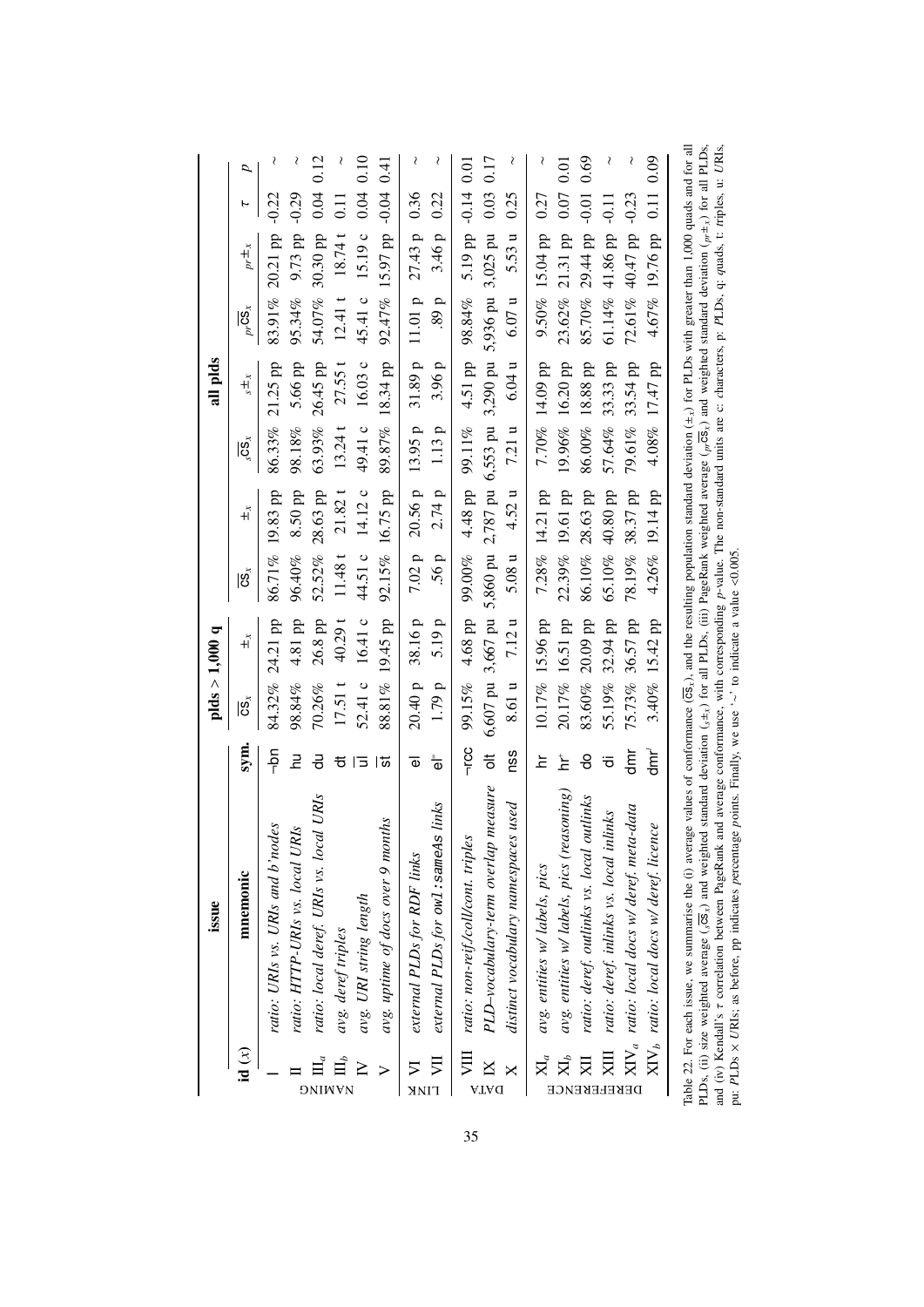#### <span id="page-35-0"></span>*7.3 Aggregating Results for PLDs*

In the previous section, we looked at aggregating scores for each guideline by taking various forms of mean across the PLDs surveyed. In this section, we conversely look at aggregating scores for each PLD across the guidelines presented. As such, we formulate a highlevel conformance metric that aggregates scores across ISSUE [I–](#page-13-3)[XIV,](#page-28-2) as follows:

- (i) each individual issue is given an equal weight with respect to the overall conformance measure;
- <span id="page-35-1"></span>(ii) wherever possible, each PLD should gain/lose conformance score in a manner appropriate with their absolute conformance to each issue.

With respect to Item [\(ii\)](#page-35-1) above, we considered using a purely non-parametric (position-based) aggregation of overall conformance, but found this to often be unrepresentative and overly simplistic—for example, ordnancesurvey.co.uk uses one blank node and 371 thousand URIs, but would be in position 65/188 for the ¬bn metric.

Along these lines, for each issue we score each dataprovider on a scale from [0–100], where 100 denotes the highest level of conformance. Metrics that are in the interval [0–1] are directly converted to percentages. For metrics that are not percentage- or ratio-based viz., those discussed for ISSUE [IV,](#page-17-2) [VI,](#page-19-1) [VII,](#page-20-2) [IX,](#page-22-1) [X—](#page-23-2)we resort to a positional based ranking that we then linearly bin into the [0–100] interval using:

$$
cs_x(p) := \frac{(|P| + 1 - pos_x(p)) \times 100}{|P|}
$$

where  $x$  denotes an issue in  $\{$  [IV,](#page-17-2) [VI,](#page-19-1) [VII,](#page-20-2) [IX,](#page-22-1) [X](#page-23-2) $\}$ , |*P*| is the number of data-providers under analysis, and  $pos_x(p)$  is the position assigned to that data-provider by the associated metric of conformance. Thus, for example, all providers tied for first (most conformant) for issue *x* will be assigned  $cs_x(p) = 100$ ; all tied for third will be assigned  $cs_x(p) = \frac{(188+1-3) \times 100}{188}$ Il be assigned  $cs_x(p) = \frac{(188+1-3) \times 100}{188} = 98.9$ , etc.<br>Next, for ISSUE [III,](#page-15-1) [XI,](#page-24-2) & [XIV](#page-28-2) where we presented

two measures each, we first take the local average of these measures as the final score for  $cs_{III}$  $cs_{III}$  $cs_{III}$ ,  $cs_{XI}$  $cs_{XI}$  $cs_{XI}$  and  $cs_{XIV}$  $cs_{XIV}$  $cs_{XIV}$ : for example,  $cs_{XI}$  $cs_{XI}$  $cs_{XI}$  is given the average score for providing human-readable meta-information with and without reasoning enabled.

Finally, we take the overall per-PLD aggregated score as the average of the scores for the individual issues:

$$
\overline{\text{CS}}(p) = \frac{\sum_{x \in \{\text{I...XIV}\}} \text{CS}_x(p)}{|\{\text{I...XIV}\}|}
$$

giving us our final overall conformance measure for provider *p*. We exclude the conformance measure  $\cos<sub>V</sub>(p)$  $\cos<sub>V</sub>(p)$  $\cos<sub>V</sub>(p)$  from the average for the 47 providers for which we had no information about the stability of URIs from our nine snapshots.

Thereafter, for reference, we present the results for the 188 PLDs with  $>1,000$  quads in Tables [A](#page-41-0) & [B](#page-41-1) (at the end of the paper), along with their individual score for each issue presented. *We do not claim that lower ranked providers definitively host data of less "quality" or "worth", but rather, we instead claim that they host data in a manner that is less conformant to Linked Data guidelines.* The average score for the providers was 64.7%  $(\pm 8.0 \text{ pp})$ .<sup>[43](#page-35-2)</sup> In the Table, we also present the ranking position of each provider in the rightmost column (under pr). Looking for correlation between the orderings given by a higher  $\overline{cs}$  score and a higher PageRank score, we computed Kendall's  $\tau = 0.17$  with  $p = 0.00005$ , denoting a significant, weak-to-moderate correlation between the two orderings. The largest distance between the two orderings was given by loc.gov, which was ranked 9th in terms of PageRank, but ranked 172nd in terms of overall conformance (recall from § [6.3](#page-31-3) that this PLD received much of its PageRank through a single link from dublincore.org). Along these lines, Table [23](#page-35-3) enumerates the remaining top ten, where all results bar № 8 & № 10 had high PageRank and low conformance scores.

|    | $N_2$ PLD       | $ pos_{\text{pr}} - pos_{\overline{\text{cs}}}  $ pos $_{\overline{\text{cs}}}$ pos <sub>pr</sub> |     |                |
|----|-----------------|---------------------------------------------------------------------------------------------------|-----|----------------|
| 1  | loc.gov         | 178                                                                                               | 182 | $\overline{4}$ |
|    | unitn.it        | 151                                                                                               | 188 | 37             |
| 3  | geonames.org    | 149                                                                                               | 162 | 13             |
| 4  | vu.nl           | 142                                                                                               | 149 | 7              |
| 5. | okkam.org       | 141                                                                                               | 181 | 40             |
| 6  | typepad.com     | 138                                                                                               | 179 | 41             |
|    | livejournal.com | 135                                                                                               | 155 | 20             |
| 8  | chirub.com      | 135                                                                                               | 41  | 176            |
| Q  | xmlns.com       | 134                                                                                               | 137 | 3              |
| 10 | jobsonica.com   | 133                                                                                               | 17  | 150            |
|    |                 |                                                                                                   |     |                |

Table 23

<span id="page-35-3"></span>Top ten PLDs with the greatest (absolute) difference in position in terms of PageRank (pr) and conformance  $(\overline{\text{cs}})$ 

Conversely, Table [24](#page-36-1) presents the top ten data providers with respect to the highest average position in terms of conformance and PageRank. We note that these providers rank highly for our two distinct "quality" measures, and thus we would consider them—in a generic sense—to be the "highest scoring" providers resulting from our analysis, providing highly-conformant

<span id="page-35-2"></span><sup>43</sup> We acknowledge that with the inclusion of the position-based scores, the absolute values of  $\overline{cs}$  have little by way of *direct* meaning.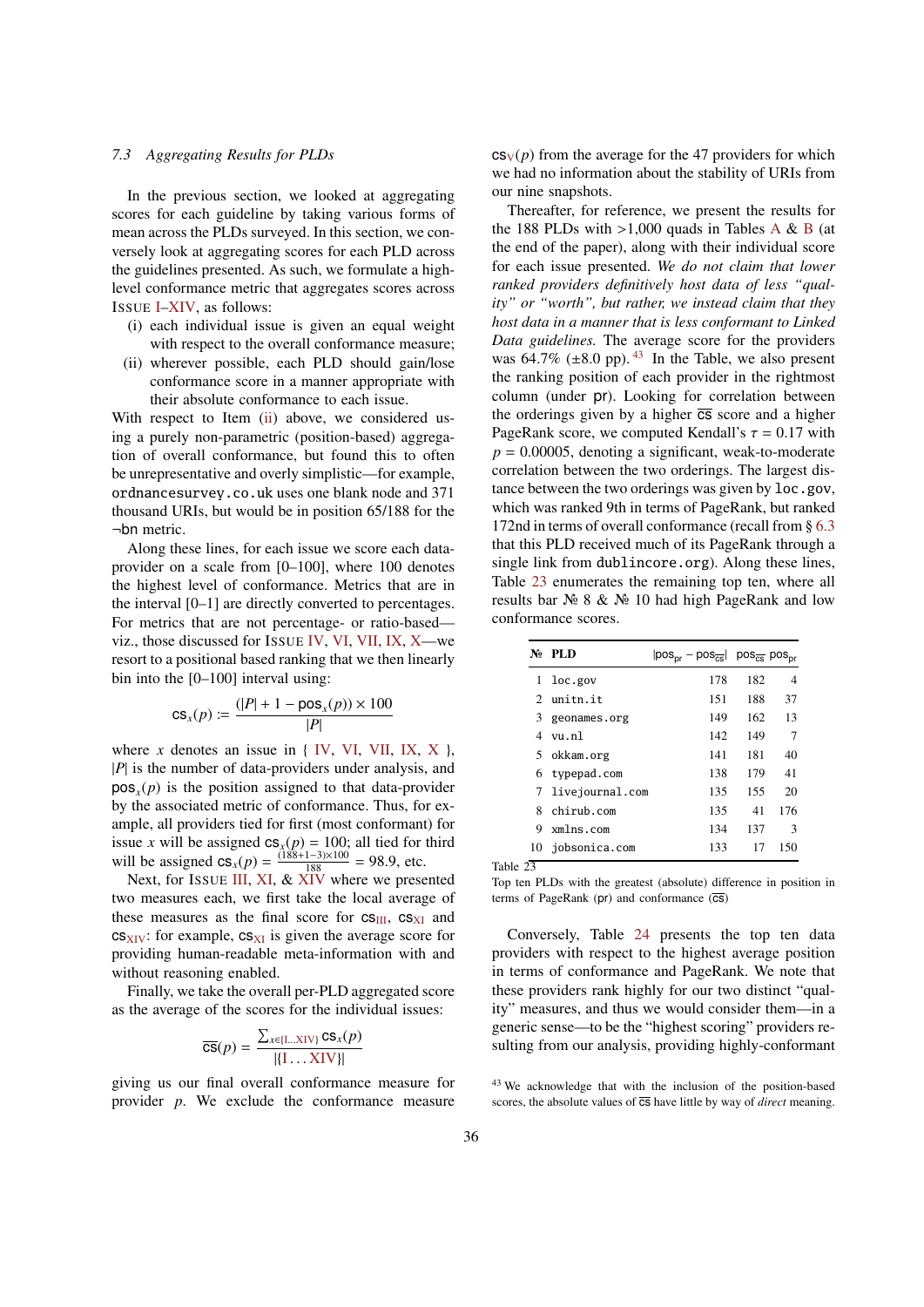|    | $N_0$ PLD       | pos <sub>cs</sub> +pos <sub>pr</sub> | $pos_{\overline{\text{cs}}} pos_{\text{pr}}$ |    |
|----|-----------------|--------------------------------------|----------------------------------------------|----|
| 1  | dbpedia.org:    | 7                                    | 6                                            | 8  |
| 2  | mit.edu         | 11                                   | 10                                           | 12 |
| 3  | identi.ca       | 11.5                                 | 14                                           | 9  |
| 4  | w3.org          | 12.5                                 | 24                                           | 1  |
| 5. | rdfweb.org      | 13                                   | 15                                           | 11 |
| 6  | gdos.com        | 15.5                                 | 1                                            | 30 |
| 7  | 13s.de          | 16                                   | 5                                            | 27 |
| 8  | sourceforge.net | 16.5                                 | 18                                           | 15 |
| 9  | bblfish.net     | 17                                   | 8                                            | 26 |
| 10 | fu-berlin.de    | 20.5                                 | 20                                           | 21 |

data, and being heavily linked from other highly-ranked providers.

Table 24

<span id="page-36-1"></span>Top ten PLDs with the highest average positions for PageRank (pr) and conformance  $(\overline{\text{cs}})$ 

#### <span id="page-36-0"></span>8 Discussion and Outlook

We have seen that the conformance of data providers varies significantly for the different Linked Data guidelines highlighted, which in turn may have implications for ad hoc consumers operating over the Web of Data. Although publishers may (reasonably) decide to (partially) forego compliance with respect to individual guidelines—and as we have discussed in this paper each such guideline has, in the general case, a clear rationale. By aggregating a conformance score for a wide range of guidelines, we believe that the result offers a good indication as to the inherent consumability of the resulting data by generic, domain-agnostic, applications—be it live Linked Data browsers, or warehousing engines, or systems operating on similar principles. Along these lines, we presented a comprehensive summary of results for all providers of a non-trivial amount of data found in our empirical corpus, giving a breakdown of their conformance score for fourteen individual guidelines, as well as their aggregated conformance score and independent PageRank score—we hope that this will serve as a useful reference list for publishers as well as developers of consumer applications.

Non-conformance could be explained by a number of factors. First, certain data accessed during our crawl may be old, and possibly pre-date Linked Data publishing. Second, as we have discussed, while all guidelines are well-motivated in the general case, some guidelines are not necessarily definitive or universal where there may be valid reasons for occasional non-conformance. Third, following certain guidelines may be impractical

for certain domains, where for example providing images for all entities is often not practical or useful (esp., if the entities described are more conceptual, such as time periods or sensor measurements, etc.). Fourth, we believe that many patterns emerging in Linked Data publishing are down to precedent, where newer publishers follow the example set out by more established publishers; this may explain, for example, the endemic lack of per-document licencing. That said, we note that guidelines that are core to the original Linked Data principles (use HTTP URIs, make them dereferenceable, etc.) are typically well adhered to, with the possible exception of making inlinks dereferenceable (a specialisation of LDP4).

However, aggregated conformance alone is itself insufficient to characterise the quality of a data-provider: for example, we could—with fairly minimal effort create a new data-provider that would earn the highest possible aggregated conformance score in our analysis (without necessarily having any meaningful content). Indeed, we have seen (e.g., in Tables [A–](#page-41-0)[B\)](#page-41-1) that many times, low-volume publishers are the most compliant with the guidelines. Thus, we see PageRank and other links-based analysis measures as complimenting our conformance scores: our intuition here is that the conformance scores give insights as to the "structural" quality of the data provider's contribution, whereas the PageRank scores give insights into the "importance" of their contribution. We saw that highly-ranked providers tended to be non-conformant with respect to certain guidelines, particular those discouraging use of particular RDF features; we argue that these guidelines are more exceptional in nature. Conversely, highly-ranked providers tended to be more conformant for guidelines pertaining to interlinkage.

Returning to the more general topic of Linked Data quality, we have very much followed Vrandečíc's intuition [\[97\]](#page-40-12) of looking at specific, quantifiable issues, which often tell more about what data providers are doing wrong, as opposed to what they are doing right. Indeed, one of the most useful indicators of data quality is *competency* with respect to a given task: are the data sufficient to enable a particular application? Linked Data guidelines represent a basic, structural form of competence for applications to locate, parse, retrieve, discover, and consume content. However, other than some specific recommendations with respect to providing human-readable meta-data and licencing information, the presented guidelines are quite vague on the topic of how content should be modelled and presented, what granularity of modelling maximises data utility in the general case, how data should be versioned, how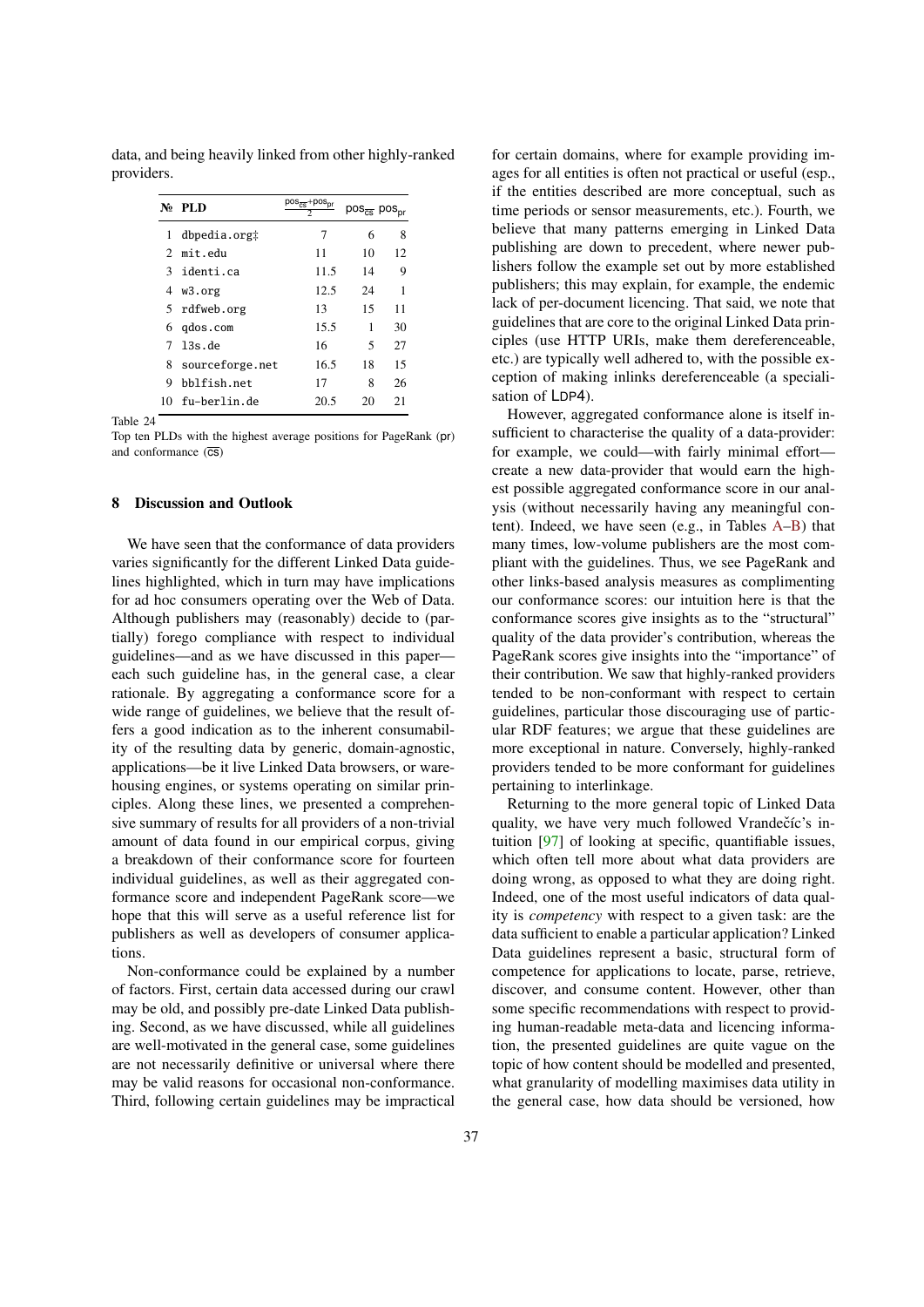authorship provenance should be specified, how the semantics of the data can be effectively used to increase interoperability, how the coverage and scope of the data should be advertised, etc. Such issues are inherently difficult to study, but also inherently important to study.

With respect to future work, we would next like to do a more specialised empirical study for vocabularies in Linked Data, particularly their use of the RDFS and OWL standards, how they are interlinked and mapped, how they are externally redefined, what kinds of reasoning the defined semantics enables, what modelling patterns exist, what are the prevalent issues, etc. We have already compiled some initial results on the most commonly used features of RDFS and OWL in Linked Data vocabularies [\[53,](#page-39-13) Table 5.2], which we would like to expand into a more comprehensive study of the Linked Vocabulary ecosystem. Furthermore, we hope to repeat the experiments presented in this paper for a future, sufficiently different sample of the Web of Data; we would be particular interested in studying data published as RDFa or other embedded formats, how trends change over time, conformance for new guidelines that emerge (e.g., as per  $[50]$ ), etc. We would also like to investigate a more granular means of identifying individual dataproviders than the current rather "catch-all" notion of PLDs used herein. Finally, we are currently setting up some monitoring experiments that will take snapshots of Linked Data from different publishers at regular intervals, and that when studied, we hope will yield insights into the dynamicity and evolution of such datasets over time.

# <span id="page-37-0"></span>9 Conclusion

With respect to Linked Data—where the provision of data is only loosely coupled with the modus-operandi of consumer applications—universal notions of quality are inherently difficult to pinpoint and measure. Herein, we have focused on two particular quantifiable aspects relating to Linked Data quality for individual data providers: their conformance with respect to Linked Data guidelines and their PageRank score.

We have offered insights into the current level of conformance with respect to the current wisdom on how to publish Linked Data, where we see, for example, that few providers attach human-readable meta-data to their resources (particularly images), or licencing information to their documents. [44](#page-37-1) Similarly, providers often do not provide locally-known inlinks in the dereferenced document of a given resource. Thereafter, lack of such conformance has a varying knock-on effect with respect to consumer applications, which must be taken into account by developers.

We also looked at the PageRank scores of data providers as a complimentary analysis to our conformance measures. We found that highly-ranked data providers are more likely to use RDF features discouraged by Linked Data guidelines, but are also more likely to offer a diverse set of links to external domains.

We then proposed a straightforward aggregated conformance measure for data-providers, presenting results for 188 domains in our sample of data; we considered the qdos.com domain to be the most compliant across all guidelines, where many "personal domains" also featured highly. For our proposed aggregated conformance, we found a significant, moderate correlation with PageRank; however, we also found highly-ranked providers that had very low conformance with respect to the stated guidelines. In particular, the loc.gov domain, which was highly ranked on the basis of a single link from dublincore.org, was found to have a low conformance score. A similar result was given for the more established geonames.org and livejournal.com domains, etc.; loosely speaking, the data provided by these domains were found to be rather uniform (e.g., not using diverse vocabulary) and insular (e.g., linking to few external domains). Conversely, the two most conformant *and* highly ranked providers were the prominent dbpedia.org and mit.edu domains.

To conclude, empirical analyses of Linked Data adoption are imperative to understand what is working and what is not and to inform future directions for the Semantic Web standards and Linked Data guidelines. Herein, we presented our own contribution to the area, which focuses on Linked Data conformance. We hope to see many more such empirical analyses—particularly those that go beyond raw dataset sizes, and those that focus on Linked Data quality and usage patterns—emerge in the next few years.

Acknowledgements *We would like to thank the anonymous reviewers and the editors for their helpful feedback and comments. We would also like to thank those involved in the Pedantic Web Group. The work presented herein has been funded in part by Science Foundation Ireland under Grant No. SFI/08/CE/I1380 (Lion-2), and by an IRCSET postgraduate scholarship.*

<span id="page-37-1"></span><sup>44</sup> A result echoed by Dodds; see [http://www.ldodds.com/tmp/](http://www.ldodds.com/tmp/iswc-legal-frameworks-overview.pdf) [iswc-legal-frameworks-overview.pdf](http://www.ldodds.com/tmp/iswc-legal-frameworks-overview.pdf) (retr. 2011/09/01) for discussion regarding licencing on the Web of Data.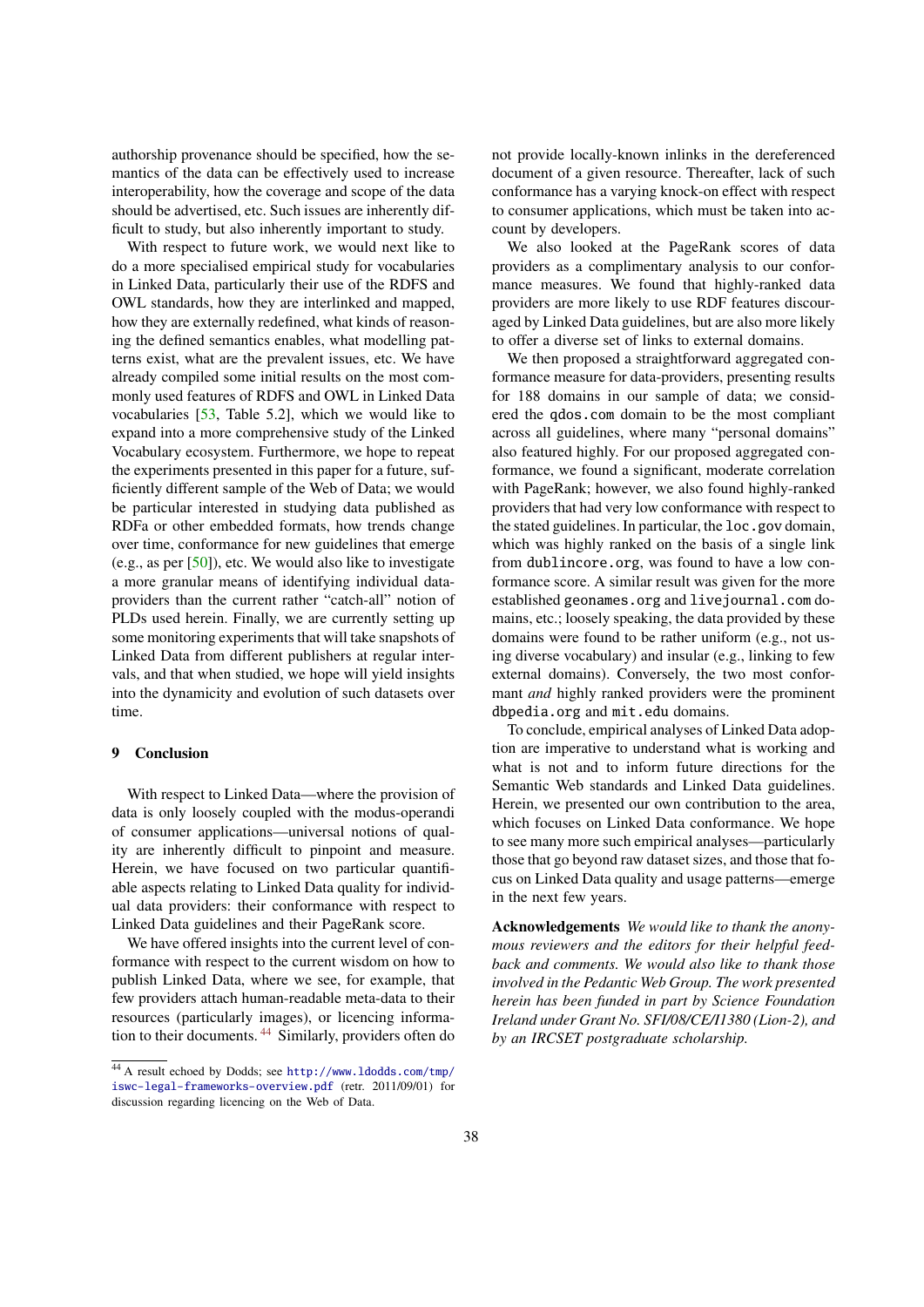#### References

- <span id="page-38-24"></span>[1] Ben Adida and Mark Birbeck. RDFa Primer. W3C Working Group Note, October 2008. [http://www.w3.org/](http://www.w3.org/TR/xhtml-rdfa-primer/) [TR/xhtml-rdfa-primer/](http://www.w3.org/TR/xhtml-rdfa-primer/).
- <span id="page-38-31"></span>[2] Keith Alexander, Richard Cyganiak, Michael Hausenblas, and Jun Zhao. Describing Linked Datasets with the VoID Vocabulary. W3C Interest Group Note, March 2011. [http:](http://www.w3.org/TR/void/) [//www.w3.org/TR/void/](http://www.w3.org/TR/void/).
- <span id="page-38-27"></span>[3] Albert L. Barabási and Réka Albert. Emergence of scaling in random networks. *Science*, 286:509–512, 1999.
- <span id="page-38-30"></span>[4] Cosmin Basca, Stéphane Corlosquet, Richard Cyganiak, Sergio Fernández, and Thomas Schandl. Neologism: Easy Vocabulary Publishing. In *Proceedings of the Workshop on Scripting for the Semantic Web*, June 2008.
- <span id="page-38-16"></span>[5] Sean Bechhofer and Raphael Volz. Patching Syntax in OWL Ontologies. In *International Semantic Web Conference*, volume 3298 of *Lecture Notes in Computer Science*, pages 668–682. Springer, November 2004.
- <span id="page-38-22"></span>[6] David Beckett and Tim Berners-Lee. Turtle – Terse RDF Triple Language. W3C Team Submission, January 2008. [http:](http://www.w3.org/TeamSubmission/turtle/) [//www.w3.org/TeamSubmission/turtle/](http://www.w3.org/TeamSubmission/turtle/).
- <span id="page-38-1"></span>[7] Tim Berners-Lee. Linked Data. W3C Design Issues, July 2006. From [http://www.w3.org/DesignIssues/](http://www.w3.org/DesignIssues/LinkedData.html) [LinkedData.html](http://www.w3.org/DesignIssues/LinkedData.html); retr. 2010/10/27.
- <span id="page-38-3"></span>[8] Tim Berners-Lee. Putting Government Data online. W3C Design Issues, 2009. From [http://www.w3.org/](http://www.w3.org/DesignIssues/GovData.html) [DesignIssues/GovData.html](http://www.w3.org/DesignIssues/GovData.html); retr. 2011/01/21.
- <span id="page-38-28"></span>[9] Tim Berners-Lee. The Future of RDF. W3C Design Issues, 2010. From [http://www.w3.org/DesignIssues/](http://www.w3.org/DesignIssues/RDF-Future.html) [RDF-Future.html](http://www.w3.org/DesignIssues/RDF-Future.html); retr. 2010/10/28.
- <span id="page-38-5"></span>[10] Tim Berners-Lee, Yuhsin Chen, Lydia Chilton, Dan Connolly, Ruth Dhanaraj, James Hollenbach, Adam Lerer, and David Sheets. Tabulator: Exploring and Analyzing linked data on the Semantic Web. In *The 3rd International Semantic Web User Interaction Workshop (SWUI06)*, November 2006.
- <span id="page-38-23"></span>[11] Tim Berners-Lee, Roy T. Fielding, and Larry Masinter. Uniform Resource Identifier (URI): Generic Syntax. RFC 3986, January 2005. [http://tools.ietf.org/html/](http://tools.ietf.org/html/rfc3986) [rfc3986](http://tools.ietf.org/html/rfc3986).
- <span id="page-38-21"></span>[12] Mark Birbeck and Shane McCarron. CURIE Syntax 1.0 – A syntax for expressing Compact URIs. W3C Recommendation, January 2009. <http://www.w3.org/TR/curie/>.
- <span id="page-38-6"></span>[13] Barry Bishop, Atanas Kiryakov, Damyan Ognyanoff, Ivan Peikov, Zdravko Tashev, and Ruslan Velkov. FactForge: A fast track to the web of data, July 2010.
- <span id="page-38-20"></span>[14] Chris Bizer, Anja Jentzsch, and Richard Cyganiak. State of the LOD Cloud. Technical Report V. 0.3, Freie Universität Berlin, 2011. [http://www4.wiwiss.fu-berlin.de/lodcloud/](http://www4.wiwiss.fu-berlin.de/lodcloud/state/) [state/](http://www4.wiwiss.fu-berlin.de/lodcloud/state/).
- <span id="page-38-10"></span>[15] Christian Bizer, Richard Cyganiak, and Tom Heath. How to Publish Linked Data on the Web. linkeddata.org Tutorial, July 2008. [http://linkeddata.org/docs/](http://linkeddata.org/docs/how-to-publish) [how-to-publish](http://linkeddata.org/docs/how-to-publish).
- <span id="page-38-0"></span>[16] Christian Bizer, Tom Heath, and Tim Berners-Lee. Linked Data – The Story So Far. *Int. J. Semantic Web Inf. Syst.*, 5(3):1–22, 2009.
- <span id="page-38-2"></span>[17] Christian Bizer, Jens Lehmann, Georgi Kobilarov, Sören Auer, Christian Becker, Richard Cyganiak, and Sebastian Hellmann. DBpedia – A crystallization point for the Web of Data. *J. Web Sem.*, 7(3):154–165, 2009.
- <span id="page-38-13"></span>[18] John G. Breslin, Stefan Decker, Andreas Harth, and Uldis Bojars. SIOC: an approach to connect web-based communities. *IJWBC*, 2(2):133–142, 2006.
- <span id="page-38-19"></span>[19] Gong Cheng, Weiyi Ge, and Yuzhong Qu. Falcons: searching and browsing entities on the semantic web. In *World Wide Web*, pages 1101–1102, April 2008.
- <span id="page-38-25"></span>[20] Gong Cheng, Weiyi Ge, Honghan Wu, and Yuzhong Qu. Searching Semantic Web Objects Based on Class Hierarchies. In *Proceedings of Linked Data on the Web Workshop*, 2008.
- <span id="page-38-18"></span>[21] Gong Cheng, Saisai Gong, and Yuzhong Qu. An empirical study of vocabulary relatedness and its application to recommender systems. In *International Semantic Web Conference (1)*, pages 98–113, 2011.
- <span id="page-38-7"></span>[22] Gong Cheng and Yuzhong Qu. Searching Linked Objects with Falcons: Approach, Implementation and Evaluation. *Int. J. Semantic Web Inf. Syst.*, 5(3):49–70, 2009.
- <span id="page-38-17"></span>[23] Mathieu d'Aquin, Claudio Baldassarre, Laurian Gridinoc, Sofia Angeletou, Marta Sabou, and Enrico Motta. Characterizing Knowledge on the Semantic Web with Watson. In *5th International Workshop on Evaluation of Ontologies and Ontology-based Tools*, pages 1–10, November 2007.
- <span id="page-38-9"></span>[24] Mathieu d'Aquin and Enrico Motta. Watson, more than a semantic web search engine. *Semantic Web*, 2(1):55–63, 2011.
- <span id="page-38-32"></span>[25] Renaud Delbru, Nickolai Toupikov, Michele Catasta, Giovanni Tummarello, and Stefan Decker. Hierarchical Link Analysis for Ranking Web Data. In *ESWC (2)*, pages 225–239, 2010.
- <span id="page-38-12"></span>[26] Li Ding and Tim Finin. Characterizing the Semantic Web on the Web. In *Proceedings of the 5th International Semantic Web Conference*, pages 242–257, November 2006.
- <span id="page-38-8"></span>[27] Li Ding, Timothy W. Finin, Anupam Joshi, Rong Pan, R. Scott Cost, Yun Peng, Pavan Reddivari, Vishal Doshi, and Joel Sachs. Swoogle: a search and metadata engine for the semantic web. In *CIKM*, pages 652–659, 2004.
- <span id="page-38-4"></span>[28] Li Ding, Timothy Lebo, John S. Erickson, Dominic DiFranzo, Gregory Todd Williams, Xian Li, James Michaelis, Alvaro Graves, Jinguang Zheng, Zhenning Shangguan, Johanna Flores, Deborah L. McGuinness, and James A. Hendler. TWC LOGD: A portal for linked open government data ecosystems. *J. Web Sem.*, 9(3):325–333, 2011.
- <span id="page-38-14"></span>[29] Li Ding, Joshua Shinavier, Tim Finin, and Deborah L. McGuinness. owl:sameAs and Linked Data: An Empirical Study. In *WebSci10: Extending the Frontiers of Society On-Line*, April 2010.
- <span id="page-38-15"></span>[30] Li Ding, Joshua Shinavier, Zhenning Shangguan, and Deborah L. McGuinness. SameAs networks and beyond: analyzing deployment status and implications of owl:sameAs in linked data. In *Proceedings of the 9th international semantic web conference on The semantic web - Volume Part I*, ISWC'10, pages 145–160, Berlin, Heidelberg, 2010. Springer-Verlag.
- <span id="page-38-11"></span>[31] Li Ding, Lina Zhou, Tim Finin, and Anupam Joshi. How the Semantic Web is Being Used: An Analysis of FOAF Documents. In *Proceedings of the Proceedings of the 38th Annual Hawaii International Conference on System Sciences (HICSS'05) - Track 4 - Volume 04*, pages 113.3–, Washington, DC, USA, 2005. IEEE Computer Society.
- <span id="page-38-29"></span>[32] Lee Feigenbaum. Cambridge Semantics Position. In *W3C Workshop on RDF Next Steps*, Stanford, Palo Alto, CA, USA, June 2010.
- <span id="page-38-26"></span>[33] Javier D. Fernández, Claudio Gutierrez, and Miguel A. Martínez-Prieto. RDF compression: basic approaches. In *WWW*, pages 1091–1092, 2010.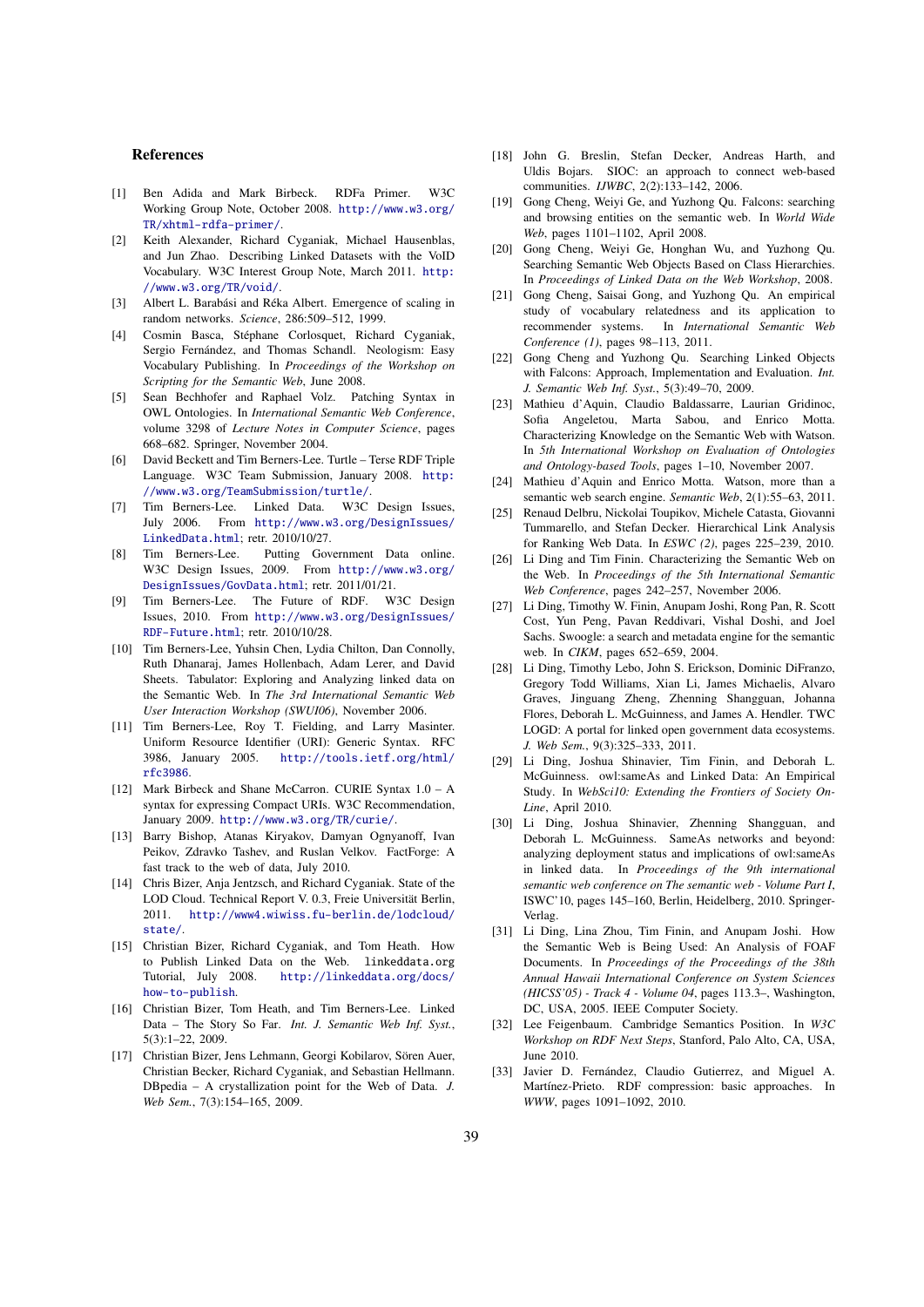- <span id="page-39-18"></span>[34] Roy T. Fielding, James Gettys, Jeffrey C. Mogul, Henrik Frystyk, Larry Masinter, Paul J. Leach, and Tim Berners-Lee. Hypertext Transfer Protocol – HTTP/1.1. RFC 2616, June 1999. <http://www.ietf.org/rfc/rfc2616.txt>.
- <span id="page-39-29"></span>[35] Thomas Franz, Antje Schultz, Sergej Sizov, and Steffen Staab. TripleRank: Ranking Semantic Web Data by Tensor Decomposition. In *International Semantic Web Conference*, pages 213–228, 2009.
- <span id="page-39-5"></span>[36] Weiyi Ge, Jianfeng Chen, Wei Hu, and Yuzhong Qu. Object Link Structure in the Semantic Web. In *ESWC (2)*, volume 6089 of *Lecture Notes in Computer Science*, pages 257–271. Springer, 2010.
- <span id="page-39-17"></span>[37] Hugh Glaser, Ian Millard, and Afraz Jaffri. RKBExplorer.com: a knowledge driven infrastructure for linked data providers. In *Proceedings of the 5th European semantic web conference on The semantic web: research and applications*, ESWC'08, pages 797–801, Berlin, Heidelberg, 2008. Springer-Verlag.
- <span id="page-39-3"></span>[38] Gunnar Aastrand Grimnes. (still) Nothing Clever. Personal Weblog. [http://gromgull.net/blog/category/](http://gromgull.net/blog/category/semantic-web/billion-triple-challenge/) [semantic-web/billion-triple-challenge/](http://gromgull.net/blog/category/semantic-web/billion-triple-challenge/); retr. 2012/01/12.
- <span id="page-39-7"></span>[39] Christophe Guéret, Paul T. Groth, Frank van Harmelen, and Stefan Schlobach. Finding the Achilles Heel of the Web of Data: Using Network Analysis for Link-Recommendation. In *9th International Semantic Web Conference*, pages 289–304, November 2010.
- <span id="page-39-15"></span>[40] Harry Halpin. A Query-Driven Characterization of Linked Data. In *3rd International Workshop on Linked Data on the Web (LDOW2009)*, April 2009.
- <span id="page-39-16"></span>[41] Harry Halpin. Is there anything worth finding on the semantic web? In *Proceedings of the 18th international conference on World wide web*, WWW '09, pages 1065–1066, New York, NY, USA, 2009. ACM.
- <span id="page-39-9"></span>[42] Harry Halpin and Patrick J. Hayes. When owl:sameAs isn't the Same: An Analysis of Identity Links on the Semantic Web. In *3rd International Workshop on Linked Data on the Web (LDOW2010)*, April 2010.
- <span id="page-39-10"></span>[43] Harry Halpin, Patrick J. Hayes, James P. McCusker, Deborah L. McGuinness, and Henry S. Thompson. When owl:sameAs Isn't the Same: An Analysis of Identity in Linked Data. In *International Semantic Web Conference*, pages 305– 320, November 2010.
- <span id="page-39-27"></span>[44] Steve Harris, Andy Seaborne, and Eric Prud'hommeaux. SPARQL 1.1 Query Language. W3C Working Draft, October 2010. <http://www.w3.org/TR/sparql11-query/>.
- <span id="page-39-19"></span>[45] Andreas Harth, Sheila Kinsella, and Stefan Decker. Using Naming Authority to Rank Data and Ontologies for Web Search. In *International Semantic Web Conference*, pages 277–292, 2009.
- <span id="page-39-14"></span>[46] Olaf Hartig. Provenance Information in the Web of Data. In *3rd International Workshop on Linked Data on the Web (LDOW2009)*, April 2009.
- <span id="page-39-21"></span>[47] Olaf Hartig, Christian Bizer, and Johann-Christoph Freytag. Executing SPARQL queries over the Web of Linked Data. In *Proceedings of the 8th International Semantic Web Conference*, ISWC '09, pages 293–309, Berlin, Heidelberg, 2009. Springer-Verlag.
- <span id="page-39-2"></span>[48] Michael Hausenblas, Wolfgang Halb, Yves Raimond, and Tom Heath. What is the Size of the Semantic Web? In *I-Semantics 2008: International Conference on Semantic Systems*, Graz, Austria, 2008.
- <span id="page-39-12"></span>[49] Patrick Hayes. RDF Semantics. W3C Recommendation, February 2004. http://www.w3.org/TR/rdf-mt/.
- <span id="page-39-8"></span>[50] Tom Heath and Christian Bizer. *Linked Data: Evolving the Web into a Global Data Space (1st Edition)*, volume 1 of *Synthesis Lectures on the Semantic Web: Theory and Technology*. Morgan & Claypool, 2011. Available from [http:](http://linkeddatabook.com/editions/1.0/) [//linkeddatabook.com/editions/1.0/](http://linkeddatabook.com/editions/1.0/).
- <span id="page-39-4"></span>[51] Martin Hepp. Product Variety, Consumer Preferences, and Web Technology: Can the Web of Data Reduce Price Competition and Increase Customer Satisfaction? In *EC-Web*, page 144, 2009.
- <span id="page-39-23"></span>[52] Pascal Hitzler, Markus Krötzsch, Bijan Parsia, Peter F. Patel-Schneider, and Sebastian Rudolph. OWL 2 Web Ontology Language Primer. W3C Recommendation, October 2009. http://www.w3.org/TR/owl2-primer/.
- <span id="page-39-13"></span>[53] Aidan Hogan. *Exploiting RDFS and OWL for Integrating Heterogeneous, Large-Scale, Linked Data Corpora*. PhD thesis, Digital Enterprise Research Institute, National University of Ireland, Galway, 2011. Available from [http:](http://aidanhogan.com/docs/thesis/) [//aidanhogan.com/docs/thesis/](http://aidanhogan.com/docs/thesis/).
- <span id="page-39-20"></span>[54] Aidan Hogan, Andreas Harth, and Stefan Decker. Performing Object Consolidation on the Semantic Web Data Graph. In *1st I3 Workshop: Identity, Identifiers, Identification Workshop*, 2007.
- <span id="page-39-1"></span>[55] Aidan Hogan, Andreas Harth, Alexandre Passant, Stefan Decker, and Axel Polleres. Weaving the Pedantic Web. In *3rd International Workshop on Linked Data on the Web (LDOW2010)*, April 2010.
- <span id="page-39-0"></span>[56] Aidan Hogan, Andreas Harth, Jürgen Umbrich, Sheila Kinsella, Axel Polleres, and Stefan Decker. Searching and browsing Linked Data with SWSE: the Semantic Web Search Engine. *J. Web Sem.*, 9(4):365–401, 2011.
- <span id="page-39-22"></span>[57] Aidan Hogan, Jeff Z. Pan, Axel Polleres, and Stefan Decker. SAOR: Template Rule Optimisations for Distributed Reasoning over 1 Billion Linked Data Triples. In *International Semantic Web Conference*, 2010.
- <span id="page-39-11"></span>[58] Aidan Hogan, Antoine Zimmermann, Jürgen Umbrich, Axel Polleres, and Stefan Decker. Scalable and distributed methods for entity matching, consolidation and disambiguation over linked data corpora. *J. of Web Sem.*, 2012. In press.
- <span id="page-39-24"></span>[59] Wei Hu, Jianfeng Chen, Gong Cheng, and Yuzhong Qu. ObjectCoref and Falcon-AO: Results for OAEI 2010. In *Fifth International Workshop on Ontology Matching*, November 2010.
- <span id="page-39-26"></span>[60] Wei Hu, Jianfeng Chen, and Yuzhong Qu. A self-training approach for resolving object coreference on the semantic web. In *Proc. of WWW 2012*, pages 87–96. ACM, 2011.
- <span id="page-39-28"></span>[61] Prateek Jain, Pascal Hitzler, Peter Z. Yeh, Kunal Verma, and Amit P. Sheth. Linked Data is Merely More Data. In *In: AAAI Spring Symposium "Linked Data Meets Artificial Intelligence", AAAI*, pages 82–86. AAAI Press, 2010.
- <span id="page-39-25"></span>[62] Anja Jentzsch, Jun Zhao, O. Hassanzadeh, Kei-Hoi Cheung, Matthias Samwal, and Bosse Andersson. Linking Open Drug Data (Triplification Challenge Report). In *Proceedings of the International Conference on Semantic Systems (I-SEMANTICS'09)*, 2009.
- <span id="page-39-6"></span>[63] Cliff Joslyn, Bob Adolf, Sinan al Saffar, John Feo, Eric Goodman, David Haglin, Greg Mackey, and David Mizell. High Performance Semantic Factoring of Giga-Scale Semantic Graph Databases, November 2010. Billion Triple Challenge 2010.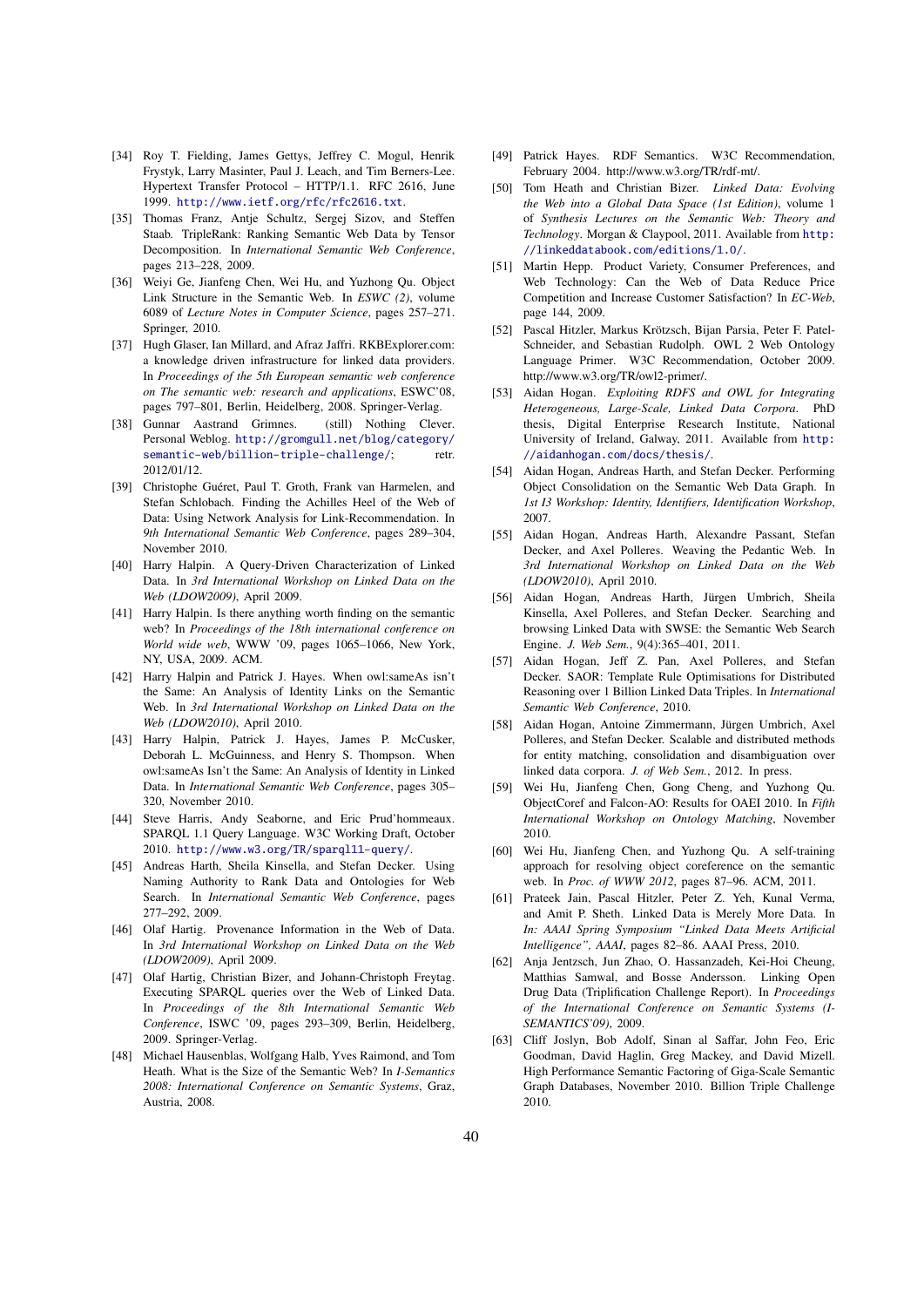- <span id="page-40-35"></span>[64] Maurice G. Kendall. A New Measure of Rank Correlation. *Biometrika*, 30(1/2):81–93, 1938.
- <span id="page-40-33"></span>[65] Jon M. Kleinberg. Authoritative Sources in a Hyperlinked Environment. *Journal of the ACM*, 46(5):604–632, 1999.
- <span id="page-40-0"></span>[66] Georgi Kobilarov, Tom Scott, Yves Raimond, Silver Oliver, Chris Sizemore, Michael Smethurst, Christian Bizer, and Robert Lee. Media meets Semantic Web – how the BBC uses DBpedia and Linked Data to make connections. In *ESWC*, pages 723–737, 2009.
- <span id="page-40-21"></span>[67] Markus Krötzsch, Denny Vrandecic, Max Völkel, Heiko Haller, and Rudi Studer. Semantic wikipedia. *J. Web Sem.*, 5(4):251–261, 2007.
- <span id="page-40-13"></span>[68] Hsin-Tsang Lee, Derek Leonard, Xiaoming Wang, and Dmitri Loguinov. IRLbot: scaling to 6 billion pages and beyond. In *WWW*, pages 427–436, 2008.
- <span id="page-40-16"></span>[69] Rhys Lewis. Dereferencing HTTP URIs. Draft Tag Finding, May 2007. [http://www.w3.org/2001/tag/doc/](http://www.w3.org/2001/tag/doc/httpRange-14/2007-05-31/HttpRange-14) [httpRange-14/2007-05-31/HttpRange-14](http://www.w3.org/2001/tag/doc/httpRange-14/2007-05-31/HttpRange-14); retr. 2011/02/25.
- <span id="page-40-4"></span>[70] Alejandro Mallea, Marcelo Arenas, Aidan Hogan, and Axel Polleres. On blank nodes. In *International Semantic Web Conference*, pages 421–437, 2011.
- <span id="page-40-18"></span>[71] Michael Martin, Jörg Unbehauen, and Sören Auer. Improving the Performance of Semantic Web Applications with SPARQL Query Caching. In *ESWC (2)*, pages 304–318, 2010.
- <span id="page-40-19"></span>[72] B. Scott Michel, Konstantinos Nikoloudakis, Peter L. Reiher, and Lixia Zhang. URL Forwarding and Compression in Adaptive Web Caching. In *INFOCOM*, pages 670–678, 2000.
- <span id="page-40-7"></span>[73] Peter Mika, Edgar Meij, and Hugo Zaragoza. Investigating the semantic gap through query log analysis. In *International Semantic Web Conference*, pages 441–455, 2009.
- <span id="page-40-17"></span>[74] Alistair Miles, Thomas Baker, and Ralph Swick. Best Practice Recipes for Publishing RDF Vocabularies, March 2006. Version available from: [http://www.w3.org/TR/2006/](http://www.w3.org/TR/2006/WD-swbp-vocab-pub-20060314/l) [WD-swbp-vocab-pub-20060314/l](http://www.w3.org/TR/2006/WD-swbp-vocab-pub-20060314/l). Superseded by Berrueta & Phipps: <http://www.w3.org/TR/swbp-vocab-pub/>.
- <span id="page-40-8"></span>[75] Knud Möller, Michael Hausenblas, Richard Cyganiak, Gunnar Aastrand Grimnes, and Siegfried Handschuh. Learning from Linked Open Data usage: Patterns & metrics. In *WebScience 2010*, 2010.
- <span id="page-40-9"></span>[76] Knud Möller, Tom Heath, Siegfried Handschuh, and John Domingue. Recipes for Semantic Web Dog Food – The ESWC and ISWC Metadata Projects. In *ISWC/ASWC*, pages 802–815, 2007.
- <span id="page-40-28"></span>[77] Sergio Muñoz, Jorge Pérez, and Claudio Gutiérrez. Minimal Deductive Systems for RDF. In *ESWC*, pages 53–67, 2007.
- <span id="page-40-15"></span>[78] Mark Nottingham and Eran Hammer-Lahav. Defining Well-Known Uniform Resource Identifiers (URIs). RFC 5785, April 2010. <http://www.ietf.org/rfc/rfc5785.txt>.
- <span id="page-40-34"></span>[79] Lawrence Page, Sergey Brin, Rajeev Motwani, and Terry Winograd. The PageRank Citation Ranking: Bringing Order to the Web. Technical report, Stanford Digital Library Technologies Project, 1998.
- <span id="page-40-31"></span>[80] Emmanuel Pietriga, Christian Bizer, David R. Karger, and Ryan Lee. Fresnel: A Browser-Independent Presentation Vocabulary for RDF. In *International Semantic Web Conference*, pages 158–171, 2006.
- <span id="page-40-20"></span>[81] Niko P. Popitsch and Bernhard Haslhofer. DSNotify: handling broken links in the web of data. In *Proceedings of the 19th international conference on World wide web*, WWW '10, pages 761–770, New York, NY, USA, 2010. ACM.
- <span id="page-40-11"></span>[82] Eric Prud'hommeaux and Andy Seaborne. SPARQL Query Language for RDF. W3C Recommendation, January 2008. <http://www.w3.org/TR/rdf-sparql-query/>.
- <span id="page-40-30"></span>[83] Yves Raimond and Mark B. Sandler. A web of musical information. In *ISMIR*, pages 263–268, 2008.
- <span id="page-40-10"></span>[84] Yves Raimond, Christopher Sutton, and Mark B. Sandler. Interlinking Music-Related Data on the Web. *IEEE MultiMedia*, 16(2):52–63, 2009.
- <span id="page-40-14"></span>[85] Leo Sauermann and Richard Cyganiak. Cool URIs for the Semantic Web. W3C Interest Group Note, December 2008. <http://www.w3.org/TR/cooluris/>.
- <span id="page-40-1"></span>[86] John Sheridan and Jeni Tennison. Linking uk government data. In *LDOW*, 2010.
- <span id="page-40-25"></span>[87] Lian Shi, Diego Berrueta, Sergio Fernández, Luis Polo, and Silvino Fernández. Smushing RDF instances: are Alice and Bob the same open source developer? In *PICKME Workshop*, 2008.
- <span id="page-40-24"></span>[88] Jennifer Sleeman and Tim Finin. Learning Co-reference Relations for FOAF Instances. In *9th International Semantic Web Conference (ISWC2010)*, November 2010.
- <span id="page-40-36"></span>[89] Stephen Stigler. Fisher and the 5% level. *Chance*, 21(4):12, 2008.
- <span id="page-40-3"></span>[90] Giovanni Tummarello, Richard Cyganiak, Michele Catasta, Szymon Danielczyk, and Stefan Decker. Sig.ma: Live views on the Web of Data. In *Semantic Web Challenge (ISWC2009)*, 2009.
- <span id="page-40-2"></span>[91] Giovanni Tummarello, Renaud Delbru, and Eyal Oren. Sindice.com: Weaving the Open Linked Data. In *ISWC/ASWC*, pages 552–565, 2007.
- <span id="page-40-32"></span>[92] Jürgen Umbrich, Andreas Harth, Aidan Hogan, and Stefan Decker. Four heuristics to guide structured content crawling. In *Proceedings of the 2008 Eighth International Conference on Web Engineering-Volume 00*, pages 196–202. IEEE Computer Society, 2008.
- <span id="page-40-6"></span>[93] Jürgen Umbrich, Michael Hausenblas, Aidan Hogan, Axel Polleres, and Stefan Decker. Towards Dataset Dynamics: Change Frequency of Linked Open Data Sources. In *3rd International Workshop on Linked Data on the Web (LDOW2010) at WWW2010*, Raleigh, USA, April 2010.
- <span id="page-40-23"></span>[94] Jacopo Urbani, Spyros Kotoulas, Jason Maassen, Frank van Harmelen, and Henri E. Bal. OWL Reasoning with WebPIE: Calculating the Closure of 100 Billion Triples. In *ESWC (1)*, pages 213–227, 2010.
- <span id="page-40-27"></span>[95] Jacopo Urbani, Spyros Kotoulas, Eyal Oren, and Frank van Harmelen. Scalable Distributed Reasoning Using MapReduce. In *International Semantic Web Conference*, pages 634–649, 2009.
- <span id="page-40-22"></span>[96] Julius Volz, Christian Bizer, Martin Gaedke, and Georgi Kobilarov. Discovering and Maintaining Links on the Web of Data. In *8th International Semantic Web Conference*, pages 650–665, November 2009.
- <span id="page-40-12"></span>[97] Denny Vrandečíc. Ontology Evaluation. PhD thesis, Karlsruhe Institute of Technology, June 2010.
- <span id="page-40-5"></span>[98] Taowei David Wang, Bijan Parsia, and James A. Hendler. A Survey of the Web Ontology Landscape. In *International Semantic Web Conference*, pages 682–694, 2006.
- <span id="page-40-29"></span>[99] Jesse Weaver. Redefining the RDFS Closure to be Decidable. In *W3C Workshop on RDF Next Steps*, Stanford, Palo Alto, CA, USA, June 2010.
- <span id="page-40-26"></span>[100] Jesse Weaver and James A. Hendler. Parallel Materialization of the Finite RDFS Closure for Hundreds of Millions of Triples. In *International Semantic Web Conference (ISWC2009)*, pages 682–697, 2009.